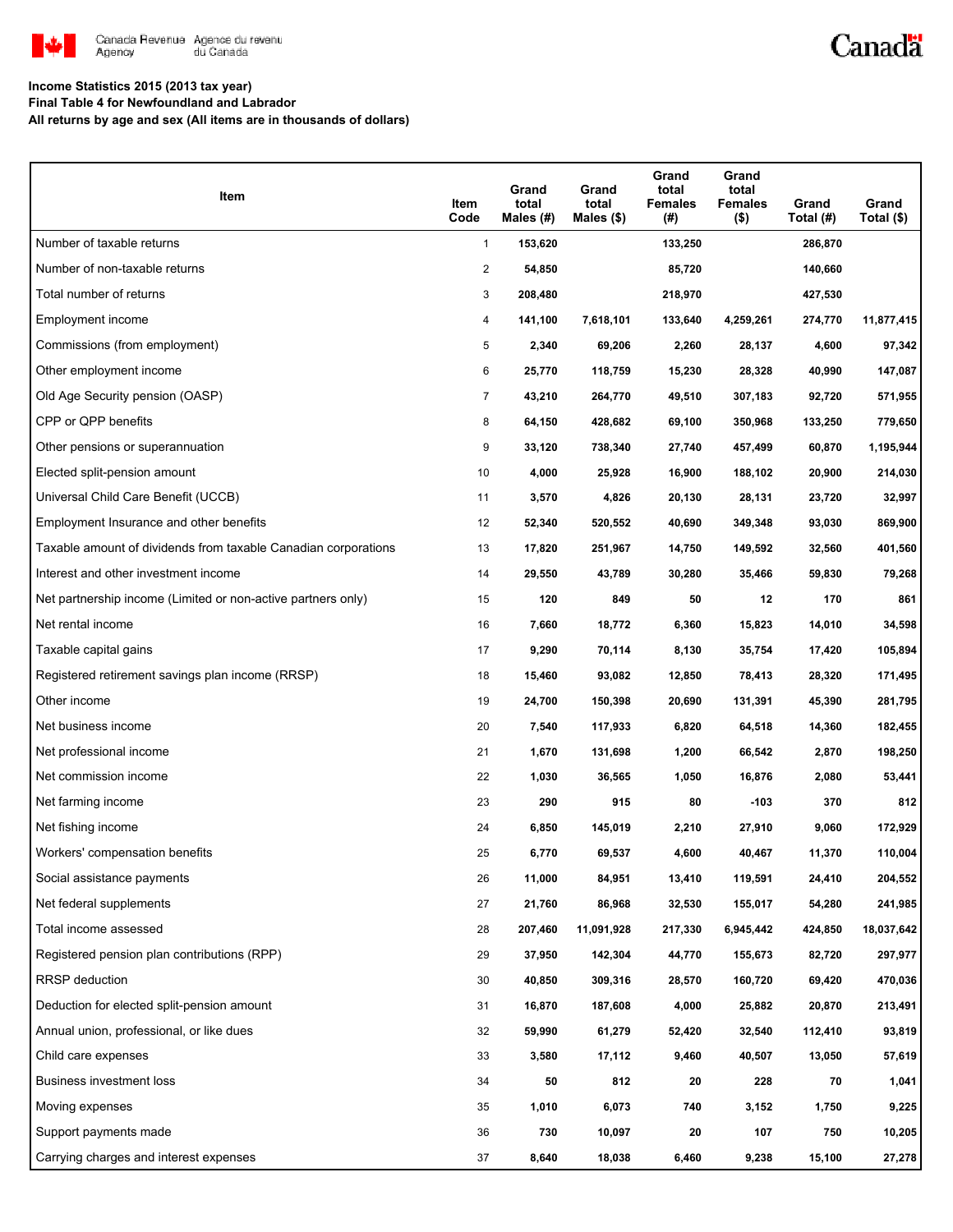

# Canadä

#### **Income Statistics 2015 (2013 tax year)**

**Final Table 4 for Newfoundland and Labrador**

**All returns by age and sex (All items are in thousands of dollars)**

| Item                                                                                           | Item<br>Code | Grand<br>total<br>Males (#) | Grand<br>total<br>Males (\$) | Grand<br>total<br><b>Females</b><br>(#) | Grand<br>total<br><b>Females</b><br>$($ \$) | Grand<br>Total (#) | Grand<br>Total (\$) |
|------------------------------------------------------------------------------------------------|--------------|-----------------------------|------------------------------|-----------------------------------------|---------------------------------------------|--------------------|---------------------|
| Deductions for CPP/QPP contributions on self-employment and other<br>earnings                  | 38           | 9,960                       | 9,936                        | 6,750                                   | 4,556                                       | 16,700             | 14,492              |
| Deductions for provincial parental insurance plan (PPIP) premiums on<br>self-employment income | 39           |                             |                              |                                         |                                             |                    |                     |
| Exploration and development expenses                                                           | 40           | 160                         | 1,651                        | 60                                      | 511                                         | 220                | 2,163               |
| Other employment expenses                                                                      | 41           | 7,130                       | 31,877                       | 4,130                                   | 11,474                                      | 11,260             | 43,350              |
| Clergy residence deduction                                                                     | 42           | 500                         | 4,716                        | 180                                     | 1,635                                       | 680                | 6,351               |
| Other deductions                                                                               | 43           | 7,590                       | 9,868                        | 6,580                                   | 10,248                                      | 14,180             | 20,115              |
| Total deductions before adjustments                                                            | 44           | 114,990                     | 810,853                      | 90,860                                  | 456,585                                     | 205,860            | 1,267,441           |
| Social benefits repayment                                                                      | 45           | 13,560                      | 27,336                       | 1,820                                   | 4,194                                       | 15,380             | 31,530              |
| Net income after adjustments                                                                   | 46           | 207,150                     | 10,256,930                   | 216,940                                 | 6,486,553                                   | 424,140            | 16,743,752          |
| Canadian Forces personnel and police deduction                                                 | 47           |                             |                              |                                         |                                             | 10                 | 166                 |
| Security options deductions                                                                    | 48           | 140                         | 4,003                        | 50                                      | 503                                         | 190                | 4,506               |
| Other payments deductions                                                                      | 49           | 38,330                      | 241,449                      | 49,830                                  | 315,055                                     | 88,160             | 556,515             |
| Non-capital losses of other years                                                              | 50           | 110                         | 1,198                        | 130                                     | 1,149                                       | 240                | 2,350               |
| Net capital losses of other years                                                              | 51           | 1,870                       | 3,746                        | 1,340                                   | 2,089                                       | 3,210              | 5,840               |
| Capital gains deduction                                                                        | 52           | 390                         | 31,247                       | 170                                     | 10,176                                      | 560                | 41,423              |
| Northern residents deductions                                                                  | 53           | 8,290                       | 49,302                       | 4,830                                   | 20,745                                      | 13,120             | 70,048              |
| Additional deductions                                                                          | 54           | 640                         | 2,929                        | 940                                     | 6,545                                       | 1,580              | 9,485               |
| Farming/fishing losses of prior years                                                          | 55           | 20                          | 225                          |                                         |                                             | 30                 | 226                 |
| Total deductions from net income                                                               | 56           | 49,100                      | 334,221                      | 56,570                                  | 356,309                                     | 105,670            | 690,560             |
| Taxable income assessed                                                                        | 57           | 199,890                     | 9,923,393                    | 209,470                                 | 6,130,625                                   | 409,410            | 16,054,257          |
| Basic personal amount                                                                          | 58           | 208,470                     | 2,294,686                    | 218,970                                 | 2,411,010                                   | 427,530            | 4,706,525           |
| Age amount                                                                                     | 59           | 41,620                      | 265,158                      | 49,050                                  | 323,366                                     | 90,680             | 588,541             |
| Spouse or common-law partner amount                                                            | 60           | 23,700                      | 157,568                      | 4,650                                   | 30,384                                      | 28,370             | 188,072             |
| Amount for eligible dependant                                                                  | 61           | 2,190                       | 22,276                       | 12,090                                  | 127,731                                     | 14,280             | 150,007             |
| Amount for children 17 and under                                                               | 62           | 27,900                      | 104,991                      | 24,430                                  | 86,099                                      | 52,340             | 191,114             |
| Amount for infirm dependants age 18 or older                                                   | 63           | 310                         | 1,648                        | 220                                     | 1,197                                       | 530                | 2,844               |
| CPP or QPP contributions through employment                                                    | 64           | 126,560                     | 209,585                      | 115,250                                 | 147,969                                     | 241,810            | 357,557             |
| CPP or QPP contributions on self-employment and other earnings                                 | 65           | 9,960                       | 9,936                        | 6,750                                   | 4,556                                       | 16,700             | 14,492              |
| Employment Insurance premiums                                                                  | 66           | 133,150                     | 84,359                       | 120,750                                 | 61,453                                      | 253,900            | 145,813             |
| PPIP premiums paid                                                                             | 67           |                             |                              |                                         |                                             |                    |                     |
| PPIP premiums payable on employment income                                                     | 68           |                             |                              |                                         |                                             |                    |                     |
| PPIP premiums payable on self-employment income                                                | 69           |                             |                              |                                         |                                             |                    |                     |
| Volunteer firefighters' amount                                                                 | 70           | 4,390                       | 13,169                       | 220                                     | 669                                         | 4,620              | 13,838              |
| Canada employment amount                                                                       | 71           | 144,910                     | 155,225                      | 133,150                                 | 142,028                                     | 278,060            | 297,257             |
| Public transit amount                                                                          | 72           | 980                         | 422                          | 1,190                                   | 498                                         | 2,170              | 920                 |
| Children's fitness amount                                                                      | 73           | 12,600                      | 7,233                        | 9,470                                   | 5,100                                       | 22,070             | 12,332              |
| Children's arts amount                                                                         | 74           | 5,130                       | 2,761                        | 3,940                                   | 1,999                                       | 9,070              | 4,760               |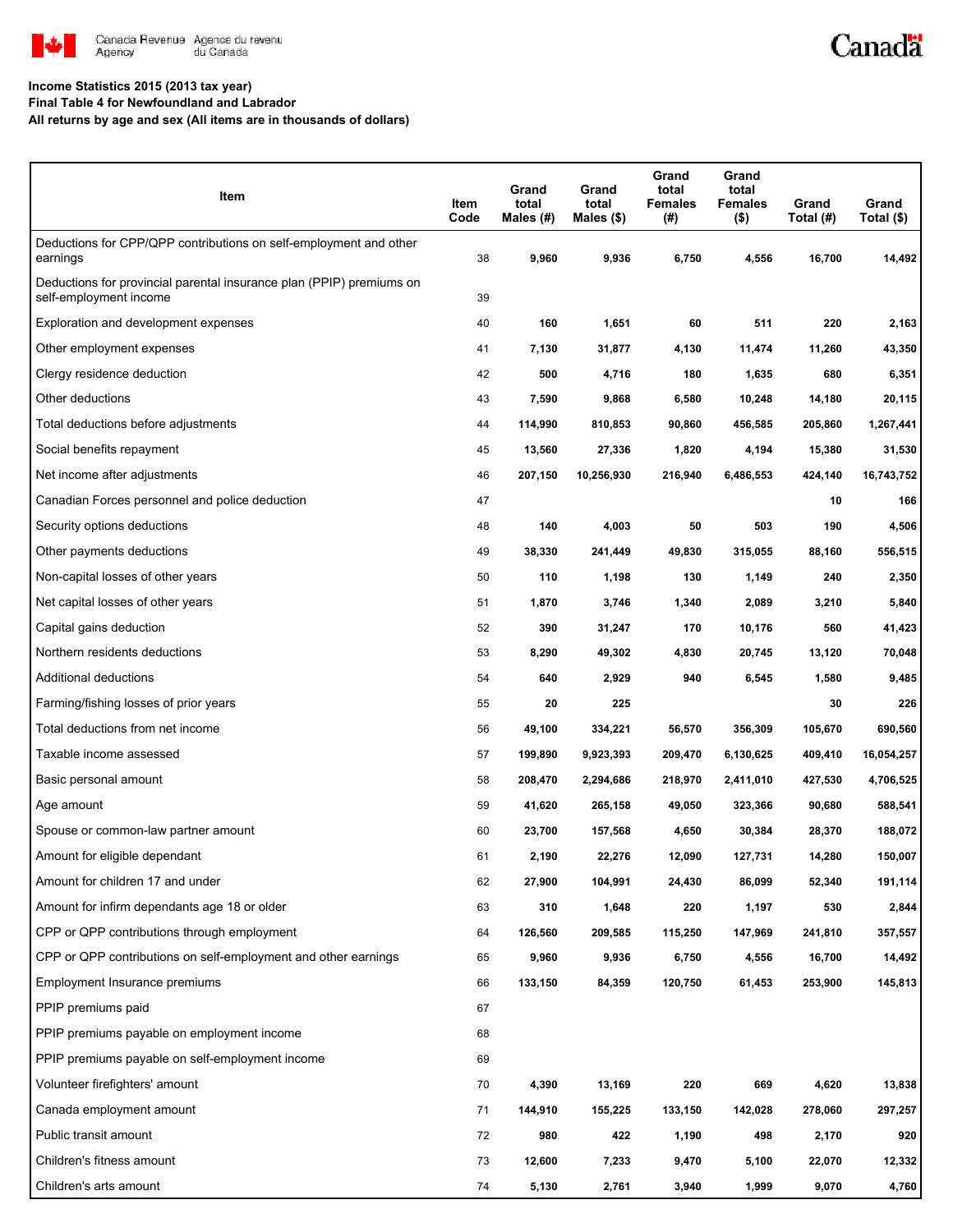

## Canadä

#### **Income Statistics 2015 (2013 tax year)**

**Final Table 4 for Newfoundland and Labrador**

**All returns by age and sex (All items are in thousands of dollars)**

| Item                                                              | Item<br>Code | Grand<br>total<br>Males (#) | Grand<br>total<br>Males $(\$)$ | Grand<br>total<br><b>Females</b><br>(#) | Grand<br>total<br><b>Females</b><br>$($ \$) | Grand<br>Total (#) | Grand<br>Total (\$) |
|-------------------------------------------------------------------|--------------|-----------------------------|--------------------------------|-----------------------------------------|---------------------------------------------|--------------------|---------------------|
| Home buyers' amount                                               | 75           | 1,730                       | 8,014                          | 1,020                                   | 4,448                                       | 2,740              | 12,467              |
| Pension income amount                                             | 76           | 35,840                      | 68,440                         | 39,820                                  | 76,084                                      | 75,660             | 144,529             |
| Caregiver amount                                                  | 77           | 3,070                       | 15,457                         | 1,780                                   | 8,403                                       | 4,850              | 23,860              |
| Disability amount                                                 | 78           | 8,260                       | 63,313                         | 6,700                                   | 51,402                                      | 14,960             | 114,715             |
| Disability amount transferred from a dependant                    | 79           | 3,240                       | 32,260                         | 2,500                                   | 25,218                                      | 5,740              | 57,478              |
| Interest paid on student loans                                    | 80           | 6,410                       | 2,863                          | 9,060                                   | 5,150                                       | 15,470             | 8,013               |
| Tuition, education, and textbook amounts                          | 81           | 12,580                      | 59,790                         | 13,230                                  | 65,810                                      | 25,810             | 125,607             |
| Tuition, education, and textbook amounts transferred from a child | 82           | 6,100                       | 28,828                         | 3,780                                   | 17,079                                      | 9,880              | 45,908              |
| Amounts transferred from spouse or common-law partner             | 83           | 14,330                      | 82,587                         | 8,590                                   | 45,706                                      | 22,920             | 128,347             |
| Medical expenses                                                  | 84           | 35,470                      | 81,845                         | 55,180                                  | 117,403                                     | 90,660             | 199,306             |
| Total tax credits on personal amounts                             | 85           | 208,470                     | 565,880                        | 218,970                                 | 564,128                                     | 427,530            | 1,130,178           |
| Allowable charitable donations and government gifts               | 86           | 47,730                      | 54,787                         | 38,090                                  | 31,707                                      | 85,820             | 86,495              |
| Eligible cultural and ecological gifts                            | 87           | 30                          | 35                             | 40                                      | 31                                          | 70                 | 66                  |
| Total tax credit on donations and gifts                           | 88           | 47,110                      | 14,885                         | 37,690                                  | 8,410                                       | 84,800             | 23,295              |
| Total federal non-refundable tax credits                          | 89           | 208,470                     | 580,765                        | 218,970                                 | 572,538                                     | 427,530            | 1,153,472           |
| Federal dividend tax credit                                       | 90           | 16,550                      | 34,396                         | 13,060                                  | 19,756                                      | 29,610             | 54,153              |
| Overseas employment tax credit                                    | 91           | 470                         | 4,577                          | 70                                      | 519                                         | 540                | 5,096               |
| Minimum tax carryover                                             | 92           | 360                         | 955                            | 100                                     | 324                                         | 460                | 1,280               |
| Basic federal tax                                                 | 93           | 144,250                     | 1,298,603                      | 118,800                                 | 550,759                                     | 263,050            | 1,849,370           |
| Federal Foreign Tax Credit                                        | 94           | 4,390                       | 12,291                         | 2,980                                   | 690                                         | 7,370              | 12,985              |
| Federal Political contribution tax credit                         | 95           | 580                         | 117                            | 360                                     | 64                                          | 940                | 181                 |
| <b>Investment Tax Credit</b>                                      | 96           | 660                         | 746                            | 100                                     | 65                                          | 760                | 811                 |
| Labour-sponsored funds tax credit                                 | 97           | 20                          | 6                              |                                         |                                             | 20                 | 8                   |
| Alternative minimum tax payable                                   | 98           | 200                         | 915                            | 100                                     | 489                                         | 300                | 1,404               |
| Net federal tax                                                   | 99           | 144,050                     | 1,285,451                      | 118,740                                 | 549,959                                     | 262,790            | 1,835,414           |
| CPP contributions on self-employment                              | 100          | 9,960                       | 19,872                         | 6,750                                   | 9,112                                       | 16,700             | 28,985              |
| Social Benefits repayment                                         | 101          | 13,560                      | 27,336                         | 1,820                                   | 4,194                                       | 15,380             | 31,530              |
| Net Provincial Tax                                                | 102          | 149,560                     | 787,202                        | 129,080                                 | 362,291                                     | 278,650            | 1,149,495           |
| Total tax payable                                                 | 103          | 153,620                     | 2,119,869                      | 133,250                                 | 925,586                                     | 286,870            | 3,045,463           |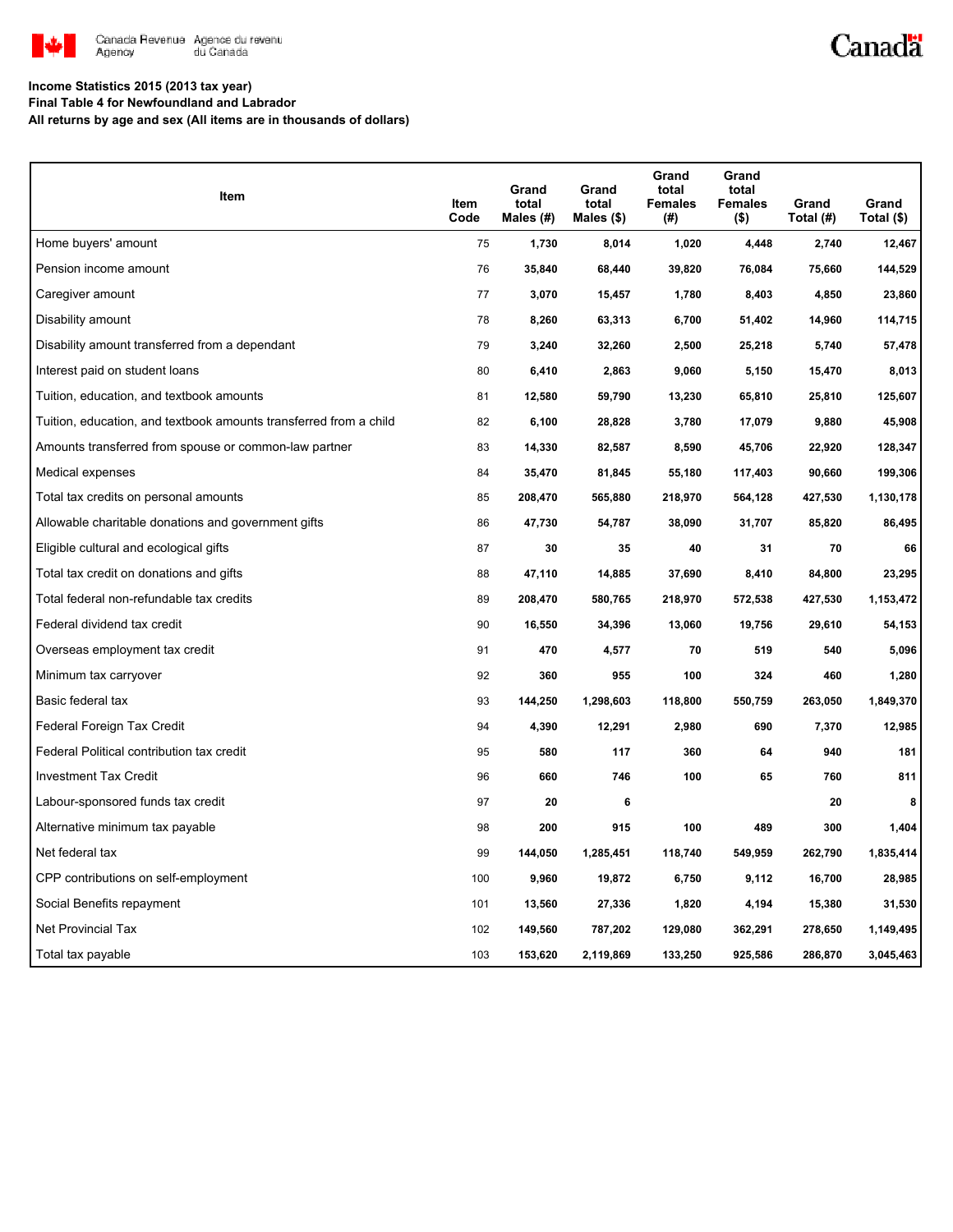| <b>Item</b>                                                                                    | Item<br>Code            | Age<br>group:<br>under 20<br>Males (#) | Age<br>group:<br>under 20<br>Males (\$) | Age<br>group:<br>under 20<br><b>Females</b><br>(# ) | Age<br>group:<br>under 20<br><b>Females</b><br>$($ \$) | Age<br>group:<br>under 20<br>total $(#)$ | Age<br>group:<br>under 20<br>total $($)$ |
|------------------------------------------------------------------------------------------------|-------------------------|----------------------------------------|-----------------------------------------|-----------------------------------------------------|--------------------------------------------------------|------------------------------------------|------------------------------------------|
| Number of taxable returns                                                                      | $\mathbf{1}$            | 1,390                                  |                                         | 650                                                 |                                                        | 2,040                                    |                                          |
| Number of non-taxable returns                                                                  | $\overline{\mathbf{c}}$ | 6,780                                  |                                         | 7,320                                               |                                                        | 14,090                                   |                                          |
| Total number of returns                                                                        | 3                       | 8,160                                  |                                         | 7,960                                               |                                                        | 16,130                                   |                                          |
| Employment income                                                                              | 4                       | 7,610                                  | 58,634                                  | 7,360                                               | 44,171                                                 | 14,960                                   | 102,805                                  |
| Commissions (from employment)                                                                  | 5                       | 50                                     | 72                                      |                                                     |                                                        |                                          |                                          |
| Other employment income                                                                        | 6                       | 140                                    | 268                                     | 120                                                 | 339                                                    | 250                                      | 607                                      |
| Old Age Security pension (OASP)                                                                | $\overline{7}$          |                                        |                                         |                                                     |                                                        |                                          |                                          |
| CPP or QPP benefits                                                                            | 8                       | 230                                    | 439                                     | 260                                                 | 506                                                    | 490                                      | 945                                      |
| Other pensions or superannuation                                                               | 9                       | 20                                     | 149                                     |                                                     |                                                        | 40                                       | 208                                      |
| Elected split-pension amount                                                                   | 10                      |                                        |                                         |                                                     |                                                        |                                          |                                          |
| Universal Child Care Benefit (UCCB)                                                            | 11                      |                                        |                                         | 250                                                 | 256                                                    | 250                                      | 259                                      |
| Employment Insurance and other benefits                                                        | 12                      | 430                                    | 2,969                                   | 170                                                 | 961                                                    | 600                                      | 3,930                                    |
| Taxable amount of dividends from taxable Canadian corporations                                 | 13                      | 130                                    | 2,138                                   | 120                                                 | 2,244                                                  | 250                                      | 4,382                                    |
| Interest and other investment income                                                           | 14                      | 150                                    | 84                                      | 140                                                 | 134                                                    | 290                                      | 217                                      |
| Net partnership income (Limited or non-active partners only)                                   | 15                      |                                        |                                         |                                                     |                                                        |                                          |                                          |
| Net rental income                                                                              | 16                      |                                        |                                         |                                                     |                                                        |                                          |                                          |
| Taxable capital gains                                                                          | 17                      |                                        |                                         | 50                                                  | 480                                                    | 100                                      | 1,089                                    |
| Registered retirement savings plan income (RRSP)                                               | 18                      |                                        |                                         |                                                     |                                                        |                                          |                                          |
| Other income                                                                                   | 19                      | 1,020                                  | 3,272                                   | 1,120                                               | 3,281                                                  | 2,140                                    | 6,553                                    |
| Net business income                                                                            | 20                      | 40                                     | 167                                     | 40                                                  | 169                                                    | 80                                       | 336                                      |
| Net professional income                                                                        | 21                      |                                        |                                         |                                                     |                                                        |                                          |                                          |
| Net commission income                                                                          | 22                      |                                        |                                         |                                                     |                                                        | 10                                       | 17                                       |
| Net farming income                                                                             | 23                      |                                        |                                         |                                                     |                                                        |                                          |                                          |
| Net fishing income                                                                             | 24                      | 150                                    | 1,491                                   | 20                                                  | 187                                                    | 170                                      | 1,678                                    |
| Workers' compensation benefits                                                                 | 25                      | 50                                     | 79                                      | 30                                                  | 23                                                     | 80                                       | 102                                      |
| Social assistance payments                                                                     | 26                      | 210                                    | 810                                     | 300                                                 | 1,655                                                  | 500                                      | 2,465                                    |
| Net federal supplements                                                                        | 27                      |                                        |                                         |                                                     |                                                        |                                          |                                          |
| Total income assessed                                                                          | 28                      | 8,020                                  | 71,230                                  | 7,840                                               | 54,553                                                 | 15,870                                   | 125,784                                  |
| Registered pension plan contributions (RPP)                                                    | 29                      | 140                                    | 76                                      | 60                                                  | 17                                                     | 200                                      | 93                                       |
| RRSP deduction                                                                                 | 30                      | 50                                     | 65                                      | 20                                                  | 25                                                     | 70                                       | 90                                       |
| Deduction for elected split-pension amount                                                     | 31                      |                                        |                                         |                                                     |                                                        |                                          |                                          |
| Annual union, professional, or like dues                                                       | 32                      | 1,050                                  | 229                                     | 650                                                 | 90                                                     | 1,700                                    | 319                                      |
| Child care expenses                                                                            | 33                      |                                        |                                         |                                                     |                                                        |                                          |                                          |
| <b>Business investment loss</b>                                                                | 34                      |                                        |                                         |                                                     |                                                        |                                          |                                          |
| Moving expenses                                                                                | 35                      |                                        |                                         | 20                                                  | 19                                                     | 40                                       | 35                                       |
| Support payments made                                                                          | 36                      |                                        |                                         |                                                     |                                                        |                                          |                                          |
| Carrying charges and interest expenses                                                         | 37                      |                                        |                                         |                                                     |                                                        |                                          |                                          |
| Deductions for CPP/QPP contributions on self-employment and other<br>earnings                  | 38                      | 100                                    | 37                                      | 30                                                  | 10                                                     | 140                                      | 47                                       |
| Deductions for provincial parental insurance plan (PPIP) premiums on<br>self-employment income | 39                      |                                        |                                         |                                                     |                                                        |                                          |                                          |
| Exploration and development expenses                                                           | 40                      |                                        |                                         |                                                     |                                                        |                                          |                                          |
| Other employment expenses                                                                      | 41                      | 20                                     | 20                                      |                                                     |                                                        | 20                                       | 25                                       |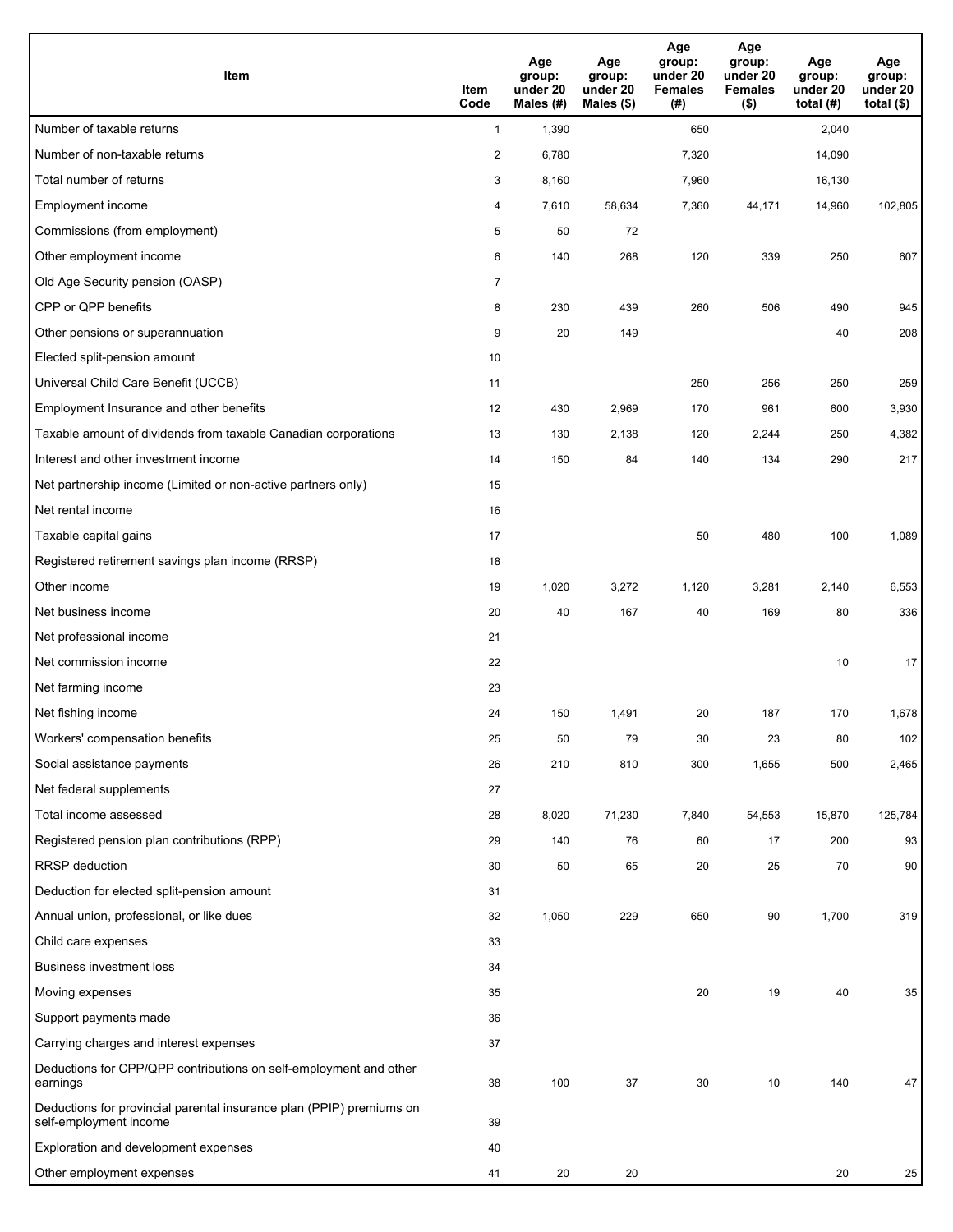| Item                                                              | Item<br>Code | Age<br>group:<br>under 20<br>Males (#) | Age<br>group:<br>under 20<br>Males (\$) | Age<br>group:<br>under 20<br><b>Females</b><br>(#) | Age<br>group:<br>under 20<br><b>Females</b><br>$($ \$) | Age<br>group:<br>under 20<br>total $(H)$ | Age<br>group:<br>under 20<br>total $($)$ |
|-------------------------------------------------------------------|--------------|----------------------------------------|-----------------------------------------|----------------------------------------------------|--------------------------------------------------------|------------------------------------------|------------------------------------------|
| Clergy residence deduction                                        | 42           |                                        |                                         |                                                    |                                                        |                                          |                                          |
| Other deductions                                                  | 43           | 20                                     | $\overline{7}$                          | 10                                                 | 9                                                      | 40                                       | 16                                       |
| Total deductions before adjustments                               | 44           | 1,210                                  | 465                                     | 740                                                | 183                                                    | 1,950                                    | 648                                      |
| Social benefits repayment                                         | 45           |                                        |                                         |                                                    |                                                        |                                          |                                          |
| Net income after adjustments                                      | 46           | 8,020                                  | 70,756                                  | 7,830                                              | 54,381                                                 | 15,860                                   | 125,137                                  |
| Canadian Forces personnel and police deduction                    | 47           |                                        |                                         |                                                    |                                                        |                                          |                                          |
| Security options deductions                                       | 48           |                                        |                                         |                                                    |                                                        |                                          |                                          |
| Other payments deductions                                         | 49           | 250                                    | 889                                     | 330                                                | 1,677                                                  | 580                                      | 2,567                                    |
| Non-capital losses of other years                                 | 50           |                                        |                                         |                                                    |                                                        |                                          |                                          |
| Net capital losses of other years                                 | 51           |                                        |                                         |                                                    |                                                        |                                          |                                          |
| Capital gains deduction                                           | 52           |                                        |                                         |                                                    |                                                        |                                          |                                          |
| Northern residents deductions                                     | 53           | 50                                     | 147                                     | 40                                                 | 93                                                     | 90                                       | 240                                      |
| Additional deductions                                             | 54           | 10                                     | 58                                      |                                                    |                                                        | 20                                       | 87                                       |
| Farming/fishing losses of prior years                             | 55           |                                        |                                         |                                                    |                                                        |                                          |                                          |
| Total deductions from net income                                  | 56           | 320                                    | 1,469                                   | 380                                                | 1,912                                                  | 700                                      | 3,381                                    |
| Taxable income assessed                                           | 57           | 7,920                                  | 69,286                                  | 7,730                                              | 52,469                                                 | 15,650                                   | 121,757                                  |
| Basic personal amount                                             | 58           | 8,160                                  | 90,050                                  | 7,960                                              | 87,854                                                 | 16,130                                   | 177,938                                  |
| Age amount                                                        | 59           |                                        |                                         |                                                    |                                                        |                                          |                                          |
| Spouse or common-law partner amount                               | 60           |                                        |                                         |                                                    |                                                        | 10                                       | 107                                      |
| Amount for eligible dependant                                     | 61           |                                        |                                         | 120                                                | 1,348                                                  | 130                                      | 1,382                                    |
| Amount for children 17 and under                                  | 62           |                                        |                                         | 170                                                | 443                                                    | 170                                      | 458                                      |
| Amount for infirm dependants age 18 or older                      | 63           |                                        |                                         |                                                    |                                                        |                                          |                                          |
| CPP or QPP contributions through employment                       | 64           | 3,530                                  | 1,417                                   | 3,340                                              | 822                                                    | 6,880                                    | 2,238                                    |
| CPP or QPP contributions on self-employment and other<br>earnings | 65           | 100                                    | 37                                      | 30                                                 | 10                                                     | 140                                      | 47                                       |
| Employment Insurance premiums                                     | 66           | 6,230                                  | 1,078                                   | 5,960                                              | 800                                                    | 12,190                                   | 1,878                                    |
| PPIP premiums paid                                                | 67           |                                        |                                         |                                                    |                                                        |                                          |                                          |
| PPIP premiums payable on employment income                        | 68           |                                        |                                         |                                                    |                                                        |                                          |                                          |
| PPIP premiums payable on self-employment income                   | 69           |                                        |                                         |                                                    |                                                        |                                          |                                          |
| Volunteer firefighters' amount                                    | 70           | 30                                     | 78                                      |                                                    |                                                        | 30                                       | 84                                       |
| Canada employment amount                                          | 71           | 7,360                                  | 7,924                                   | 7,080                                              | 7,655                                                  | 14,440                                   | 15,579                                   |
| Public transit amount                                             | 72           | $70\,$                                 | 21                                      | 90                                                 | 27                                                     | 160                                      | 48                                       |
| Children's fitness amount                                         | 73           |                                        |                                         |                                                    |                                                        |                                          |                                          |
| Children's arts amount                                            | 74           |                                        |                                         |                                                    |                                                        |                                          |                                          |
| Home buyers' amount                                               | 75           |                                        |                                         |                                                    |                                                        |                                          |                                          |
| Pension income amount                                             | 76           | 20                                     | 32                                      |                                                    |                                                        | 40                                       | 59                                       |
| Caregiver amount                                                  | 77           |                                        |                                         |                                                    |                                                        |                                          |                                          |
| Disability amount                                                 | 78           | 130                                    | 1,124                                   | 60                                                 | 536                                                    | 200                                      | 1,659                                    |
| Disability amount transferred from a dependant                    | 79           |                                        |                                         |                                                    |                                                        |                                          |                                          |
| Interest paid on student loans                                    | 80           | 40                                     | 3                                       | 10                                                 | 1                                                      | 50                                       | 3                                        |
| Tuition, education, and textbook amounts                          | 81           | 690                                    | 2,629                                   | 480                                                | 1,446                                                  | 1,160                                    | 4,076                                    |
| Tuition, education, and textbook amounts transferred from a child | 82           |                                        |                                         |                                                    |                                                        |                                          |                                          |
| Amounts transferred from spouse or common-law partner             | 83           |                                        |                                         |                                                    |                                                        |                                          |                                          |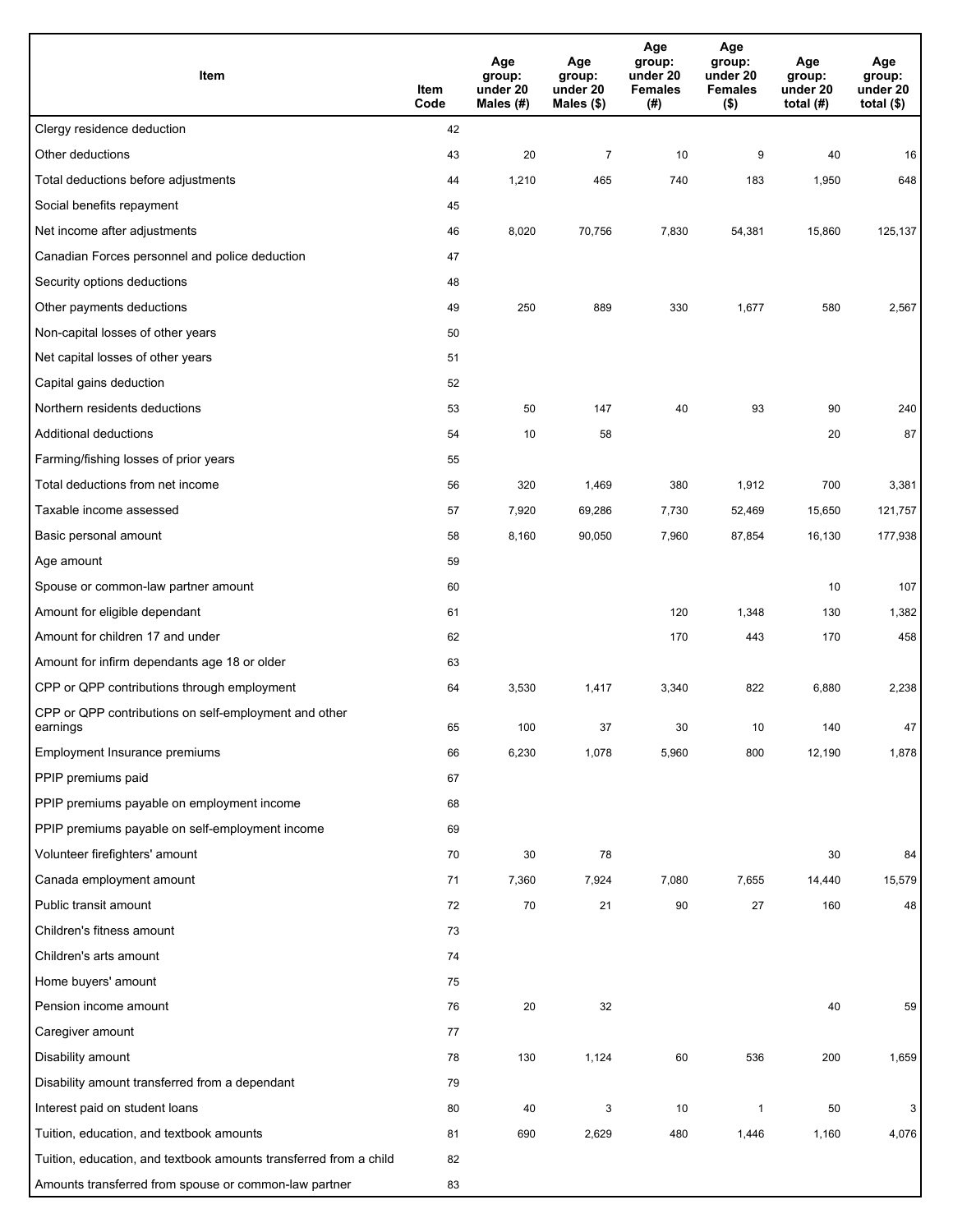| <b>Item</b>                                         | <b>Item</b><br>Code | Age<br>group:<br>under 20<br>Males $(H)$ | Age<br>group:<br>under 20<br>Males $(\$)$ | Age<br>group:<br>under 20<br><b>Females</b><br>(# ) | Age<br>group:<br>under 20<br><b>Females</b><br>$($ \$) | Age<br>group:<br>under 20<br>total $(H)$ | Age<br>group:<br>under 20<br>total $($)$ |
|-----------------------------------------------------|---------------------|------------------------------------------|-------------------------------------------|-----------------------------------------------------|--------------------------------------------------------|------------------------------------------|------------------------------------------|
| Medical expenses                                    | 84                  | 110                                      | 84                                        | 170                                                 | 143                                                    | 280                                      | 227                                      |
| Total tax credits on personal amounts               | 85                  | 8,160                                    | 15,690                                    | 7,960                                               | 15,185                                                 | 16,130                                   | 30,880                                   |
| Allowable charitable donations and government gifts | 86                  | 70                                       | 13                                        | 50                                                  | $\overline{7}$                                         | 120                                      | 20                                       |
| Eligible cultural and ecological gifts              | 87                  |                                          |                                           |                                                     |                                                        |                                          |                                          |
| Total tax credit on donations and gifts             | 88                  | 60                                       | 4                                         | 50                                                  | $\overline{2}$                                         | 110                                      | 5                                        |
| Total federal non-refundable tax credits            | 89                  | 8,160                                    | 15,694                                    | 7,960                                               | 15,186                                                 | 16,130                                   | 30,885                                   |
| Federal dividend tax credit                         | 90                  | 80                                       | 243                                       | 80                                                  | 251                                                    | 160                                      | 494                                      |
| Overseas employment tax credit                      | 91                  |                                          |                                           |                                                     |                                                        |                                          |                                          |
| Minimum tax carryover                               | 92                  |                                          |                                           |                                                     |                                                        |                                          |                                          |
| Basic federal tax                                   | 93                  | 1,300                                    | 1,998                                     | 590                                                 | 464                                                    | 1,900                                    | 2,462                                    |
| Federal Foreign Tax Credit                          | 94                  |                                          |                                           |                                                     |                                                        | 10                                       | 8                                        |
| Federal Political contribution tax credit           | 95                  |                                          |                                           |                                                     |                                                        |                                          |                                          |
| <b>Investment Tax Credit</b>                        | 96                  |                                          |                                           |                                                     |                                                        |                                          |                                          |
| Labour-sponsored funds tax credit                   | 97                  |                                          |                                           |                                                     |                                                        |                                          |                                          |
| Alternative minimum tax payable                     | 98                  |                                          |                                           |                                                     |                                                        |                                          |                                          |
| Net federal tax                                     | 99                  | 1,300                                    | 1,997                                     | 590                                                 | 458                                                    | 1,890                                    | 2,454                                    |
| CPP contributions on self-employment                | 100                 | 100                                      | 74                                        | 30                                                  | 20                                                     | 140                                      | 94                                       |
| Social Benefits repayment                           | 101                 |                                          |                                           |                                                     |                                                        |                                          |                                          |
| <b>Net Provincial Tax</b>                           | 102                 | 950                                      | 1,301                                     | 350                                                 | 298                                                    | 1,290                                    | 1,599                                    |
| Total tax payable                                   | 103                 | 1,390                                    | 3,381                                     | 650                                                 | 776                                                    | 2,040                                    | 4,156                                    |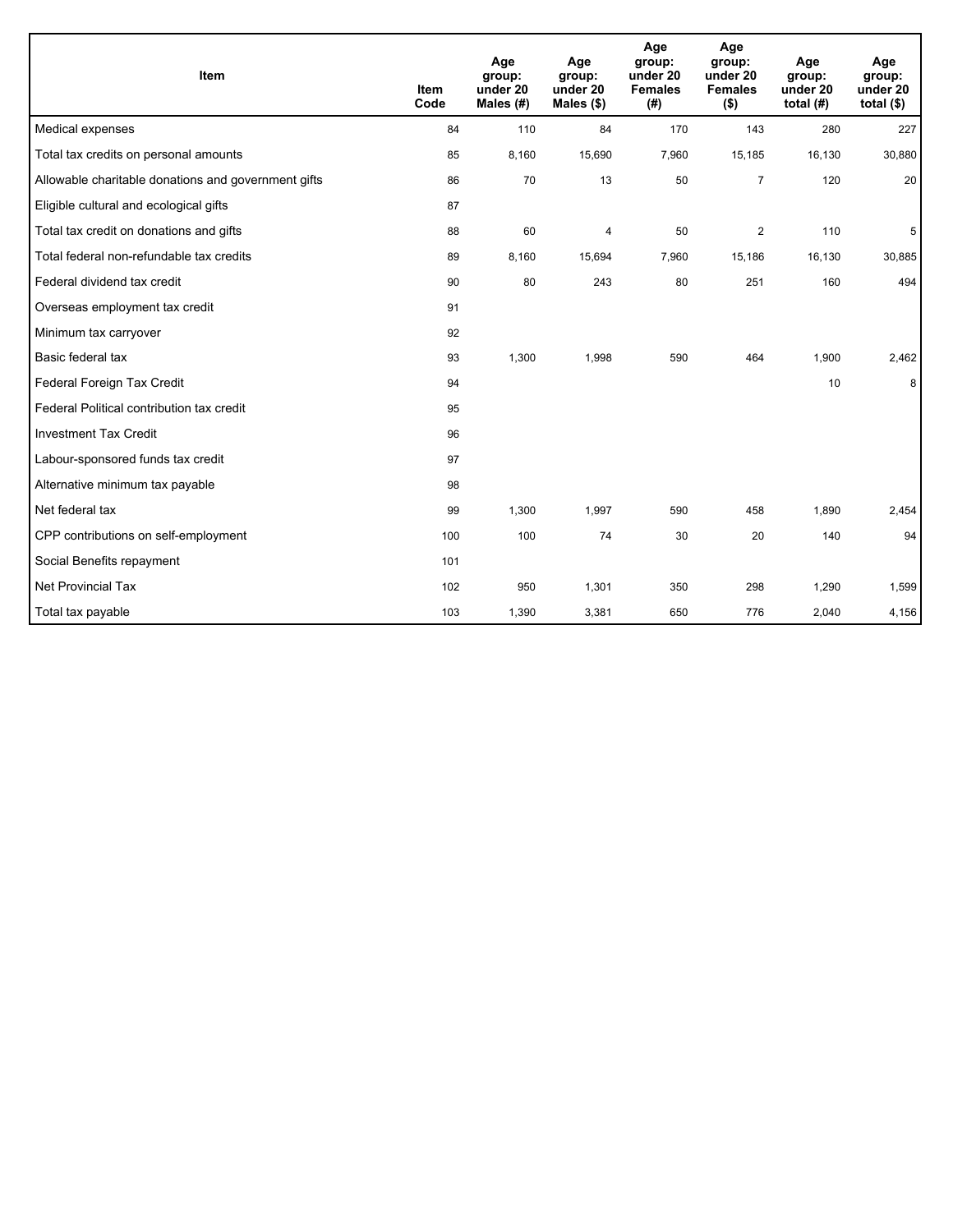| <b>Item</b>                                                                                    | Item<br>Code            | Age<br>group:<br>20 to 24<br>Males (#) | Age<br>group:<br>20 to 24<br>Males (\$) | Age<br>group:<br>20 to 24<br><b>Females</b><br>(#) | Age<br>group:<br>20 to 24<br><b>Females</b><br>$($ \$) | Age<br>group:<br>20 to 24<br>total $(H)$ | Age<br>group:<br>20 to 24<br>total $($)$ |
|------------------------------------------------------------------------------------------------|-------------------------|----------------------------------------|-----------------------------------------|----------------------------------------------------|--------------------------------------------------------|------------------------------------------|------------------------------------------|
| Number of taxable returns                                                                      | $\mathbf{1}$            | 8,770                                  |                                         | 5,630                                              |                                                        | 14,400                                   |                                          |
| Number of non-taxable returns                                                                  | $\overline{\mathbf{c}}$ | 5,870                                  |                                         | 8,940                                              |                                                        | 14,820                                   |                                          |
| Total number of returns                                                                        | 3                       | 14,640                                 |                                         | 14,570                                             |                                                        | 29,220                                   |                                          |
| Employment income                                                                              | 4                       | 13,420                                 | 338,736                                 | 12,780                                             | 202,463                                                | 26,210                                   | 541,222                                  |
| Commissions (from employment)                                                                  | 5                       | 260                                    | 1,125                                   | 410                                                | 1,459                                                  | 670                                      | 2,584                                    |
| Other employment income                                                                        | 6                       | 1,000                                  | 1,708                                   | 540                                                | 1,151                                                  | 1,540                                    | 2,858                                    |
| Old Age Security pension (OASP)                                                                | $\overline{7}$          |                                        |                                         |                                                    |                                                        |                                          |                                          |
| CPP or QPP benefits                                                                            | 8                       | 400                                    | 844                                     | 600                                                | 1,446                                                  | 1,000                                    | 2,290                                    |
| Other pensions or superannuation                                                               | 9                       | 20                                     | 55                                      | 20                                                 | 82                                                     | 40                                       | 137                                      |
| Elected split-pension amount                                                                   | 10                      |                                        |                                         |                                                    |                                                        |                                          |                                          |
| Universal Child Care Benefit (UCCB)                                                            | 11                      | 80                                     | 100                                     | 2,040                                              | 2,809                                                  | 2,120                                    | 2,911                                    |
| Employment Insurance and other benefits                                                        | 12                      | 4,520                                  | 39,887                                  | 2,650                                              | 22,180                                                 | 7,170                                    | 62,067                                   |
| Taxable amount of dividends from taxable Canadian corporations                                 | 13                      | 400                                    | 5,342                                   | 280                                                | 5,691                                                  | 680                                      | 11,033                                   |
| Interest and other investment income                                                           | 14                      | 670                                    | 214                                     | 480                                                | 136                                                    | 1,160                                    | 350                                      |
| Net partnership income (Limited or non-active partners only)                                   | 15                      |                                        |                                         |                                                    |                                                        |                                          |                                          |
| Net rental income                                                                              | 16                      |                                        |                                         |                                                    |                                                        |                                          |                                          |
| Taxable capital gains                                                                          | 17                      |                                        |                                         | 90                                                 | 127                                                    | 280                                      | 258                                      |
| Registered retirement savings plan income (RRSP)                                               | 18                      |                                        |                                         |                                                    |                                                        |                                          |                                          |
| Other income                                                                                   | 19                      | 2,220                                  | 4,945                                   | 1,880                                              | 5,262                                                  | 4,100                                    | 10,212                                   |
| Net business income                                                                            | 20                      | 170                                    | 1,360                                   | 240                                                | 1,559                                                  | 410                                      | 2,919                                    |
| Net professional income                                                                        | 21                      |                                        |                                         | 20                                                 | 267                                                    |                                          |                                          |
| Net commission income                                                                          | 22                      | 40                                     | 219                                     | 70                                                 | 130                                                    | 110                                      | 349                                      |
| Net farming income                                                                             | 23                      |                                        |                                         |                                                    |                                                        |                                          |                                          |
| Net fishing income                                                                             | 24                      | 290                                    | 6,039                                   | 60                                                 | 537                                                    | 340                                      | 6,576                                    |
| Workers' compensation benefits                                                                 | 25                      | 200                                    | 461                                     | 140                                                | 304                                                    | 350                                      | 765                                      |
| Social assistance payments                                                                     | 26                      | 890                                    | 4,911                                   | 1,360                                              | 11,289                                                 | 2,250                                    | 16,200                                   |
| Net federal supplements                                                                        | 27                      |                                        |                                         |                                                    |                                                        |                                          |                                          |
| Total income assessed                                                                          | 28                      | 14,480                                 | 407,060                                 | 14,490                                             | 257,194                                                | 28,980                                   | 664,285                                  |
| Registered pension plan contributions (RPP)                                                    | 29                      | 1,380                                  | 1,952                                   | 1,570                                              | 2,286                                                  | 2,950                                    | 4,238                                    |
| RRSP deduction                                                                                 | 30                      | 1,370                                  | 4,035                                   | 690                                                | 1,470                                                  | 2,060                                    | 5,505                                    |
| Deduction for elected split-pension amount                                                     | 31                      |                                        |                                         |                                                    |                                                        |                                          |                                          |
| Annual union, professional, or like dues                                                       | 32                      | 3,670                                  | 2,776                                   | 2,850                                              | 1,128                                                  | 6,520                                    | 3,904                                    |
| Child care expenses                                                                            | 33                      | 30                                     | 89                                      | 180                                                | 515                                                    | 210                                      | 605                                      |
| <b>Business investment loss</b>                                                                | 34                      |                                        |                                         |                                                    |                                                        |                                          |                                          |
| Moving expenses                                                                                | 35                      | 140                                    | 225                                     | 130                                                | 209                                                    | 270                                      | 434                                      |
| Support payments made                                                                          | 36                      |                                        |                                         |                                                    |                                                        |                                          |                                          |
| Carrying charges and interest expenses                                                         | 37                      |                                        |                                         |                                                    |                                                        |                                          |                                          |
| Deductions for CPP/QPP contributions on self-employment and other<br>earnings                  | 38                      | 370                                    | 258                                     | 250                                                | 94                                                     | 620                                      | 353                                      |
| Deductions for provincial parental insurance plan (PPIP) premiums on<br>self-employment income | 39                      |                                        |                                         |                                                    |                                                        |                                          |                                          |
| Exploration and development expenses                                                           | 40                      |                                        |                                         |                                                    |                                                        |                                          |                                          |
| Other employment expenses                                                                      | 41                      | 200                                    | 472                                     | 150                                                | 243                                                    | 350                                      | 716                                      |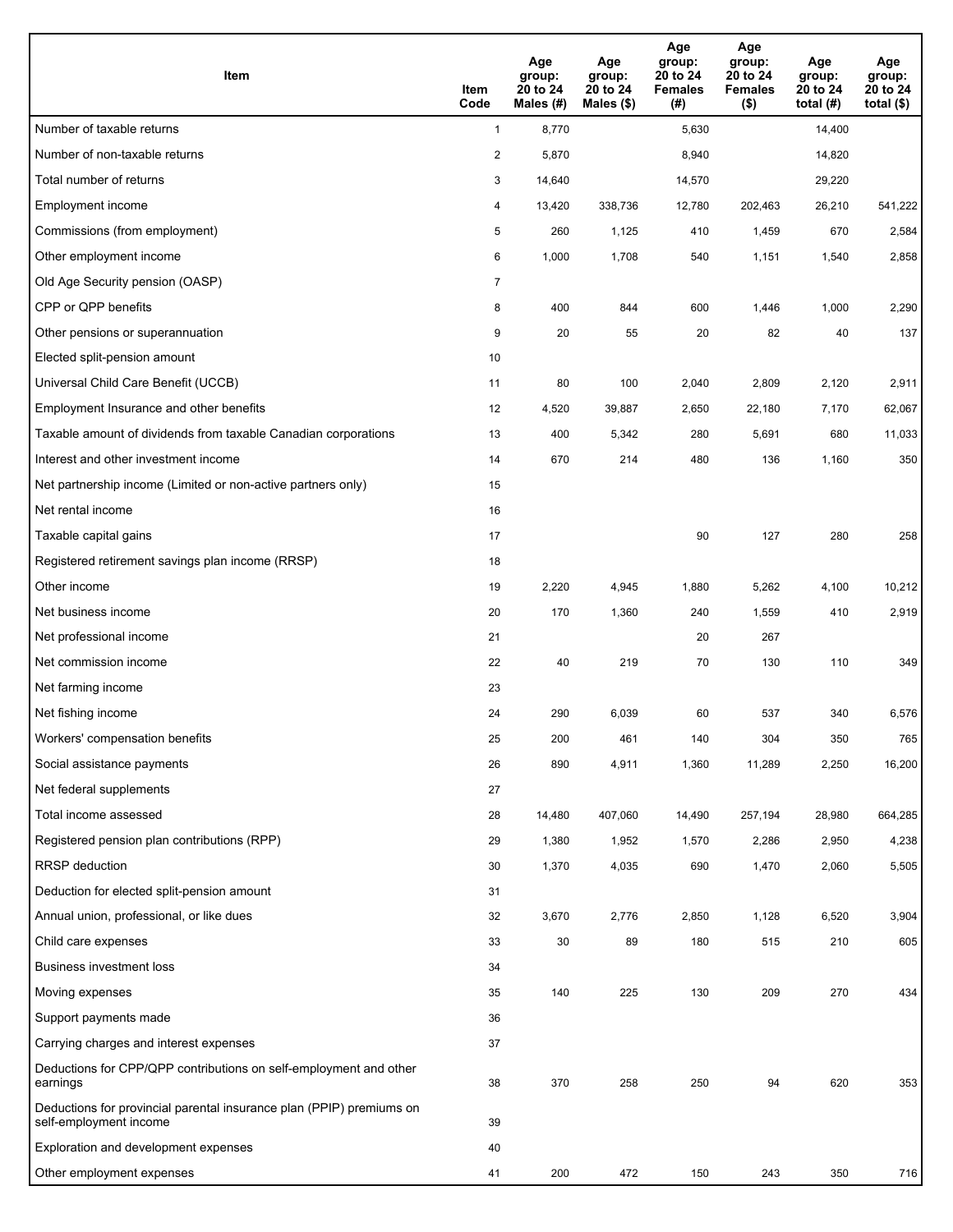| Item                                                              | Item<br>Code | Age<br>group:<br>20 to 24<br>Males (#) | Age<br>group:<br>20 to 24<br>Males (\$) | Age<br>group:<br>20 to 24<br><b>Females</b><br>(#) | Age<br>group:<br>20 to 24<br><b>Females</b><br>$($ \$) | Age<br>group:<br>20 to 24<br>total $(H)$ | Age<br>group:<br>20 to 24<br>total $($)$ |
|-------------------------------------------------------------------|--------------|----------------------------------------|-----------------------------------------|----------------------------------------------------|--------------------------------------------------------|------------------------------------------|------------------------------------------|
| Clergy residence deduction                                        | 42           |                                        |                                         |                                                    |                                                        | 10                                       | 67                                       |
| Other deductions                                                  | 43           | 390                                    | 236                                     | 280                                                | 127                                                    | 670                                      | 363                                      |
| Total deductions before adjustments                               | 44           | 5,310                                  | 10,104                                  | 4,140                                              | 6,121                                                  | 9,450                                    | 16,225                                   |
| Social benefits repayment                                         | 45           |                                        |                                         | 30                                                 | 32                                                     |                                          |                                          |
| Net income after adjustments                                      | 46           | 14,480                                 | 396,148                                 | 14,470                                             | 251,056                                                | 28,960                                   | 647,234                                  |
| Canadian Forces personnel and police deduction                    | 47           |                                        |                                         |                                                    |                                                        |                                          |                                          |
| Security options deductions                                       | 48           |                                        |                                         |                                                    |                                                        |                                          |                                          |
| Other payments deductions                                         | 49           | 1,080                                  | 5,372                                   | 1,500                                              | 11,593                                                 | 2,580                                    | 16,965                                   |
| Non-capital losses of other years                                 | 50           |                                        |                                         |                                                    |                                                        |                                          |                                          |
| Net capital losses of other years                                 | 51           |                                        |                                         |                                                    |                                                        |                                          |                                          |
| Capital gains deduction                                           | 52           |                                        |                                         |                                                    |                                                        |                                          |                                          |
| Northern residents deductions                                     | 53           | 450                                    | 1,797                                   | 260                                                | 878                                                    | 710                                      | 2,675                                    |
| Additional deductions                                             | 54           | 90                                     | 412                                     | 80                                                 | 408                                                    | 170                                      | 820                                      |
| Farming/fishing losses of prior years                             | 55           |                                        |                                         |                                                    |                                                        |                                          |                                          |
| Total deductions from net income                                  | 56           | 1,600                                  | 7,585                                   | 1,820                                              | 12,922                                                 | 3,420                                    | 20,508                                   |
| Taxable income assessed                                           | 57           | 14,030                                 | 388,568                                 | 14,140                                             | 238,144                                                | 28,170                                   | 626,743                                  |
| Basic personal amount                                             | 58           | 14,640                                 | 161,085                                 | 14,570                                             | 160,563                                                | 29,220                                   | 321,755                                  |
| Age amount                                                        | 59           |                                        |                                         |                                                    |                                                        |                                          |                                          |
| Spouse or common-law partner amount                               | 60           |                                        |                                         | 110                                                | 882                                                    | 360                                      | 2,782                                    |
| Amount for eligible dependant                                     | 61           | 50                                     | 500                                     | 1,010                                              | 11,033                                                 | 1,060                                    | 11,533                                   |
| Amount for children 17 and under                                  | 62           | 310                                    | 909                                     | 1,370                                              | 3,899                                                  | 1,680                                    | 4,809                                    |
| Amount for infirm dependants age 18 or older                      | 63           |                                        |                                         |                                                    |                                                        |                                          |                                          |
| CPP or QPP contributions through employment                       | 64           | 12,040                                 | 12,345                                  | 10,910                                             | 7,516                                                  | 22,960                                   | 19,861                                   |
| CPP or QPP contributions on self-employment and other<br>earnings | 65           | 370                                    | 258                                     | 250                                                | 94                                                     | 620                                      | 353                                      |
| Employment Insurance premiums                                     | 66           | 12,660                                 | 5,468                                   | 11,650                                             | 3,614                                                  | 24,320                                   | 9,082                                    |
| PPIP premiums paid                                                | 67           |                                        |                                         |                                                    |                                                        |                                          |                                          |
| PPIP premiums payable on employment income                        | 68           |                                        |                                         |                                                    |                                                        |                                          |                                          |
| PPIP premiums payable on self-employment income                   | 69           |                                        |                                         |                                                    |                                                        |                                          |                                          |
| Volunteer firefighters' amount                                    | 70           | 210                                    | 633                                     | 10                                                 | 33                                                     | 220                                      | 666                                      |
| Canada employment amount                                          | 71           | 13,070                                 | 14,435                                  | 12,380                                             | 13,569                                                 | 25,450                                   | 28,006                                   |
| Public transit amount                                             | 72           | 200                                    | 68                                      | 320                                                | 119                                                    | 520                                      | 188                                      |
| Children's fitness amount                                         | 73           | 20                                     | 6                                       | 40                                                 | 10                                                     | 60                                       | 16                                       |
| Children's arts amount                                            | 74           |                                        |                                         | 10                                                 | $\overline{2}$                                         |                                          |                                          |
| Home buyers' amount                                               | 75           | 230                                    | 1,115                                   | 150                                                | 692                                                    | 390                                      | 1,807                                    |
| Pension income amount                                             | 76           | 20                                     | 24                                      | 20                                                 | 30                                                     | 40                                       | 54                                       |
| Caregiver amount                                                  | 77           |                                        |                                         |                                                    |                                                        |                                          |                                          |
| Disability amount                                                 | 78           | 280                                    | 2,127                                   | 180                                                | 1,347                                                  | 460                                      | 3,474                                    |
| Disability amount transferred from a dependant                    | 79           |                                        |                                         |                                                    |                                                        |                                          |                                          |
| Interest paid on student loans                                    | 80           | 1,150                                  | 374                                     | 1,190                                              | 487                                                    | 2,340                                    | 861                                      |
| Tuition, education, and textbook amounts                          | 81           | 4,290                                  | 22,517                                  | 4,410                                              | 23,508                                                 | 8,700                                    | 46,026                                   |
| Tuition, education, and textbook amounts transferred from a child | 82           |                                        |                                         |                                                    |                                                        |                                          |                                          |
| Amounts transferred from spouse or common-law partner             | 83           |                                        |                                         |                                                    |                                                        |                                          |                                          |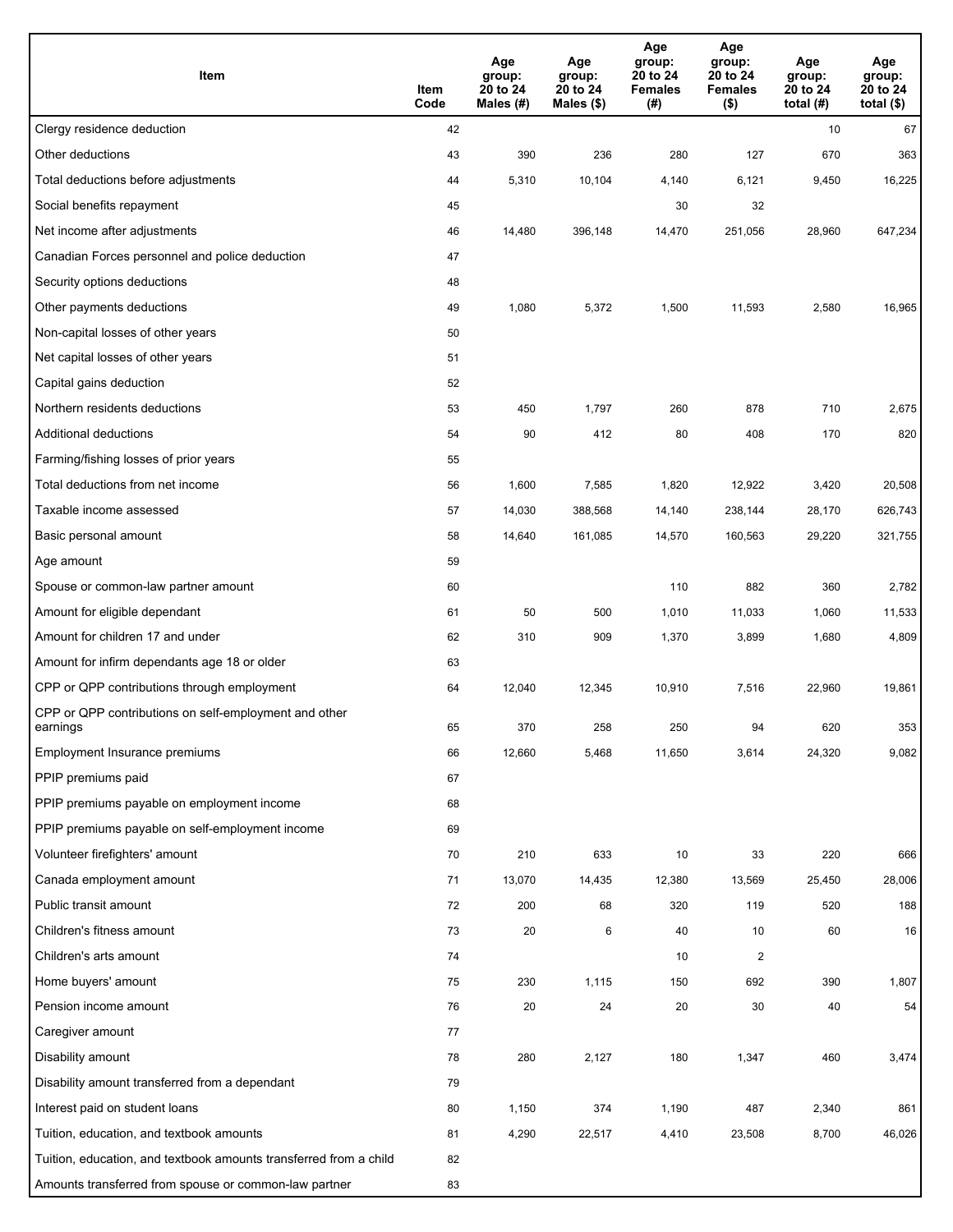| Item                                                | <b>Item</b><br>Code | Age<br>group:<br>20 to 24<br>Males (#) | Age<br>group:<br>20 to 24<br>Males $(\$)$ | Age<br>group:<br>20 to 24<br><b>Females</b><br>(# ) | Age<br>group:<br>20 to 24<br><b>Females</b><br>$($ \$) | Age<br>group:<br>20 to 24<br>total $(H)$ | Age<br>group:<br>20 to 24<br>total $($)$ |
|-----------------------------------------------------|---------------------|----------------------------------------|-------------------------------------------|-----------------------------------------------------|--------------------------------------------------------|------------------------------------------|------------------------------------------|
| Medical expenses                                    | 84                  | 640                                    | 691                                       | 1,160                                               | 1,152                                                  | 1,800                                    | 1,846                                    |
| Total tax credits on personal amounts               | 85                  | 14,640                                 | 33,757                                    | 14,570                                              | 34,354                                                 | 29,220                                   | 68,130                                   |
| Allowable charitable donations and government gifts | 86                  | 610                                    | 219                                       | 570                                                 | 190                                                    | 1,180                                    | 410                                      |
| Eligible cultural and ecological gifts              | 87                  |                                        |                                           |                                                     |                                                        |                                          |                                          |
| Total tax credit on donations and gifts             | 88                  | 570                                    | 58                                        | 560                                                 | 51                                                     | 1,130                                    | 109                                      |
| Total federal non-refundable tax credits            | 89                  | 14,640                                 | 33,815                                    | 14,570                                              | 34,405                                                 | 29,220                                   | 68,239                                   |
| Federal dividend tax credit                         | 90                  | 370                                    | 590                                       | 240                                                 | 603                                                    | 610                                      | 1,193                                    |
| Overseas employment tax credit                      | 91                  |                                        |                                           |                                                     |                                                        |                                          |                                          |
| Minimum tax carryover                               | 92                  |                                        |                                           |                                                     |                                                        |                                          |                                          |
| Basic federal tax                                   | 93                  | 8,180                                  | 33,787                                    | 4,730                                               | 10,256                                                 | 12,910                                   | 44,044                                   |
| Federal Foreign Tax Credit                          | 94                  | 100                                    | 92                                        | 20                                                  | 16                                                     | 130                                      | 108                                      |
| Federal Political contribution tax credit           | 95                  |                                        |                                           |                                                     |                                                        |                                          |                                          |
| <b>Investment Tax Credit</b>                        | 96                  |                                        |                                           |                                                     |                                                        |                                          |                                          |
| Labour-sponsored funds tax credit                   | 97                  |                                        |                                           |                                                     |                                                        |                                          |                                          |
| Alternative minimum tax payable                     | 98                  |                                        |                                           |                                                     |                                                        |                                          |                                          |
| Net federal tax                                     | 99                  | 8,170                                  | 33,694                                    | 4,720                                               | 10,240                                                 | 12,890                                   | 43,936                                   |
| CPP contributions on self-employment                | 100                 | 370                                    | 517                                       | 250                                                 | 188                                                    | 620                                      | 705                                      |
| Social Benefits repayment                           | 101                 |                                        |                                           | 30                                                  | 32                                                     |                                          |                                          |
| Net Provincial Tax                                  | 102                 | 7,990                                  | 22,269                                    | 4,950                                               | 7,756                                                  | 12,950                                   | 30,026                                   |
| Total tax payable                                   | 103                 | 8,770                                  | 57,304                                    | 5,630                                               | 18,217                                                 | 14,400                                   | 75,523                                   |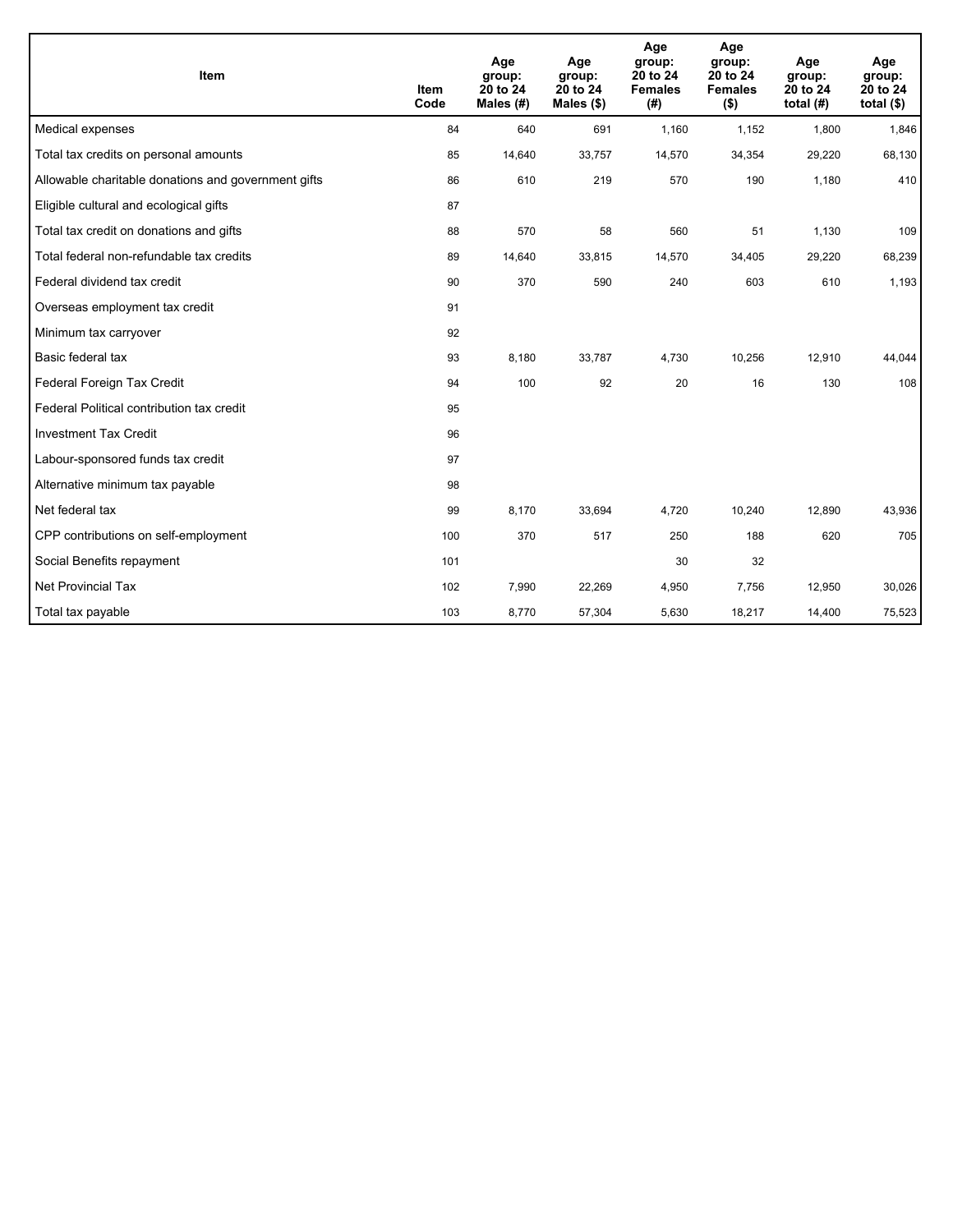| Item                                                                                           | Item<br>Code   | Age<br>group:<br>25 to 29<br>Males (#) | Age<br>group:<br>25 to 29<br>Males (\$) | Age<br>group:<br>25 to 29<br><b>Females</b><br>(#) | Age<br>group:<br>25 to 29<br><b>Females</b><br>$($ \$) | Age<br>group:<br>25 to 29<br>total $(#)$ | Age<br>group:<br>25 to 29<br>total $($ |
|------------------------------------------------------------------------------------------------|----------------|----------------------------------------|-----------------------------------------|----------------------------------------------------|--------------------------------------------------------|------------------------------------------|----------------------------------------|
| Number of taxable returns                                                                      | $\mathbf{1}$   | 11,220                                 |                                         | 9,450                                              |                                                        | 20,660                                   |                                        |
| Number of non-taxable returns                                                                  | $\overline{2}$ | 2,970                                  |                                         | 5,190                                              |                                                        | 8,180                                    |                                        |
| Total number of returns                                                                        | 3              | 14,180                                 |                                         | 14,630                                             |                                                        | 28,840                                   |                                        |
| Employment income                                                                              | 4              | 12,970                                 | 586,729                                 | 12,190                                             | 374,090                                                | 25,180                                   | 960,845                                |
| Commissions (from employment)                                                                  | 5              | 300                                    | 3,710                                   | 310                                                | 2,746                                                  | 620                                      | 6,457                                  |
| Other employment income                                                                        | 6              | 1,510                                  | 4,618                                   | 850                                                | 1,470                                                  | 2,360                                    | 6,089                                  |
| Old Age Security pension (OASP)                                                                | $\overline{7}$ |                                        |                                         |                                                    |                                                        |                                          |                                        |
| CPP or QPP benefits                                                                            | 8              | 60                                     | 205                                     | 70                                                 | 162                                                    | 130                                      | 367                                    |
| Other pensions or superannuation                                                               | 9              | 10                                     | 31                                      |                                                    |                                                        | 20                                       | 92                                     |
| Elected split-pension amount                                                                   | 10             |                                        |                                         |                                                    |                                                        |                                          |                                        |
| Universal Child Care Benefit (UCCB)                                                            | 11             | 270                                    | 336                                     | 4,400                                              | 6,403                                                  | 4,670                                    | 6,748                                  |
| Employment Insurance and other benefits                                                        | 12             | 4,630                                  | 40,019                                  | 4,260                                              | 38,815                                                 | 8,890                                    | 78,834                                 |
| Taxable amount of dividends from taxable Canadian corporations                                 | 13             | 440                                    | 3,819                                   | 360                                                | 3,392                                                  | 810                                      | 7,210                                  |
| Interest and other investment income                                                           | 14             | 960                                    | 448                                     | 860                                                | 278                                                    | 1,810                                    | 726                                    |
| Net partnership income (Limited or non-active partners only)                                   | 15             |                                        |                                         |                                                    |                                                        |                                          |                                        |
| Net rental income                                                                              | 16             | 490                                    | 648                                     | 360                                                | 592                                                    | 850                                      | 1,240                                  |
| Taxable capital gains                                                                          | 17             | 270                                    | 410                                     | 130                                                | 210                                                    | 400                                      | 620                                    |
| Registered retirement savings plan income (RRSP)                                               | 18             | 720                                    | 2,319                                   | 380                                                | 880                                                    | 1,100                                    | 3,199                                  |
| Other income                                                                                   | 19             | 1,530                                  | 3,627                                   | 910                                                | 2,757                                                  | 2,440                                    | 6,384                                  |
| Net business income                                                                            | 20             | 390                                    | 4,582                                   | 490                                                | 4,379                                                  | 880                                      | 8,961                                  |
| Net professional income                                                                        | 21             | 50                                     | 1,511                                   | 90                                                 | 2,656                                                  | 140                                      | 4,167                                  |
| Net commission income                                                                          | 22             | 60                                     | 1,326                                   | 130                                                | 1,215                                                  | 190                                      | 2,540                                  |
| Net farming income                                                                             | 23             |                                        |                                         |                                                    |                                                        |                                          |                                        |
| Net fishing income                                                                             | 24             | 280                                    | 7,009                                   | 80                                                 | 928                                                    | 350                                      | 7,937                                  |
| Workers' compensation benefits                                                                 | 25             | 210                                    | 658                                     | 200                                                | 896                                                    | 400                                      | 1,554                                  |
| Social assistance payments                                                                     | 26             | 830                                    | 5,510                                   | 1,670                                              | 15,244                                                 | 2,490                                    | 20,754                                 |
| Net federal supplements                                                                        | 27             |                                        |                                         |                                                    |                                                        |                                          |                                        |
| Total income assessed                                                                          | 28             | 14,070                                 | 667,564                                 | 14,590                                             | 457,197                                                | 28,680                                   | 1,124,829                              |
| Registered pension plan contributions (RPP)                                                    | 29             | 2,810                                  | 7,357                                   | 4,310                                              | 11,753                                                 | 7,120                                    | 19,111                                 |
| <b>RRSP</b> deduction                                                                          | 30             | 3,000                                  | 13,780                                  | 2,340                                              | 6,431                                                  | 5,340                                    | 20,211                                 |
| Deduction for elected split-pension amount                                                     | 31             |                                        |                                         |                                                    |                                                        |                                          |                                        |
| Annual union, professional, or like dues                                                       | 32             | 4,960                                  | 4,984                                   | 5,040                                              | 3,037                                                  | 10,000                                   | 8,021                                  |
| Child care expenses                                                                            | 33             | 110                                    | 413                                     | 950                                                | 3,133                                                  | 1,060                                    | 3,546                                  |
| Business investment loss                                                                       | 34             |                                        |                                         |                                                    |                                                        |                                          |                                        |
| Moving expenses                                                                                | 35             | 190                                    | 562                                     | 180                                                | 369                                                    | 370                                      | 931                                    |
| Support payments made                                                                          | 36             |                                        |                                         |                                                    |                                                        |                                          |                                        |
| Carrying charges and interest expenses                                                         | 37             | 80                                     | 38                                      | 90                                                 | 27                                                     | 170                                      | 66                                     |
| Deductions for CPP/QPP contributions on self-employment and other<br>earnings                  | 38             | 540                                    | 442                                     | 510                                                | 297                                                    | 1,050                                    | 739                                    |
| Deductions for provincial parental insurance plan (PPIP) premiums on<br>self-employment income | 39             |                                        |                                         |                                                    |                                                        |                                          |                                        |
| Exploration and development expenses                                                           | 40             |                                        |                                         |                                                    |                                                        |                                          |                                        |
| Other employment expenses                                                                      | 41             | 440                                    | 1,401                                   | 340                                                | 759                                                    | 790                                      | 2,160                                  |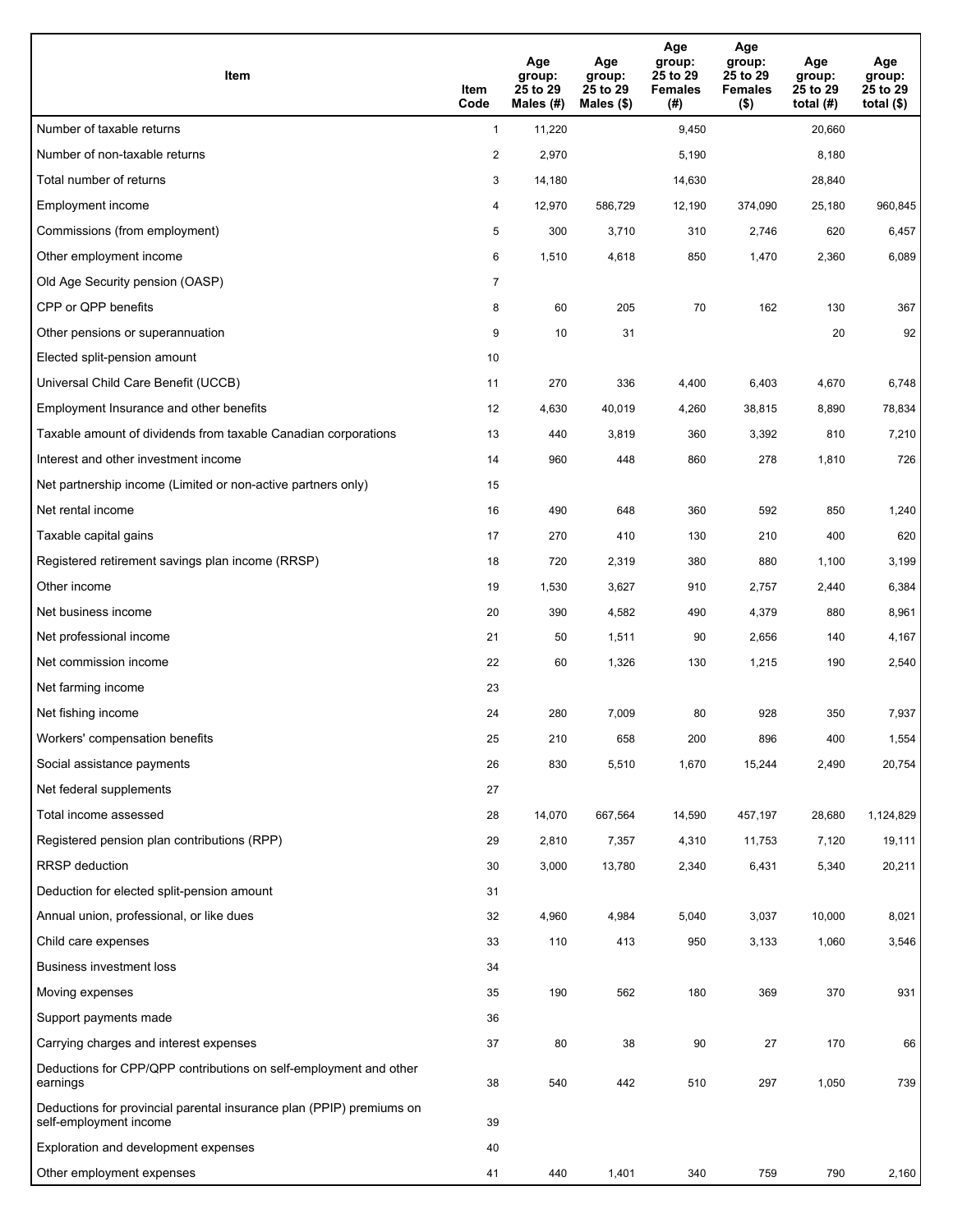| Item                                                              | Item<br>Code | Age<br>group:<br>25 to 29<br>Males (#) | Age<br>group:<br>25 to 29<br>Males $(\$)$ | Age<br>group:<br>25 to 29<br><b>Females</b><br>(# ) | Age<br>group:<br>25 to 29<br>Females<br>$($ \$) | Age<br>group:<br>25 to 29<br>total $(H)$ | Age<br>group:<br>25 to 29<br>total $($)$ |
|-------------------------------------------------------------------|--------------|----------------------------------------|-------------------------------------------|-----------------------------------------------------|-------------------------------------------------|------------------------------------------|------------------------------------------|
| Clergy residence deduction                                        | 42           | 20                                     | 172                                       |                                                     |                                                 | 30                                       | 221                                      |
| Other deductions                                                  | 43           | 600                                    | 455                                       | 580                                                 | 350                                             | 1,180                                    | 805                                      |
| Total deductions before adjustments                               | 44           | 8,070                                  | 29,616                                    | 7,960                                               | 26,241                                          | 16,020                                   | 55,858                                   |
| Social benefits repayment                                         | 45           | 1,080                                  | 1,611                                     | 100                                                 | 111                                             | 1,180                                    | 1,722                                    |
| Net income after adjustments                                      | 46           | 14,050                                 | 636,426                                   | 14,550                                              | 430,941                                         | 28,620                                   | 1,067,435                                |
| Canadian Forces personnel and police deduction                    | 47           |                                        |                                           |                                                     |                                                 |                                          |                                          |
| Security options deductions                                       | 48           |                                        |                                           |                                                     |                                                 |                                          |                                          |
| Other payments deductions                                         | 49           | 1,020                                  | 6,171                                     | 1,860                                               | 16,141                                          | 2,870                                    | 22,312                                   |
| Non-capital losses of other years                                 | 50           |                                        |                                           |                                                     |                                                 |                                          |                                          |
| Net capital losses of other years                                 | 51           | 20                                     | $\,6\,$                                   | 20                                                  | 10                                              | 40                                       | 16                                       |
| Capital gains deduction                                           | 52           |                                        |                                           |                                                     |                                                 |                                          |                                          |
| Northern residents deductions                                     | 53           | 720                                    | 3,942                                     | 520                                                 | 1,995                                           | 1,240                                    | 5,938                                    |
| Additional deductions                                             | 54           | 60                                     | 332                                       | 80                                                  | 352                                             | 140                                      | 684                                      |
| Farming/fishing losses of prior years                             | 55           |                                        |                                           |                                                     |                                                 |                                          |                                          |
| Total deductions from net income                                  | 56           | 1,810                                  | 10,556                                    | 2,440                                               | 18,612                                          | 4,250                                    | 29,168                                   |
| Taxable income assessed                                           | 57           | 13,600                                 | 625,881                                   | 14,130                                              | 412,347                                         | 27,750                                   | 1,038,295                                |
| Basic personal amount                                             | 58           | 14,180                                 | 155,608                                   | 14,630                                              | 160,537                                         | 28,840                                   | 316,396                                  |
| Age amount                                                        | 59           |                                        |                                           |                                                     |                                                 |                                          |                                          |
| Spouse or common-law partner amount                               | 60           | 900                                    | 6,670                                     | 240                                                 | 1,828                                           | 1,140                                    | 8,533                                    |
| Amount for eligible dependant                                     | 61           | 100                                    | 1,014                                     | 1,770                                               | 19,152                                          | 1,860                                    | 20,166                                   |
| Amount for children 17 and under                                  | 62           | 1,470                                  | 4,992                                     | 2,800                                               | 9,446                                           | 4,280                                    | 14,449                                   |
| Amount for infirm dependants age 18 or older                      | 63           |                                        |                                           |                                                     |                                                 |                                          |                                          |
| CPP or QPP contributions through employment                       | 64           | 12,160                                 | 19,056                                    | 11,050                                              | 14,065                                          | 23,210                                   | 33,122                                   |
| CPP or QPP contributions on self-employment and other<br>earnings | 65           | 540                                    | 442                                       | 510                                                 | 297                                             | 1,050                                    | 739                                      |
| Employment Insurance premiums                                     | 66           | 12,430                                 | 7,770                                     | 11,360                                              | 5,914                                           | 23,800                                   | 13,684                                   |
| PPIP premiums paid                                                | 67           |                                        |                                           |                                                     |                                                 |                                          |                                          |
| PPIP premiums payable on employment income                        | 68           |                                        |                                           |                                                     |                                                 |                                          |                                          |
| PPIP premiums payable on self-employment income                   | 69           |                                        |                                           |                                                     |                                                 |                                          |                                          |
| Volunteer firefighters' amount                                    | 70           | 250                                    | 753                                       | 30                                                  | 81                                              | 280                                      | 834                                      |
| Canada employment amount                                          | 71           | 12,740                                 | 14,097                                    | 11,940                                              | 13,127                                          | 24,680                                   | 27,225                                   |
| Public transit amount                                             | 72           | 160                                    | 71                                        | 170                                                 | 66                                              | 330                                      | 137                                      |
| Children's fitness amount                                         | 73           | 280                                    | 96                                        | 440                                                 | 139                                             | 720                                      | 235                                      |
| Children's arts amount                                            | 74           | 90                                     | 30                                        | 120                                                 | 40                                              | 200                                      | 70                                       |
| Home buyers' amount                                               | 75           | 590                                    | 2,758                                     | 380                                                 | 1,699                                           | 980                                      | 4,462                                    |
| Pension income amount                                             | 76           | 10                                     | 9                                         |                                                     |                                                 | 20                                       | 22                                       |
| Caregiver amount                                                  | 77           | 40                                     | 209                                       | 20                                                  | 125                                             | 60                                       | 334                                      |
| Disability amount                                                 | 78           | 230                                    | 1,777                                     | 170                                                 | 1,317                                           | 400                                      | 3,093                                    |
| Disability amount transferred from a dependant                    | 79           | 60                                     | 596                                       | 80                                                  | 916                                             | 140                                      | 1,511                                    |
| Interest paid on student loans                                    | 80           | 1,950                                  | 894                                       | 2,840                                               | 1,768                                           | 4,800                                    | 2,663                                    |
| Tuition, education, and textbook amounts                          | 81           | 2,700                                  | 15,567                                    | 3,100                                               | 19,613                                          | 5,800                                    | 35,186                                   |
| Tuition, education, and textbook amounts transferred from a child | 82           |                                        |                                           |                                                     |                                                 |                                          |                                          |
| Amounts transferred from spouse or common-law partner             | 83           | 240                                    | 887                                       | 120                                                 | 480                                             | 360                                      | 1,390                                    |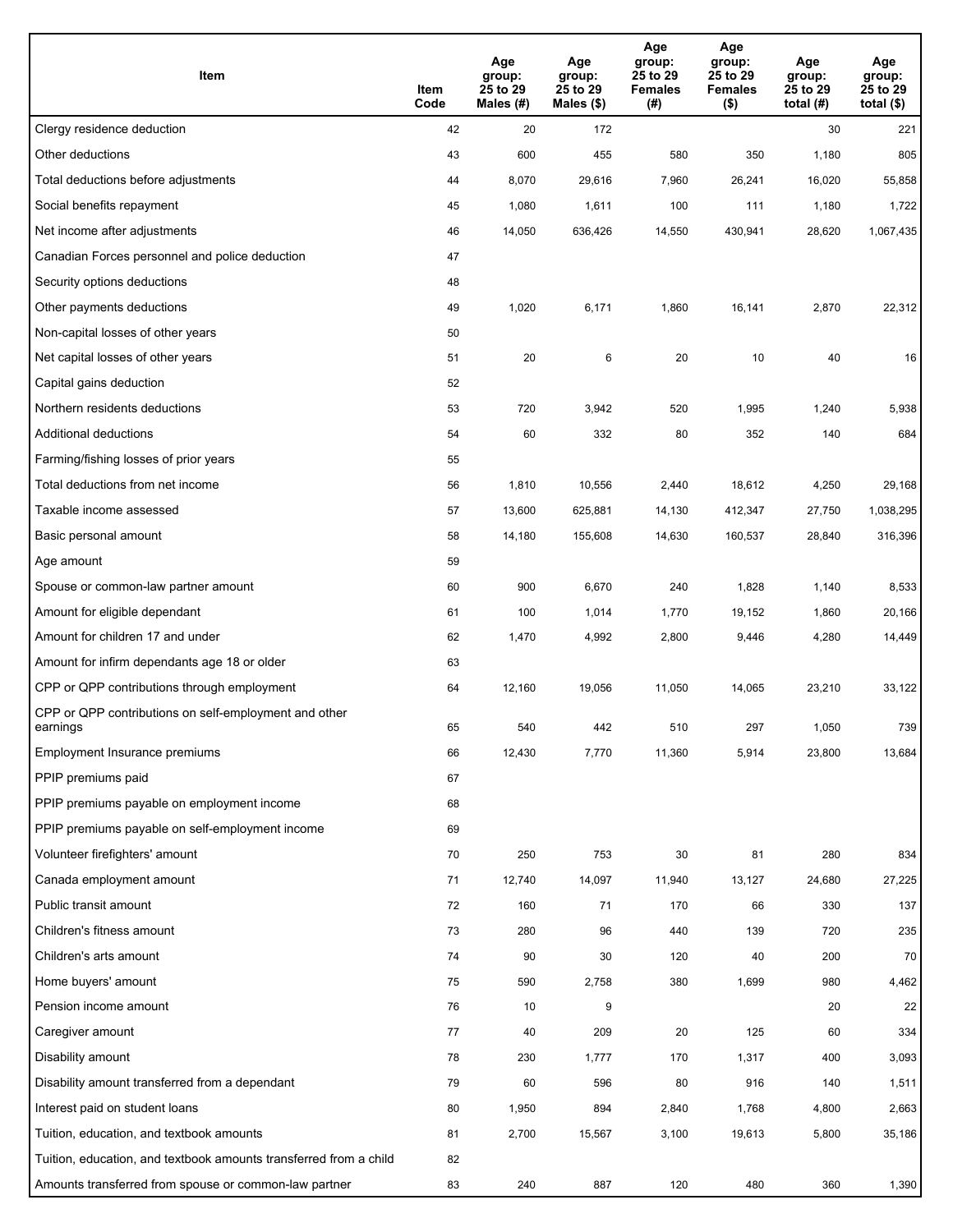| <b>Item</b>                                         | <b>Item</b><br>Code | Age<br>group:<br>25 to 29<br>Males (#) | Age<br>group:<br>25 to 29<br>Males (\$) | Age<br>group:<br>25 to 29<br><b>Females</b><br>(# ) | Age<br>group:<br>25 to 29<br><b>Females</b><br>$($ \$) | Age<br>group:<br>25 to 29<br>total $(H)$ | Age<br>group:<br>25 to 29<br>total $($ |
|-----------------------------------------------------|---------------------|----------------------------------------|-----------------------------------------|-----------------------------------------------------|--------------------------------------------------------|------------------------------------------|----------------------------------------|
| Medical expenses                                    | 84                  | 1,070                                  | 1,347                                   | 2,340                                               | 3,071                                                  | 3,410                                    | 4,422                                  |
| Total tax credits on personal amounts               | 85                  | 14,180                                 | 35,199                                  | 14,630                                              | 38,062                                                 | 28,840                                   | 73,311                                 |
| Allowable charitable donations and government gifts | 86                  | 1,440                                  | 768                                     | 1,580                                               | 509                                                    | 3,020                                    | 1,277                                  |
| Eligible cultural and ecological gifts              | 87                  |                                        |                                         |                                                     |                                                        |                                          |                                        |
| Total tax credit on donations and gifts             | 88                  | 1,400                                  | 206                                     | 1,550                                               | 129                                                    | 2,950                                    | 335                                    |
| Total federal non-refundable tax credits            | 89                  | 14,180                                 | 35,405                                  | 14,630                                              | 38,191                                                 | 28,840                                   | 73,646                                 |
| Federal dividend tax credit                         | 90                  | 450                                    | 448                                     | 330                                                 | 382                                                    | 780                                      | 831                                    |
| Overseas employment tax credit                      | 91                  | 30                                     | 206                                     |                                                     |                                                        | 40                                       | 243                                    |
| Minimum tax carryover                               | 92                  |                                        |                                         |                                                     |                                                        |                                          |                                        |
| Basic federal tax                                   | 93                  | 10,820                                 | 76,722                                  | 8,520                                               | 35,299                                                 | 19,340                                   | 112,025                                |
| Federal Foreign Tax Credit                          | 94                  | 150                                    | 514                                     | 60                                                  | 18                                                     | 220                                      | 536                                    |
| Federal Political contribution tax credit           | 95                  |                                        |                                         |                                                     |                                                        |                                          |                                        |
| <b>Investment Tax Credit</b>                        | 96                  |                                        |                                         |                                                     |                                                        |                                          |                                        |
| Labour-sponsored funds tax credit                   | 97                  |                                        |                                         |                                                     |                                                        |                                          |                                        |
| Alternative minimum tax payable                     | 98                  |                                        |                                         |                                                     |                                                        |                                          |                                        |
| Net federal tax                                     | 99                  | 10,810                                 | 76,205                                  | 8,510                                               | 35,281                                                 | 19,310                                   | 111,486                                |
| CPP contributions on self-employment                | 100                 | 540                                    | 884                                     | 510                                                 | 595                                                    | 1,050                                    | 1,479                                  |
| Social Benefits repayment                           | 101                 | 1,080                                  | 1,611                                   | 100                                                 | 111                                                    | 1,180                                    | 1,722                                  |
| Net Provincial Tax                                  | 102                 | 10,790                                 | 48,474                                  | 8,970                                               | 23,971                                                 | 19,760                                   | 72,445                                 |
| Total tax payable                                   | 103                 | 11,220                                 | 127,175                                 | 9,450                                               | 59,964                                                 | 20,660                                   | 187,139                                |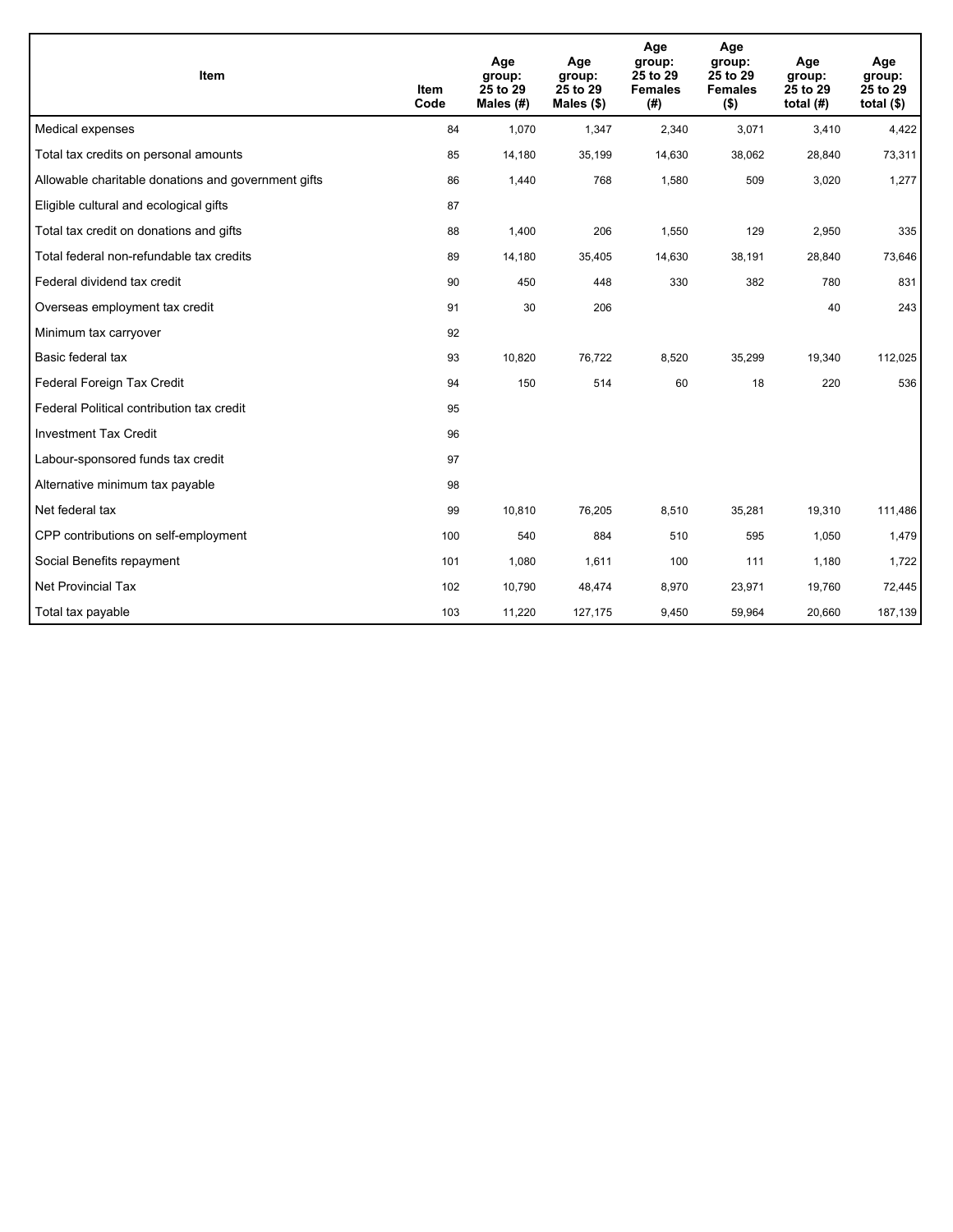| Item                                                                                           | Item<br>Code   | Age<br>group:<br>30 to 34<br>Males (#) | Age<br>group:<br>30 to 34<br>Males $(\$)$ | Age<br>group:<br>30 to 34<br><b>Females</b><br>(#) | Age<br>group:<br>30 to 34<br><b>Females</b><br>$($ \$) | Age<br>group:<br>30 to 34<br>total $(H)$ | Age<br>group:<br>30 to 34<br>total $($)$ |
|------------------------------------------------------------------------------------------------|----------------|----------------------------------------|-------------------------------------------|----------------------------------------------------|--------------------------------------------------------|------------------------------------------|------------------------------------------|
| Number of taxable returns                                                                      | $\mathbf{1}$   | 12,420                                 |                                           | 10,620                                             |                                                        | 23,040                                   |                                          |
| Number of non-taxable returns                                                                  | $\overline{a}$ | 1,970                                  |                                           | 4,740                                              |                                                        | 6,720                                    |                                          |
| Total number of returns                                                                        | 3              | 14,400                                 |                                           | 15,350                                             |                                                        | 29,760                                   |                                          |
| Employment income                                                                              | 4              | 12,950                                 | 752,736                                   | 12,420                                             | 442,459                                                | 25,370                                   | 1,195,195                                |
| Commissions (from employment)                                                                  | 5              | 250                                    | 5,691                                     | 260                                                | 3,847                                                  | 510                                      | 9,539                                    |
| Other employment income                                                                        | 6              | 1,720                                  | 10,775                                    | 940                                                | 1,997                                                  | 2,660                                    | 12,772                                   |
| Old Age Security pension (OASP)                                                                | $\overline{7}$ |                                        |                                           |                                                    |                                                        |                                          |                                          |
| CPP or QPP benefits                                                                            | 8              | 50                                     | 414                                       | 90                                                 | 534                                                    | 140                                      | 948                                      |
| Other pensions or superannuation                                                               | 9              | 10                                     | 89                                        | 10                                                 | 129                                                    | 30                                       | 218                                      |
| Elected split-pension amount                                                                   | 10             |                                        |                                           |                                                    |                                                        |                                          |                                          |
| Universal Child Care Benefit (UCCB)                                                            | 11             | 850                                    | 1,182                                     | 6,090                                              | 8,848                                                  | 6,950                                    | 10,041                                   |
| Employment Insurance and other benefits                                                        | 12             | 4,500                                  | 41,379                                    | 4,880                                              | 46,947                                                 | 9,380                                    | 88,327                                   |
| Taxable amount of dividends from taxable Canadian corporations                                 | 13             | 640                                    | 5,689                                     | 550                                                | 5,159                                                  | 1,190                                    | 10,849                                   |
| Interest and other investment income                                                           | 14             | 1,170                                  | 645                                       | 1,150                                              | 473                                                    | 2,330                                    | 1,123                                    |
| Net partnership income (Limited or non-active partners only)                                   | 15             |                                        |                                           |                                                    |                                                        |                                          |                                          |
| Net rental income                                                                              | 16             | 710                                    | 1,258                                     | 670                                                | 1,632                                                  | 1,380                                    | 2,890                                    |
| Taxable capital gains                                                                          | 17             | 350                                    | 1,202                                     | 240                                                | 656                                                    | 590                                      | 1,868                                    |
| Registered retirement savings plan income (RRSP)                                               | 18             | 1,330                                  | 4,670                                     | 870                                                | 1,789                                                  | 2,190                                    | 6,459                                    |
| Other income                                                                                   | 19             | 1,320                                  | 4,410                                     | 890                                                | 4,001                                                  | 2,200                                    | 8,411                                    |
| Net business income                                                                            | 20             | 510                                    | 9,153                                     | 700                                                | 7,355                                                  | 1,210                                    | 16,508                                   |
| Net professional income                                                                        | 21             | 110                                    | 6,797                                     | 170                                                | 10,015                                                 | 280                                      | 16,812                                   |
| Net commission income                                                                          | 22             | 70                                     | 2,469                                     | 140                                                | 1,718                                                  | 220                                      | 4,187                                    |
| Net farming income                                                                             | 23             | 10                                     | 324                                       |                                                    |                                                        | 20                                       | 339                                      |
| Net fishing income                                                                             | 24             | 360                                    | 9,143                                     | 160                                                | 2,118                                                  | 520                                      | 11,261                                   |
| Workers' compensation benefits                                                                 | 25             | 260                                    | 1,510                                     | 220                                                | 1,345                                                  | 490                                      | 2,855                                    |
| Social assistance payments                                                                     | 26             | 900                                    | 6,780                                     | 1,480                                              | 13,821                                                 | 2,380                                    | 20,601                                   |
| Net federal supplements                                                                        | 27             |                                        |                                           |                                                    |                                                        |                                          |                                          |
| Total income assessed                                                                          | 28             | 14,330                                 | 866,342                                   | 15,290                                             | 555,312                                                | 29,630                                   | 1,421,681                                |
| Registered pension plan contributions (RPP)                                                    | 29             | 3,630                                  | 12,062                                    | 5,140                                              | 16,832                                                 | 8,760                                    | 28,894                                   |
| RRSP deduction                                                                                 | 30             | 3,960                                  | 21,891                                    | 3,160                                              | 10,135                                                 | 7,120                                    | 32,026                                   |
| Deduction for elected split-pension amount                                                     | 31             |                                        |                                           |                                                    |                                                        |                                          |                                          |
| Annual union, professional, or like dues                                                       | 32             | 5,310                                  | 5,883                                     | 5,490                                              | 3,543                                                  | 10,800                                   | 9,426                                    |
| Child care expenses                                                                            | 33             | 560                                    | 2,799                                     | 2,270                                              | 10,244                                                 | 2,830                                    | 13,043                                   |
| Business investment loss                                                                       | 34             |                                        |                                           |                                                    |                                                        |                                          |                                          |
| Moving expenses                                                                                | 35             | 170                                    | 1,151                                     | 120                                                | 683                                                    | 290                                      | 1,834                                    |
| Support payments made                                                                          | 36             | 10                                     | 65                                        |                                                    |                                                        | 10                                       | 68                                       |
| Carrying charges and interest expenses                                                         | 37             | 210                                    | 261                                       | 140                                                | 123                                                    | 350                                      | 384                                      |
| Deductions for CPP/QPP contributions on self-employment and other<br>earnings                  | 38             | 680                                    | 704                                       | 720                                                | 501                                                    | 1,400                                    | 1,205                                    |
| Deductions for provincial parental insurance plan (PPIP) premiums on<br>self-employment income | 39             |                                        |                                           |                                                    |                                                        |                                          |                                          |
| Exploration and development expenses                                                           | 40             |                                        |                                           |                                                    |                                                        |                                          |                                          |
| Other employment expenses                                                                      | 41             | 600                                    | 2,402                                     | 450                                                | 1,002                                                  | 1,050                                    | 3,404                                    |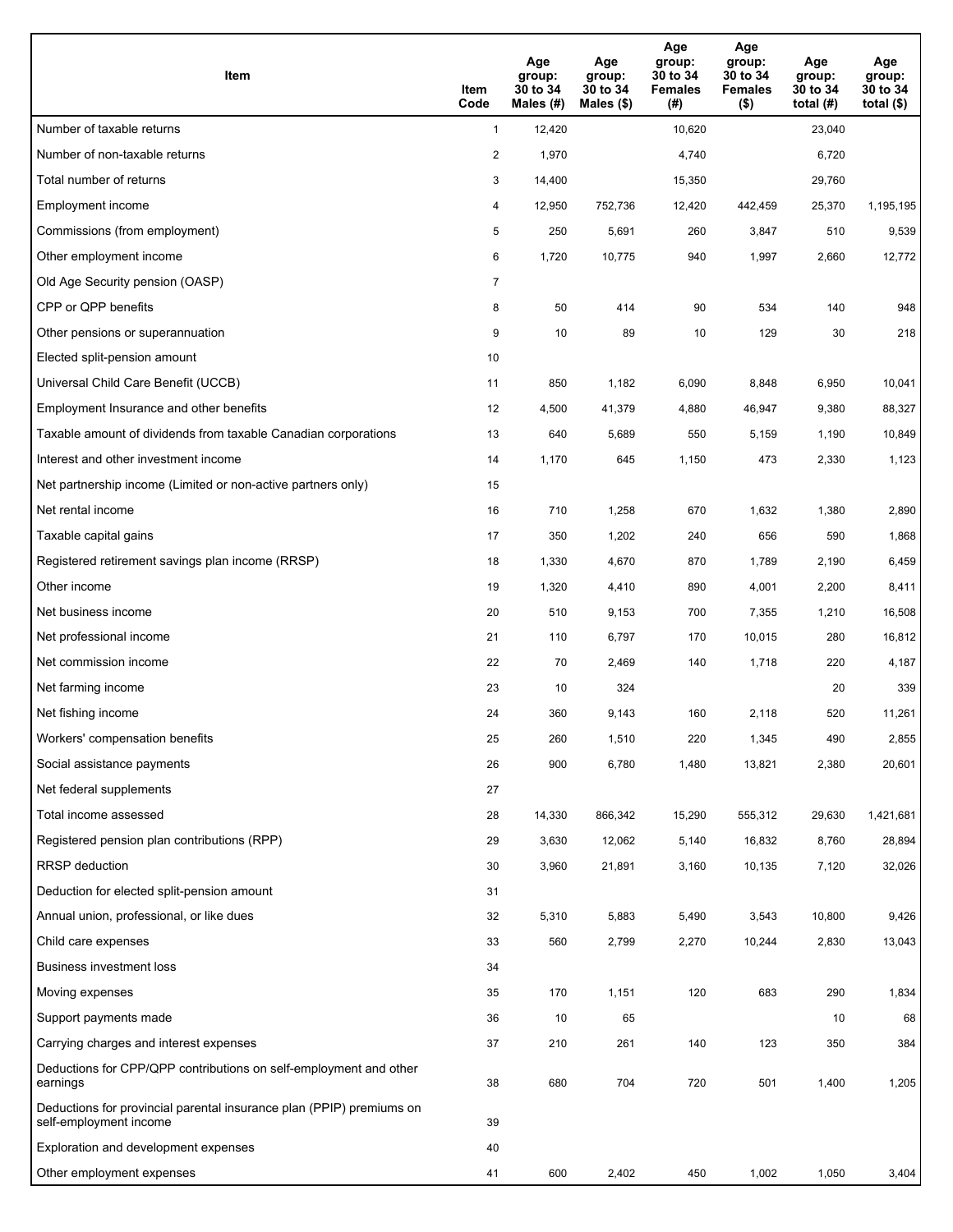| Item                                                              | Item<br>Code | Age<br>group:<br>30 to 34<br>Males (#) | Age<br>group:<br>30 to 34<br>Males (\$) | Age<br>group:<br>30 to 34<br><b>Females</b><br>(#) | Age<br>group:<br>30 to 34<br><b>Females</b><br>$($ \$) | Age<br>group:<br>30 to 34<br>total $(H)$ | Age<br>group:<br>30 to 34<br>total $($)$ |
|-------------------------------------------------------------------|--------------|----------------------------------------|-----------------------------------------|----------------------------------------------------|--------------------------------------------------------|------------------------------------------|------------------------------------------|
| Clergy residence deduction                                        | 42           | 40                                     | 333                                     | 10                                                 | 97                                                     | 50                                       | 430                                      |
| Other deductions                                                  | 43           | 710                                    | 800                                     | 660                                                | 700                                                    | 1,370                                    | 1,500                                    |
| Total deductions before adjustments                               | 44           | 9,320                                  | 48,502                                  | 9,330                                              | 43,922                                                 | 18,650                                   | 92,424                                   |
| Social benefits repayment                                         | 45           | 1,110                                  | 1,687                                   | 100                                                | 120                                                    | 1,210                                    | 1,807                                    |
| Net income after adjustments                                      | 46           | 14,310                                 | 816,269                                 | 15,250                                             | 511,452                                                | 29,580                                   | 1,327,747                                |
| Canadian Forces personnel and police deduction                    | 47           |                                        |                                         |                                                    |                                                        |                                          |                                          |
| Security options deductions                                       | 48           | 10                                     | 90                                      |                                                    |                                                        | 20                                       | 131                                      |
| Other payments deductions                                         | 49           | 1,140                                  | 8,290                                   | 1,690                                              | 15,166                                                 | 2,840                                    | 23,456                                   |
| Non-capital losses of other years                                 | 50           |                                        |                                         |                                                    |                                                        | 20                                       | 100                                      |
| Net capital losses of other years                                 | 51           | 50                                     | 31                                      | 20                                                 | $\overline{2}$                                         | 60                                       | 34                                       |
| Capital gains deduction                                           | 52           | 20                                     | 548                                     |                                                    |                                                        | 30                                       | 991                                      |
| Northern residents deductions                                     | 53           | 810                                    | 4,910                                   | 500                                                | 2,087                                                  | 1,310                                    | 6,997                                    |
| Additional deductions                                             | 54           | 40                                     | 256                                     | 50                                                 | 226                                                    | 90                                       | 481                                      |
| Farming/fishing losses of prior years                             | 55           |                                        |                                         |                                                    |                                                        |                                          |                                          |
| Total deductions from net income                                  | 56           | 2,040                                  | 14,291                                  | 2,250                                              | 18,057                                                 | 4,300                                    | 32,348                                   |
| Taxable income assessed                                           | 57           | 13,780                                 | 801,984                                 | 14,700                                             | 493,416                                                | 28,480                                   | 1,295,427                                |
| Basic personal amount                                             | 58           | 14,400                                 | 158,024                                 | 15,350                                             | 168,468                                                | 29,760                                   | 326,633                                  |
| Age amount                                                        | 59           |                                        |                                         |                                                    |                                                        |                                          |                                          |
| Spouse or common-law partner amount                               | 60           | 1,630                                  | 12,385                                  | 340                                                | 2,639                                                  | 1,970                                    | 15,057                                   |
| Amount for eligible dependant                                     | 61           | 220                                    | 2,296                                   | 2,060                                              | 22,252                                                 | 2,280                                    | 24,548                                   |
| Amount for children 17 and under                                  | 62           | 3,920                                  | 15,093                                  | 4,360                                              | 16,468                                                 | 8,290                                    | 31,569                                   |
| Amount for infirm dependants age 18 or older                      | 63           |                                        |                                         |                                                    |                                                        |                                          |                                          |
| CPP or QPP contributions through employment                       | 64           | 12,440                                 | 22,055                                  | 11,360                                             | 15,949                                                 | 23,790                                   | 38,003                                   |
| CPP or QPP contributions on self-employment and other<br>earnings | 65           | 680                                    | 704                                     | 720                                                | 501                                                    | 1,400                                    | 1,205                                    |
| Employment Insurance premiums                                     | 66           | 12,540                                 | 8,715                                   | 11,600                                             | 6,522                                                  | 24,130                                   | 15,238                                   |
| PPIP premiums paid                                                | 67           |                                        |                                         |                                                    |                                                        |                                          |                                          |
| PPIP premiums payable on employment income                        | 68           |                                        |                                         |                                                    |                                                        |                                          |                                          |
| PPIP premiums payable on self-employment income                   | 69           |                                        |                                         |                                                    |                                                        |                                          |                                          |
| Volunteer firefighters' amount                                    | 70           | 330                                    | 995                                     | 20                                                 | 63                                                     | 350                                      | 1,058                                    |
| Canada employment amount                                          | 71           | 12,830                                 | 14,208                                  | 12,150                                             | 13,305                                                 | 24,970                                   | 27,513                                   |
| Public transit amount                                             | 72           | 110                                    | 53                                      | 100                                                | 42                                                     | 210                                      | 96                                       |
| Children's fitness amount                                         | 73           | 1,540                                  | 674                                     | 1,550                                              | 682                                                    | 3,090                                    | 1,356                                    |
| Children's arts amount                                            | 74           | 510                                    | 210                                     | 550                                                | 207                                                    | 1,060                                    | 416                                      |
| Home buyers' amount                                               | 75           | 390                                    | 1,830                                   | 190                                                | 828                                                    | 580                                      | 2,659                                    |
| Pension income amount                                             | 76           | 20                                     | 23                                      | 30                                                 | 51                                                     | 40                                       | 74                                       |
| Caregiver amount                                                  | 77           | 90                                     | 440                                     | 40                                                 | 210                                                    | 130                                      | 650                                      |
| Disability amount                                                 | 78           | 290                                    | 2,220                                   | 220                                                | 1,686                                                  | 510                                      | 3,906                                    |
| Disability amount transferred from a dependant                    | 79           | 170                                    | 1,942                                   | 230                                                | 2,682                                                  | 400                                      | 4,624                                    |
| Interest paid on student loans                                    | 80           | 1,700                                  | 845                                     | 2,590                                              | 1,561                                                  | 4,290                                    | 2,407                                    |
| Tuition, education, and textbook amounts                          | 81           | 1,460                                  | 7,609                                   | 1,660                                              | 8,126                                                  | 3,120                                    | 15,735                                   |
| Tuition, education, and textbook amounts transferred from a child | 82           |                                        |                                         |                                                    |                                                        | 10                                       | 31                                       |
| Amounts transferred from spouse or common-law partner             | 83           | 290                                    | 1,091                                   | 170                                                | 735                                                    | 460                                      | 1,835                                    |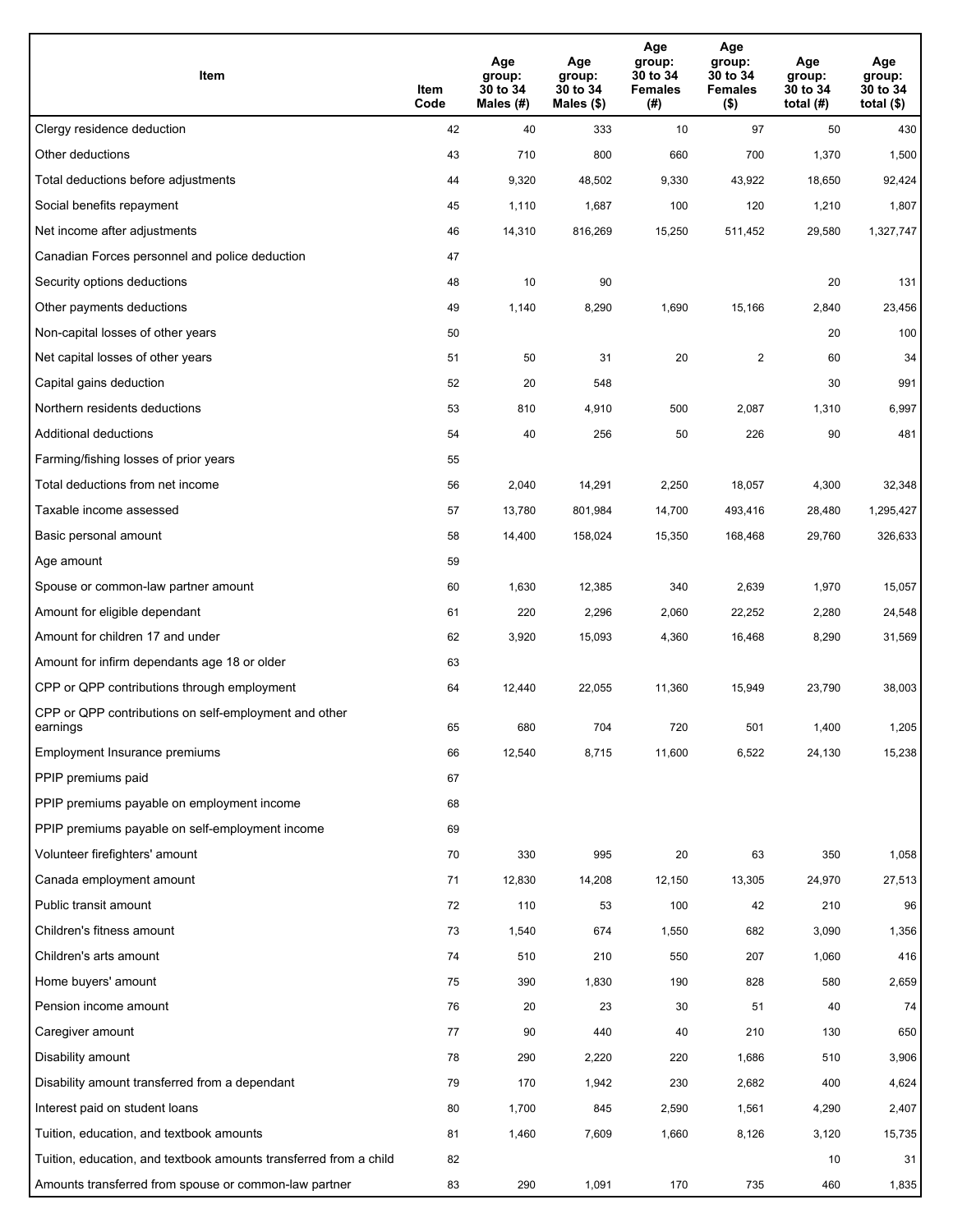| <b>Item</b>                                         | Item<br>Code | Age<br>group:<br>30 to 34<br>Males $(H)$ | Age<br>group:<br>30 to 34<br>Males $(\$)$ | Age<br>group:<br>30 to 34<br><b>Females</b><br>(#) | Age<br>group:<br>30 to 34<br><b>Females</b><br>$($ \$) | Age<br>group:<br>30 to 34<br>total $(H)$ | Age<br>group:<br>30 to 34<br>total $($)$ |
|-----------------------------------------------------|--------------|------------------------------------------|-------------------------------------------|----------------------------------------------------|--------------------------------------------------------|------------------------------------------|------------------------------------------|
| Medical expenses                                    | 84           | 1,580                                    | 2,470                                     | 3,270                                              | 5,077                                                  | 4,840                                    | 7,547                                    |
| Total tax credits on personal amounts               | 85           | 14,400                                   | 38,090                                    | 15,350                                             | 40,216                                                 | 29,760                                   | 78,335                                   |
| Allowable charitable donations and government gifts | 86           | 2,390                                    | 1,693                                     | 2,220                                              | 900                                                    | 4,610                                    | 2,593                                    |
| Eligible cultural and ecological gifts              | 87           |                                          |                                           |                                                    |                                                        |                                          |                                          |
| Total tax credit on donations and gifts             | 88           | 2,340                                    | 454                                       | 2,170                                              | 230                                                    | 4,510                                    | 684                                      |
| Total federal non-refundable tax credits            | 89           | 14,400                                   | 38,544                                    | 15,350                                             | 40,446                                                 | 29,760                                   | 79,018                                   |
| Federal dividend tax credit                         | 90           | 650                                      | 728                                       | 520                                                | 673                                                    | 1,170                                    | 1,401                                    |
| Overseas employment tax credit                      | 91           | 90                                       | 861                                       | 10                                                 | 88                                                     | 100                                      | 949                                      |
| Minimum tax carryover                               | 92           | 40                                       | 64                                        |                                                    |                                                        | 40                                       | 89                                       |
| Basic federal tax                                   | 93           | 12,100                                   | 110,132                                   | 9,780                                              | 48.882                                                 | 21,880                                   | 159,015                                  |
| Federal Foreign Tax Credit                          | 94           | 260                                      | 1,551                                     | 110                                                | 50                                                     | 370                                      | 1,601                                    |
| Federal Political contribution tax credit           | 95           | 30                                       | 4                                         | 10                                                 | $\mathbf 1$                                            | 40                                       | 5                                        |
| <b>Investment Tax Credit</b>                        | 96           | 10                                       | 20                                        |                                                    |                                                        | 10                                       | 21                                       |
| Labour-sponsored funds tax credit                   | 97           |                                          |                                           |                                                    |                                                        |                                          |                                          |
| Alternative minimum tax payable                     | 98           | 30                                       | 43                                        |                                                    |                                                        | 40                                       | 56                                       |
| Net federal tax                                     | 99           | 12,080                                   | 108,557                                   | 9,770                                              | 48,831                                                 | 21,850                                   | 157,389                                  |
| CPP contributions on self-employment                | 100          | 680                                      | 1,409                                     | 720                                                | 1,002                                                  | 1,400                                    | 2,411                                    |
| Social Benefits repayment                           | 101          | 1,110                                    | 1,687                                     | 100                                                | 120                                                    | 1,210                                    | 1,807                                    |
| <b>Net Provincial Tax</b>                           | 102          | 12,130                                   | 67,776                                    | 10,220                                             | 31,854                                                 | 22,340                                   | 99,631                                   |
| Total tax payable                                   | 103          | 12,420                                   | 179,431                                   | 10,620                                             | 81,819                                                 | 23,040                                   | 261,252                                  |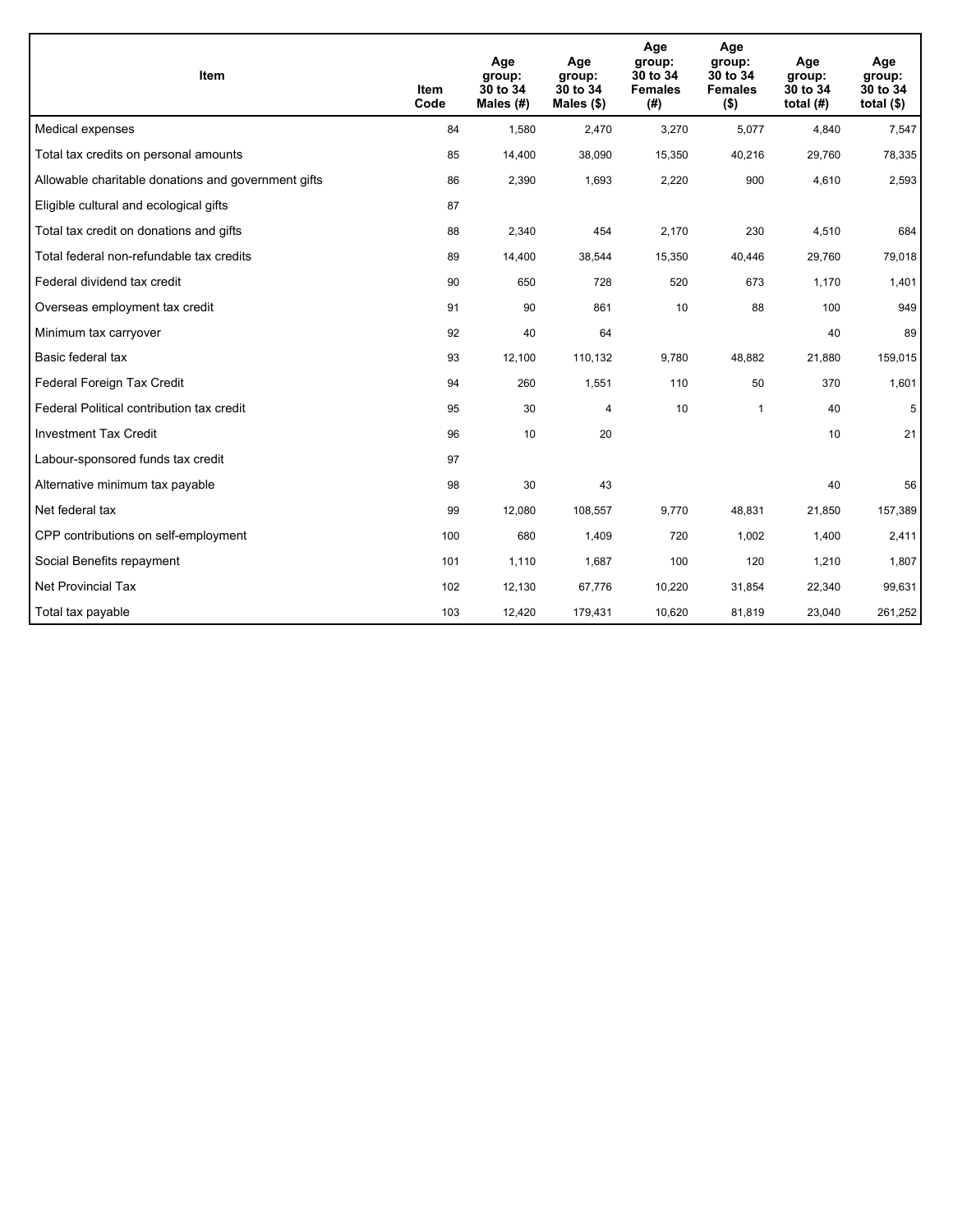| Item                                                                                           | Item<br>Code   | Age<br>group:<br>35 to 39<br>Males (#) | Age<br>group:<br>35 to 39<br>Males $(\$)$ | Age<br>group:<br>35 to 39<br><b>Females</b><br>(#) | Age<br>group:<br>35 to 39<br><b>Females</b><br>$($ \$) | Age<br>group:<br>35 to 39<br>total $(H)$ | Age<br>group:<br>35 to 39<br>total $($ |
|------------------------------------------------------------------------------------------------|----------------|----------------------------------------|-------------------------------------------|----------------------------------------------------|--------------------------------------------------------|------------------------------------------|----------------------------------------|
| Number of taxable returns                                                                      | $\mathbf{1}$   | 13,590                                 |                                           | 11,620                                             |                                                        | 25,210                                   |                                        |
| Number of non-taxable returns                                                                  | $\overline{a}$ | 1,840                                  |                                           | 4,640                                              |                                                        | 6,500                                    |                                        |
| Total number of returns                                                                        | 3              | 15,430                                 |                                           | 16,260                                             |                                                        | 31,710                                   |                                        |
| Employment income                                                                              | 4              | 13,630                                 | 893,452                                   | 13,310                                             | 512,348                                                | 26,950                                   | 1,405,800                              |
| Commissions (from employment)                                                                  | 5              | 290                                    | 8,915                                     | 230                                                | 3,812                                                  | 530                                      | 12,726                                 |
| Other employment income                                                                        | 6              | 1,840                                  | 16,529                                    | 970                                                | 2,179                                                  | 2,820                                    | 18,709                                 |
| Old Age Security pension (OASP)                                                                | 7              |                                        |                                           |                                                    |                                                        |                                          |                                        |
| CPP or QPP benefits                                                                            | 8              | 160                                    | 1,219                                     | 240                                                | 1,524                                                  | 400                                      | 2,744                                  |
| Other pensions or superannuation                                                               | 9              | 20                                     | 258                                       | 30                                                 | 147                                                    | 50                                       | 404                                    |
| Elected split-pension amount                                                                   | 10             | 10                                     | 21                                        | 50                                                 | 457                                                    | 60                                       | 478                                    |
| Universal Child Care Benefit (UCCB)                                                            | 11             | 1,190                                  | 1,682                                     | 4,920                                              | 6,863                                                  | 6,120                                    | 8,559                                  |
| Employment Insurance and other benefits                                                        | 12             | 4,330                                  | 41,729                                    | 4,280                                              | 38,387                                                 | 8,610                                    | 80,117                                 |
| Taxable amount of dividends from taxable Canadian corporations                                 | 13             | 940                                    | 13,828                                    | 730                                                | 11,829                                                 | 1,670                                    | 25,657                                 |
| Interest and other investment income                                                           | 14             | 1,410                                  | 888                                       | 1,350                                              | 807                                                    | 2,760                                    | 1,695                                  |
| Net partnership income (Limited or non-active partners only)                                   | 15             |                                        |                                           |                                                    |                                                        |                                          |                                        |
| Net rental income                                                                              | 16             | 760                                    | 1,934                                     | 700                                                | 1,484                                                  | 1,460                                    | 3,418                                  |
| Taxable capital gains                                                                          | 17             | 510                                    | 2,934                                     | 380                                                | 952                                                    | 890                                      | 3,886                                  |
| Registered retirement savings plan income (RRSP)                                               | 18             | 1,890                                  | 6,165                                     | 1,420                                              | 3,467                                                  | 3,310                                    | 9,632                                  |
| Other income                                                                                   | 19             | 1,250                                  | 4,543                                     | 940                                                | 5,093                                                  | 2,180                                    | 9,636                                  |
| Net business income                                                                            | 20             | 670                                    | 12,004                                    | 810                                                | 8,016                                                  | 1,480                                    | 20,020                                 |
| Net professional income                                                                        | 21             | 160                                    | 15,323                                    | 160                                                | 11,183                                                 | 320                                      | 26,507                                 |
| Net commission income                                                                          | 22             | 90                                     | 3,811                                     | 140                                                | 2,288                                                  | 240                                      | 6,099                                  |
| Net farming income                                                                             | 23             | 10                                     | 375                                       |                                                    |                                                        |                                          |                                        |
| Net fishing income                                                                             | 24             | 520                                    | 13,073                                    | 190                                                | 2,547                                                  | 710                                      | 15,620                                 |
| Workers' compensation benefits                                                                 | 25             | 340                                    | 2,808                                     | 310                                                | 2,218                                                  | 650                                      | 5,026                                  |
| Social assistance payments                                                                     | 26             | 950                                    | 7,484                                     | 1,430                                              | 13,274                                                 | 2,380                                    | 20,758                                 |
| Net federal supplements                                                                        | 27             |                                        |                                           |                                                    |                                                        |                                          |                                        |
| Total income assessed                                                                          | 28             | 15,370                                 | 1,049,008                                 | 16,160                                             | 629,285                                                | 31,540                                   | 1,678,307                              |
| Registered pension plan contributions (RPP)                                                    | 29             | 4,340                                  | 16,614                                    | 5,480                                              | 20,033                                                 | 9,820                                    | 36,647                                 |
| RRSP deduction                                                                                 | 30             | 4,670                                  | 29,310                                    | 3,380                                              | 12,576                                                 | 8,050                                    | 41,886                                 |
| Deduction for elected split-pension amount                                                     | 31             |                                        |                                           |                                                    |                                                        | 20                                       | 76                                     |
| Annual union, professional, or like dues                                                       | 32             | 5,780                                  | 6,513                                     | 5,670                                              | 3,840                                                  | 11,460                                   | 10,353                                 |
| Child care expenses                                                                            | 33             | 1,050                                  | 6,013                                     | 2,980                                              | 15,089                                                 | 4,030                                    | 21,103                                 |
| Business investment loss                                                                       | 34             |                                        |                                           |                                                    |                                                        | 10                                       | 209                                    |
| Moving expenses                                                                                | 35             | 130                                    | 1,000                                     | 80                                                 | 546                                                    | 200                                      | 1,545                                  |
| Support payments made                                                                          | 36             | 40                                     | 415                                       |                                                    |                                                        | 40                                       | 422                                    |
| Carrying charges and interest expenses                                                         | 37             | 330                                    | 505                                       | 230                                                | 281                                                    | 560                                      | 786                                    |
| Deductions for CPP/QPP contributions on self-employment and other<br>earnings                  | 38             | 900                                    | 1,001                                     | 810                                                | 600                                                    | 1,720                                    | 1,600                                  |
| Deductions for provincial parental insurance plan (PPIP) premiums on<br>self-employment income | 39             |                                        |                                           |                                                    |                                                        |                                          |                                        |
| Exploration and development expenses                                                           | 40             |                                        |                                           |                                                    |                                                        |                                          |                                        |
| Other employment expenses                                                                      | 41             | 800                                    | 3,739                                     | 540                                                | 1,465                                                  | 1,340                                    | 5,205                                  |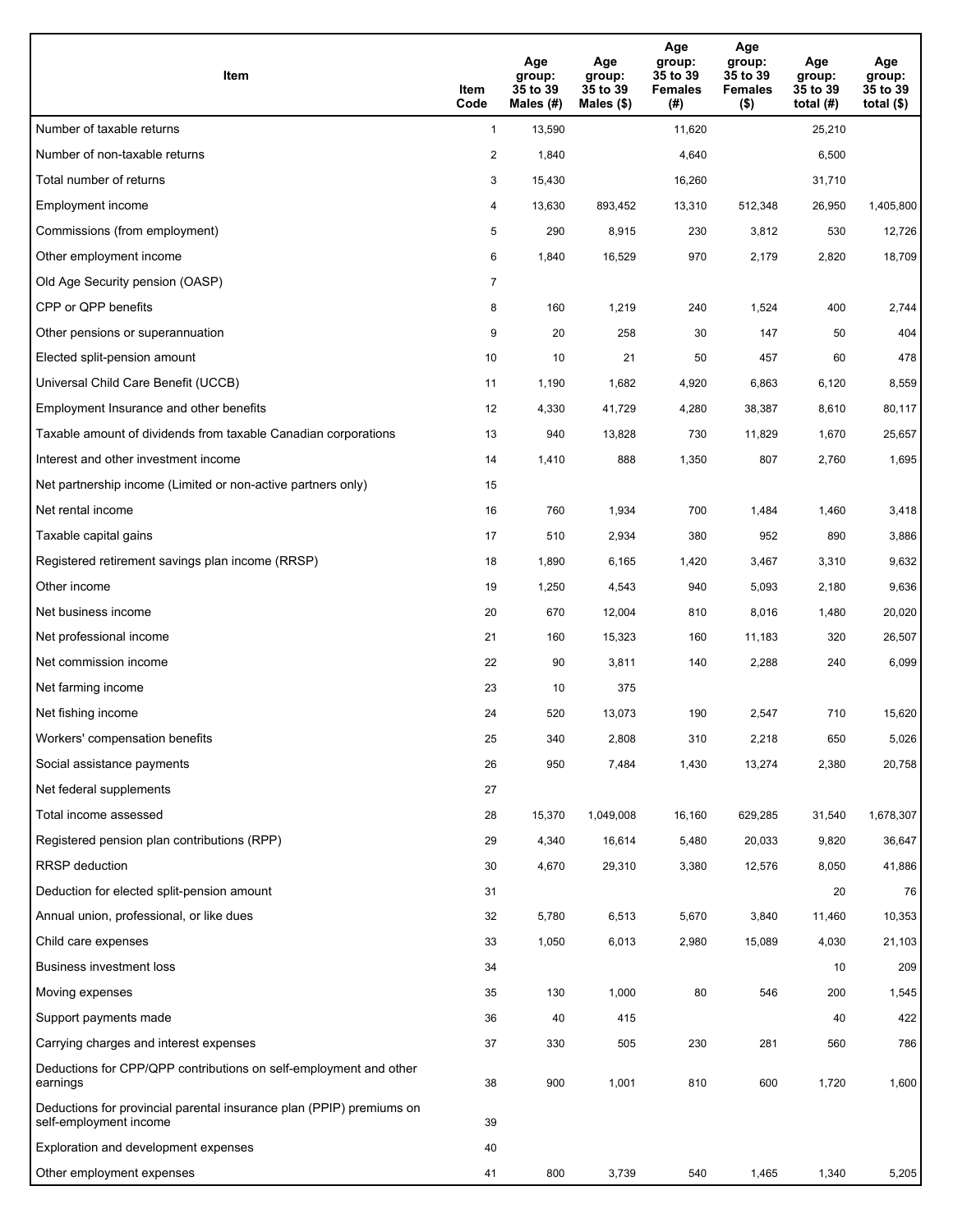| Item                                                              | Item<br>Code | Age<br>group:<br>35 to 39<br>Males (#) | Age<br>group:<br>35 to 39<br>Males (\$) | Age<br>group:<br>35 to 39<br><b>Females</b><br>(# ) | Age<br>group:<br>35 to 39<br>Females<br>$($ \$) | Age<br>group:<br>35 to 39<br>total $(H)$ | Age<br>group:<br>35 to 39<br>total $($)$ |
|-------------------------------------------------------------------|--------------|----------------------------------------|-----------------------------------------|-----------------------------------------------------|-------------------------------------------------|------------------------------------------|------------------------------------------|
| Clergy residence deduction                                        | 42           | 30                                     | 376                                     | 20                                                  | 155                                             | 50                                       | 531                                      |
| Other deductions                                                  | 43           | 710                                    | 687                                     | 660                                                 | 396                                             | 1,380                                    | 1,083                                    |
| Total deductions before adjustments                               | 44           | 10,630                                 | 66,447                                  | 9,950                                               | 55,024                                          | 20,570                                   | 121,472                                  |
| Social benefits repayment                                         | 45           | 1,080                                  | 1,673                                   | 90                                                  | 104                                             | 1,160                                    | 1,777                                    |
| Net income after adjustments                                      | 46           | 15,340                                 | 981,105                                 | 16,100                                              | 574,559                                         | 31,450                                   | 1,555,678                                |
| Canadian Forces personnel and police deduction                    | 47           |                                        |                                         |                                                     |                                                 |                                          |                                          |
| Security options deductions                                       | 48           | 20                                     | 155                                     |                                                     |                                                 | 30                                       | 202                                      |
| Other payments deductions                                         | 49           | 1,270                                  | 10,292                                  | 1,730                                               | 15,492                                          | 3,000                                    | 25,784                                   |
| Non-capital losses of other years                                 | 50           |                                        |                                         |                                                     |                                                 | 10                                       | 115                                      |
| Net capital losses of other years                                 | 51           | 80                                     | 42                                      | 40                                                  | 15                                              | 130                                      | 57                                       |
| Capital gains deduction                                           | 52           | 20                                     | 1,429                                   |                                                     |                                                 | 20                                       | 1,573                                    |
| Northern residents deductions                                     | 53           | 900                                    | 5,975                                   | 520                                                 | 2,441                                           | 1,430                                    | 8,416                                    |
| Additional deductions                                             | 54           | 30                                     | 98                                      | 50                                                  | 227                                             | 80                                       | 325                                      |
| Farming/fishing losses of prior years                             | 55           |                                        |                                         |                                                     |                                                 |                                          |                                          |
| Total deductions from net income                                  | 56           | 2,290                                  | 18,090                                  | 2,340                                               | 18,440                                          | 4,630                                    | 36,529                                   |
| Taxable income assessed                                           | 57           | 14,730                                 | 963,020                                 | 15,380                                              | 556,148                                         | 30,130                                   | 1,519,182                                |
| Basic personal amount                                             | 58           | 15,430                                 | 169,411                                 | 16,260                                              | 178,546                                         | 31,710                                   | 348,111                                  |
| Age amount                                                        | 59           |                                        |                                         |                                                     |                                                 |                                          |                                          |
| Spouse or common-law partner amount                               | 60           | 2,130                                  | 16,929                                  | 390                                                 | 3,017                                           | 2,520                                    | 19,989                                   |
| Amount for eligible dependant                                     | 61           | 440                                    | 4,634                                   | 2,420                                               | 26,052                                          | 2,860                                    | 30,686                                   |
| Amount for children 17 and under                                  | 62           | 6,140                                  | 25,590                                  | 5,480                                               | 21,267                                          | 11,620                                   | 46,861                                   |
| Amount for infirm dependants age 18 or older                      | 63           | 10                                     | 60                                      |                                                     |                                                 | 20                                       | 91                                       |
| CPP or QPP contributions through employment                       | 64           | 13,180                                 | 24,643                                  | 12,210                                              | 17,915                                          | 25,380                                   | 42,559                                   |
| CPP or QPP contributions on self-employment and other<br>earnings | 65           | 900                                    | 1,001                                   | 810                                                 | 600                                             | 1,720                                    | 1,600                                    |
| Employment Insurance premiums                                     | 66           | 13,200                                 | 9,594                                   | 12,360                                              | 7,226                                           | 25,560                                   | 16,820                                   |
| PPIP premiums paid                                                | 67           |                                        |                                         |                                                     |                                                 |                                          |                                          |
| PPIP premiums payable on employment income                        | 68           |                                        |                                         |                                                     |                                                 |                                          |                                          |
| PPIP premiums payable on self-employment income                   | 69           |                                        |                                         |                                                     |                                                 |                                          |                                          |
| Volunteer firefighters' amount                                    | 70           | 490                                    | 1,462                                   | 30                                                  | 78                                              | 510                                      | 1,540                                    |
| Canada employment amount                                          | 71           | 13,520                                 | 14,967                                  | 12,890                                              | 14,148                                          | 26,410                                   | 29,115                                   |
| Public transit amount                                             | 72           | 70                                     | 37                                      | 90                                                  | 42                                              | 160                                      | 79                                       |
| Children's fitness amount                                         | 73           | 3,240                                  | 1,863                                   | 2,620                                               | 1,464                                           | 5,860                                    | 3,327                                    |
| Children's arts amount                                            | 74           | 1,250                                  | 630                                     | 1,040                                               | 521                                             | 2,280                                    | 1,151                                    |
| Home buyers' amount                                               | 75           | 190                                    | 878                                     | 110                                                 | 457                                             | 290                                      | 1,335                                    |
| Pension income amount                                             | 76           | 30                                     | 62                                      | 80                                                  | 143                                             | 110                                      | 205                                      |
| Caregiver amount                                                  | 77           | 180                                    | 929                                     | 80                                                  | 405                                             | 260                                      | 1,335                                    |
| Disability amount                                                 | 78           | 300                                    | 2,253                                   | 280                                                 | 2,161                                           | 580                                      | 4,414                                    |
| Disability amount transferred from a dependant                    | 79           | 390                                    | 4,668                                   | 350                                                 | 4,141                                           | 740                                      | 8,809                                    |
| Interest paid on student loans                                    | 80           | 1,010                                  | 482                                     | 1,490                                               | 789                                             | 2,490                                    | 1,271                                    |
| Tuition, education, and textbook amounts                          | 81           | 920                                    | 3,849                                   | 1,080                                               | 4,442                                           | 1,990                                    | 8,290                                    |
| Tuition, education, and textbook amounts transferred from a child | 82           | 80                                     | 309                                     | 100                                                 | 357                                             | 180                                      | 666                                      |
| Amounts transferred from spouse or common-law partner             | 83           | 340                                    | 1,456                                   | 180                                                 | 846                                             | 530                                      | 2,321                                    |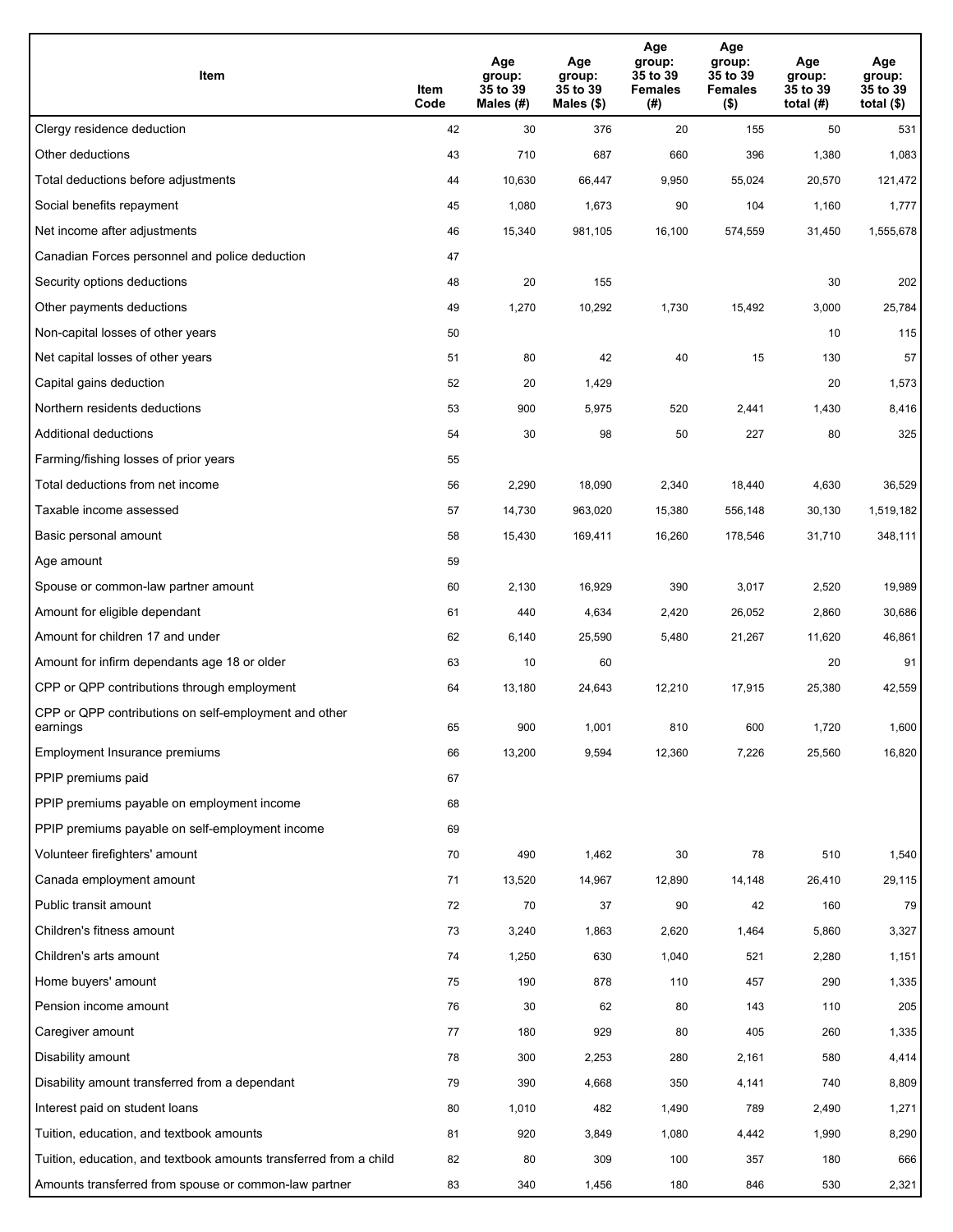| <b>Item</b>                                         | <b>Item</b><br>Code | Age<br>group:<br>35 to 39<br>Males $(H)$ | Age<br>group:<br>35 to 39<br>Males $(\$)$ | Age<br>group:<br>35 to 39<br><b>Females</b><br>(#) | Age<br>group:<br>35 to 39<br><b>Females</b><br>$($ \$) | Age<br>group:<br>35 to 39<br>total $(H)$ | Age<br>group:<br>35 to 39<br>total $($)$ |
|-----------------------------------------------------|---------------------|------------------------------------------|-------------------------------------------|----------------------------------------------------|--------------------------------------------------------|------------------------------------------|------------------------------------------|
| Medical expenses                                    | 84                  | 2.130                                    | 4.004                                     | 4,320                                              | 7,812                                                  | 6.460                                    | 11,816                                   |
| Total tax credits on personal amounts               | 85                  | 15,430                                   | 43,466                                    | 16,260                                             | 43,871                                                 | 31,710                                   | 87,370                                   |
| Allowable charitable donations and government gifts | 86                  | 3,220                                    | 2,359                                     | 2,620                                              | 1,267                                                  | 5,840                                    | 3,626                                    |
| Eligible cultural and ecological gifts              | 87                  |                                          |                                           |                                                    |                                                        |                                          |                                          |
| Total tax credit on donations and gifts             | 88                  | 3,150                                    | 632                                       | 2,560                                              | 324                                                    | 5,710                                    | 955                                      |
| Total federal non-refundable tax credits            | 89                  | 15,430                                   | 44,098                                    | 16,260                                             | 44,195                                                 | 31,710                                   | 88,325                                   |
| Federal dividend tax credit                         | 90                  | 930                                      | 1,846                                     | 670                                                | 1,562                                                  | 1,600                                    | 3,409                                    |
| Overseas employment tax credit                      | 91                  | 80                                       | 782                                       | 10                                                 | 83                                                     | 90                                       | 864                                      |
| Minimum tax carryover                               | 92                  | 40                                       | 112                                       |                                                    |                                                        | 50                                       | 119                                      |
| Basic federal tax                                   | 93                  | 13,290                                   | 139,015                                   | 10,640                                             | 56,795                                                 | 23,930                                   | 195,810                                  |
| Federal Foreign Tax Credit                          | 94                  | 310                                      | 2,572                                     |                                                    |                                                        | 410                                      | 2,622                                    |
| Federal Political contribution tax credit           | 95                  | 20                                       | 5                                         | 20                                                 | 5                                                      | 40                                       | 10                                       |
| <b>Investment Tax Credit</b>                        | 96                  | 30                                       | 18                                        |                                                    |                                                        | 40                                       | 23                                       |
| Labour-sponsored funds tax credit                   | 97                  |                                          |                                           |                                                    |                                                        |                                          |                                          |
| Alternative minimum tax payable                     | 98                  | 20                                       | 72                                        |                                                    |                                                        | 30                                       | 86                                       |
| Net federal tax                                     | 99                  | 13,270                                   | 136,421                                   | 10,640                                             | 56,736                                                 | 23,900                                   | 193,158                                  |
| CPP contributions on self-employment                | 100                 | 900                                      | 2,001                                     | 810                                                | 1,199                                                  | 1,720                                    | 3,201                                    |
| Social Benefits repayment                           | 101                 | 1,080                                    | 1,673                                     | 90                                                 | 104                                                    | 1,160                                    | 1,777                                    |
| Net Provincial Tax                                  | 102                 | 13,290                                   | 84,312                                    | 11,210                                             | 36,773                                                 | 24,490                                   | 121,085                                  |
| Total tax payable                                   | 103                 | 13,590                                   | 224,409                                   | 11,620                                             | 94,819                                                 | 25,210                                   | 319,228                                  |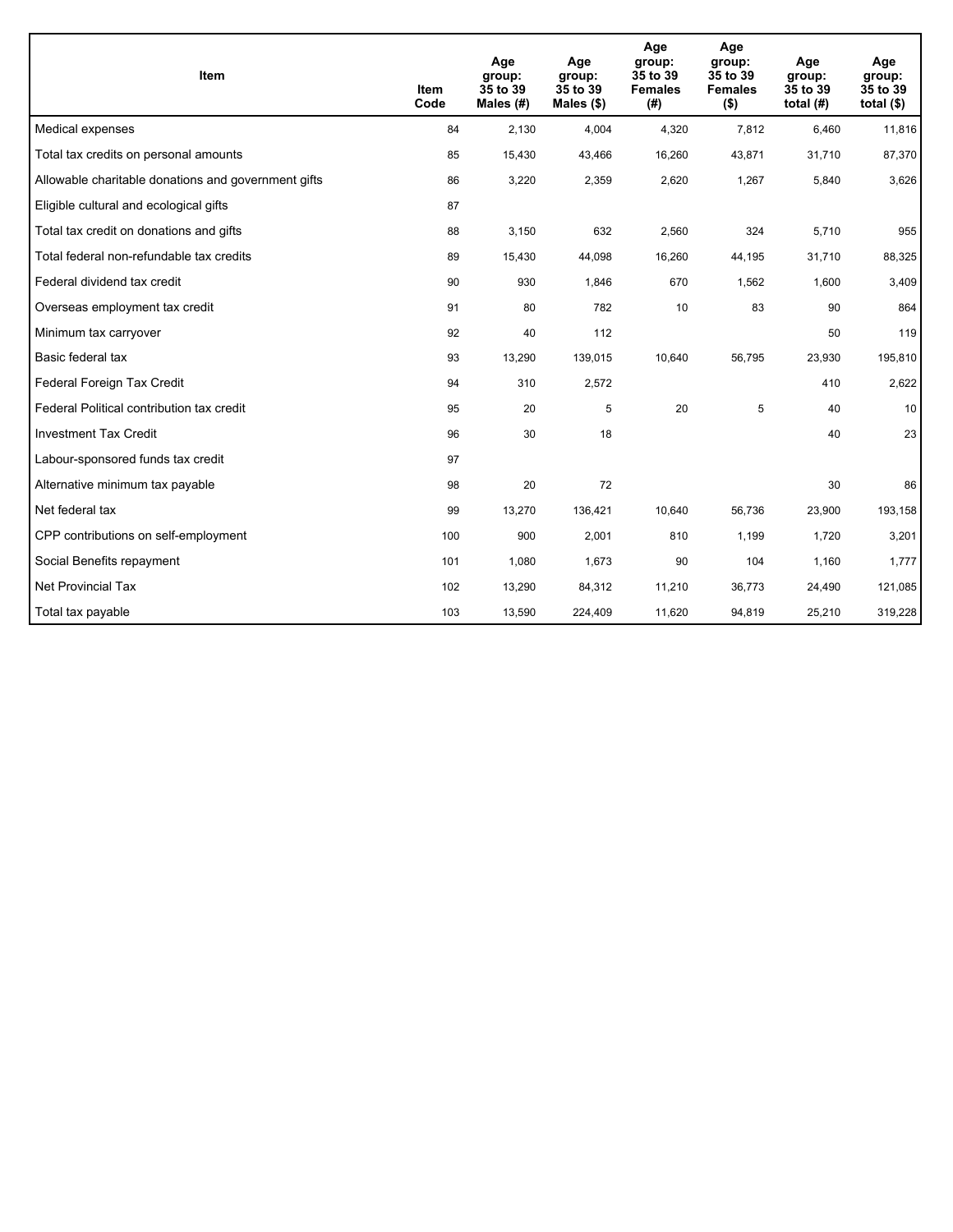| Item                                                                                           | Item<br>Code   | Age<br>group:<br>40 to 44<br>Males (#) | Age<br>group:<br>40 to 44<br>Males $(\$)$ | Age<br>group:<br>40 to 44<br><b>Females</b><br>(#) | Age<br>group:<br>40 to 44<br><b>Females</b><br>$($ \$) | Age<br>group:<br>40 to 44<br>total $(H)$ | Age<br>group:<br>40 to 44<br>total $($ |
|------------------------------------------------------------------------------------------------|----------------|----------------------------------------|-------------------------------------------|----------------------------------------------------|--------------------------------------------------------|------------------------------------------|----------------------------------------|
| Number of taxable returns                                                                      | $\mathbf{1}$   | 15,320                                 |                                           | 13,660                                             |                                                        | 28,980                                   |                                        |
| Number of non-taxable returns                                                                  | $\overline{a}$ | 2,160                                  |                                           | 4,570                                              |                                                        | 6,730                                    |                                        |
| Total number of returns                                                                        | 3              | 17,480                                 |                                           | 18,230                                             |                                                        | 35,710                                   |                                        |
| Employment income                                                                              | 4              | 15,010                                 | 1,035,578                                 | 15,180                                             | 611,654                                                | 30,190                                   | 1,647,234                              |
| Commissions (from employment)                                                                  | 5              | 290                                    | 13,543                                    | 250                                                | 4,360                                                  | 540                                      | 17,903                                 |
| Other employment income                                                                        | 6              | 2,230                                  | 17,764                                    | 1,260                                              | 3,063                                                  | 3,500                                    | 20,827                                 |
| Old Age Security pension (OASP)                                                                | 7              |                                        |                                           |                                                    |                                                        |                                          |                                        |
| CPP or QPP benefits                                                                            | 8              | 320                                    | 2,428                                     | 470                                                | 2,968                                                  | 780                                      | 5,396                                  |
| Other pensions or superannuation                                                               | 9              | 120                                    | 2,250                                     | 70                                                 | 840                                                    | 190                                      | 3,090                                  |
| Elected split-pension amount                                                                   | 10             | 20                                     | 55                                        | 150                                                | 1,599                                                  | 170                                      | 1,654                                  |
| Universal Child Care Benefit (UCCB)                                                            | 11             | 780                                    | 1,022                                     | 1,970                                              | 2,416                                                  | 2,750                                    | 3,442                                  |
| Employment Insurance and other benefits                                                        | 12             | 5,150                                  | 51,492                                    | 4,310                                              | 35,874                                                 | 9,460                                    | 87,366                                 |
| Taxable amount of dividends from taxable Canadian corporations                                 | 13             | 1,250                                  | 18,151                                    | 1,060                                              | 15,341                                                 | 2,310                                    | 33,492                                 |
| Interest and other investment income                                                           | 14             | 1,750                                  | 1,834                                     | 1,740                                              | 1,229                                                  | 3,490                                    | 3,063                                  |
| Net partnership income (Limited or non-active partners only)                                   | 15             |                                        |                                           |                                                    |                                                        |                                          |                                        |
| Net rental income                                                                              | 16             | 830                                    | 1,402                                     | 670                                                | 1,631                                                  | 1,500                                    | 3,033                                  |
| Taxable capital gains                                                                          | 17             | 680                                    | 4,005                                     | 530                                                | 1,186                                                  | 1,210                                    | 5,191                                  |
| Registered retirement savings plan income (RRSP)                                               | 18             | 2,280                                  | 8,520                                     | 1,760                                              | 5,582                                                  | 4,040                                    | 14,102                                 |
| Other income                                                                                   | 19             | 1,500                                  | 6,998                                     | 1,140                                              | 5,763                                                  | 2,640                                    | 12,761                                 |
| Net business income                                                                            | 20             | 850                                    | 15,021                                    | 950                                                | 9,701                                                  | 1,790                                    | 24,722                                 |
| Net professional income                                                                        | 21             | 190                                    | 19,312                                    | 180                                                | 12,141                                                 | 370                                      | 31,453                                 |
| Net commission income                                                                          | 22             | 80                                     | 3,972                                     | 120                                                | 1,588                                                  | 210                                      | 5,560                                  |
| Net farming income                                                                             | 23             | 20                                     | $-91$                                     |                                                    |                                                        | 20                                       | $-103$                                 |
| Net fishing income                                                                             | 24             | 740                                    | 18,841                                    | 270                                                | 3,883                                                  | 1,020                                    | 22,723                                 |
| Workers' compensation benefits                                                                 | 25             | 490                                    | 4,882                                     | 480                                                | 4,283                                                  | 970                                      | 9,165                                  |
| Social assistance payments                                                                     | 26             | 1,130                                  | 9,179                                     | 1,450                                              | 13,585                                                 | 2,580                                    | 22,763                                 |
| Net federal supplements                                                                        | 27             |                                        |                                           |                                                    |                                                        |                                          |                                        |
| Total income assessed                                                                          | 28             | 17,400                                 | 1,236,172                                 | 18,050                                             | 739,844                                                | 35,450                                   | 1,976,022                              |
| Registered pension plan contributions (RPP)                                                    | 29             | 5,000                                  | 20,409                                    | 6,450                                              | 24,710                                                 | 11,450                                   | 45,120                                 |
| RRSP deduction                                                                                 | 30             | 5,280                                  | 35,195                                    | 3,740                                              | 16,656                                                 | 9,020                                    | 51,851                                 |
| Deduction for elected split-pension amount                                                     | 31             | 70                                     | 611                                       | 10                                                 | 53                                                     | 90                                       | 664                                    |
| Annual union, professional, or like dues                                                       | 32             | 6,780                                  | 7,874                                     | 6,730                                              | 4,723                                                  | 13,510                                   | 12,596                                 |
| Child care expenses                                                                            | 33             | 1,010                                  | 4,950                                     | 2,070                                              | 8,586                                                  | 3,090                                    | 13,536                                 |
| Business investment loss                                                                       | 34             |                                        |                                           |                                                    |                                                        |                                          |                                        |
| Moving expenses                                                                                | 35             | 100                                    | 1,173                                     | 60                                                 | 486                                                    | 170                                      | 1,659                                  |
| Support payments made                                                                          | 36             | 80                                     | 797                                       |                                                    |                                                        | 80                                       | 797                                    |
| Carrying charges and interest expenses                                                         | 37             | 530                                    | 1,239                                     | 340                                                | 475                                                    | 870                                      | 1,714                                  |
| Deductions for CPP/QPP contributions on self-employment and other<br>earnings                  | 38             | 1,150                                  | 1,338                                     | 900                                                | 663                                                    | 2,050                                    | 2,001                                  |
| Deductions for provincial parental insurance plan (PPIP) premiums on<br>self-employment income | 39             |                                        |                                           |                                                    |                                                        |                                          |                                        |
| Exploration and development expenses                                                           | 40             |                                        |                                           |                                                    |                                                        |                                          |                                        |
| Other employment expenses                                                                      | 41             | 1,050                                  | 4,803                                     | 590                                                | 1,870                                                  | 1,640                                    | 6,674                                  |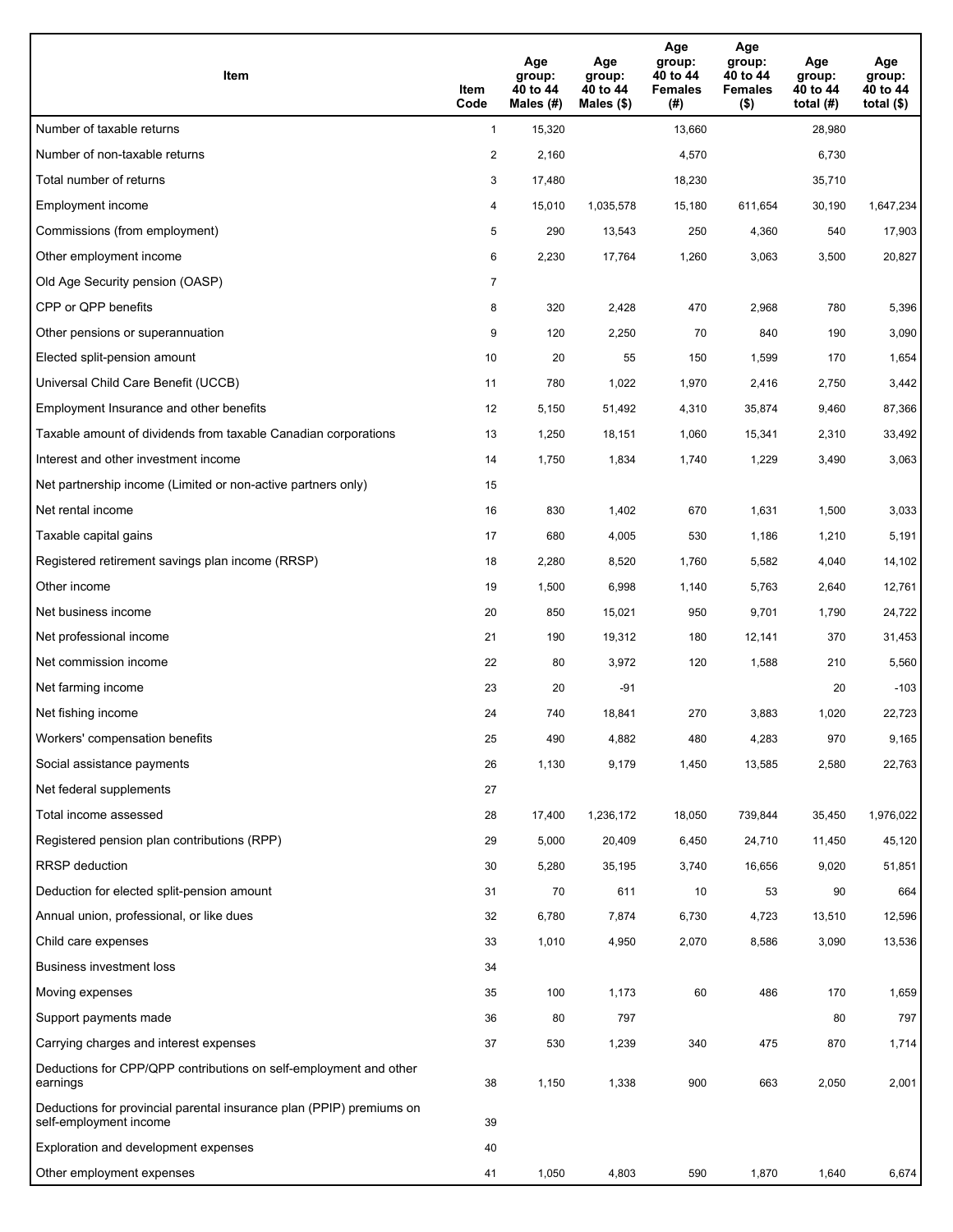| Item                                                              | Item<br>Code | Age<br>group:<br>40 to 44<br>Males (#) | Age<br>group:<br>40 to 44<br>Males (\$) | Age<br>group:<br>40 to 44<br><b>Females</b><br>(#) | Age<br>group:<br>40 to 44<br><b>Females</b><br>$($ \$) | Age<br>group:<br>40 to 44<br>total $(H)$ | Age<br>group:<br>40 to 44<br>total (\$) |
|-------------------------------------------------------------------|--------------|----------------------------------------|-----------------------------------------|----------------------------------------------------|--------------------------------------------------------|------------------------------------------|-----------------------------------------|
| Clergy residence deduction                                        | 42           | 50                                     | 412                                     | 20                                                 | 190                                                    | 60                                       | 602                                     |
| Other deductions                                                  | 43           | 760                                    | 897                                     | 690                                                | 806                                                    | 1,440                                    | 1,704                                   |
| Total deductions before adjustments                               | 44           | 12,130                                 | 79,775                                  | 11,090                                             | 59,230                                                 | 23,220                                   | 139,004                                 |
| Social benefits repayment                                         | 45           | 1,360                                  | 2,280                                   | 110                                                | 129                                                    | 1,470                                    | 2,409                                   |
| Net income after adjustments                                      | 46           | 17,360                                 | 1,154,473                               | 17,990                                             | 680,755                                                | 35,350                                   | 1,835,234                               |
| Canadian Forces personnel and police deduction                    | 47           |                                        |                                         |                                                    |                                                        |                                          |                                         |
| Security options deductions                                       | 48           | 40                                     | 760                                     |                                                    |                                                        | 50                                       | 852                                     |
| Other payments deductions                                         | 49           | 1,610                                  | 14,088                                  | 1,920                                              | 17,868                                                 | 3,530                                    | 31,955                                  |
| Non-capital losses of other years                                 | 50           |                                        |                                         | 20                                                 | 88                                                     | 30                                       | 199                                     |
| Net capital losses of other years                                 | 51           | 140                                    | 188                                     | 100                                                | 106                                                    | 230                                      | 293                                     |
| Capital gains deduction                                           | 52           | 30                                     | 1,627                                   | 10                                                 | 471                                                    | 40                                       | 2,098                                   |
| Northern residents deductions                                     | 53           | 1,000                                  | 6,682                                   | 620                                                | 2,843                                                  | 1,620                                    | 9,525                                   |
| Additional deductions                                             | 54           | 30                                     | 142                                     | 50                                                 | 298                                                    | 80                                       | 440                                     |
| Farming/fishing losses of prior years                             | 55           |                                        |                                         |                                                    |                                                        |                                          |                                         |
| Total deductions from net income                                  | 56           | 2,780                                  | 23,601                                  | 2,700                                              | 21,766                                                 | 5,480                                    | 45,367                                  |
| Taxable income assessed                                           | 57           | 16,510                                 | 1,130,950                               | 17,020                                             | 659,024                                                | 33,530                                   | 1,789,980                               |
| Basic personal amount                                             | 58           | 17,480                                 | 192,084                                 | 18,230                                             | 200,482                                                | 35,710                                   | 392,599                                 |
| Age amount                                                        | 59           |                                        |                                         |                                                    |                                                        |                                          |                                         |
| Spouse or common-law partner amount                               | 60           | 2,240                                  | 17,715                                  | 460                                                | 3,426                                                  | 2,690                                    | 21,141                                  |
| Amount for eligible dependant                                     | 61           | 520                                    | 5,306                                   | 2,270                                              | 23,923                                                 | 2,790                                    | 29,229                                  |
| Amount for children 17 and under                                  | 62           | 6,990                                  | 27,963                                  | 5,330                                              | 19,412                                                 | 12,330                                   | 47,375                                  |
| Amount for infirm dependants age 18 or older                      | 63           | 20                                     | 106                                     | 10                                                 | 82                                                     | 30                                       | 188                                     |
| CPP or QPP contributions through employment                       | 64           | 14,520                                 | 27,526                                  | 13,950                                             | 20,949                                                 | 28,470                                   | 48,475                                  |
| CPP or QPP contributions on self-employment and other<br>earnings | 65           | 1,150                                  | 1,338                                   | 900                                                | 663                                                    | 2,050                                    | 2,001                                   |
| Employment Insurance premiums                                     | 66           | 14,520                                 | 10,643                                  | 14,020                                             | 8,399                                                  | 28,530                                   | 19,043                                  |
| PPIP premiums paid                                                | 67           |                                        |                                         |                                                    |                                                        |                                          |                                         |
| PPIP premiums payable on employment income                        | 68           |                                        |                                         |                                                    |                                                        |                                          |                                         |
| PPIP premiums payable on self-employment income                   | 69           |                                        |                                         |                                                    |                                                        |                                          |                                         |
| Volunteer firefighters' amount                                    | $70\,$       | 720                                    | 2,169                                   | 40                                                 | 108                                                    | 760                                      | 2,277                                   |
| Canada employment amount                                          | 71           | 14,890                                 | 16,520                                  | 14,630                                             | 16,098                                                 | 29,520                                   | 32,619                                  |
| Public transit amount                                             | 72           | 60                                     | 26                                      | 70                                                 | 34                                                     | 140                                      | 59                                      |
| Children's fitness amount                                         | 73           | 3,680                                  | 2,387                                   | 2,710                                              | 1,641                                                  | 6,390                                    | 4,028                                   |
| Children's arts amount                                            | 74           | 1,600                                  | 942                                     | 1,240                                              | 693                                                    | 2,840                                    | 1,635                                   |
| Home buyers' amount                                               | 75           | 120                                    | 527                                     | 70                                                 | 267                                                    | 180                                      | 794                                     |
| Pension income amount                                             | 76           | 140                                    | 270                                     | 210                                                | 421                                                    | 350                                      | 691                                     |
| Caregiver amount                                                  | 77           | 350                                    | 1,784                                   | 210                                                | 989                                                    | 560                                      | 2,772                                   |
| Disability amount                                                 | 78           | 390                                    | 2,935                                   | 340                                                | 2,631                                                  | 730                                      | 5,566                                   |
| Disability amount transferred from a dependant                    | 79           | 550                                    | 6,203                                   | 450                                                | 5,083                                                  | 990                                      | 11,286                                  |
| Interest paid on student loans                                    | 80           | 350                                    | 164                                     | 550                                                | 292                                                    | 900                                      | 455                                     |
| Tuition, education, and textbook amounts                          | 81           | 810                                    | 2,842                                   | 960                                                | 3,772                                                  | 1,770                                    | 6,615                                   |
| Tuition, education, and textbook amounts transferred from a child | 82           | 530                                    | 2,215                                   | 490                                                | 2,045                                                  | 1,010                                    | 4,260                                   |
| Amounts transferred from spouse or common-law partner             | 83           | 370                                    | 1,616                                   | 220                                                | 1,128                                                  | 590                                      | 2,743                                   |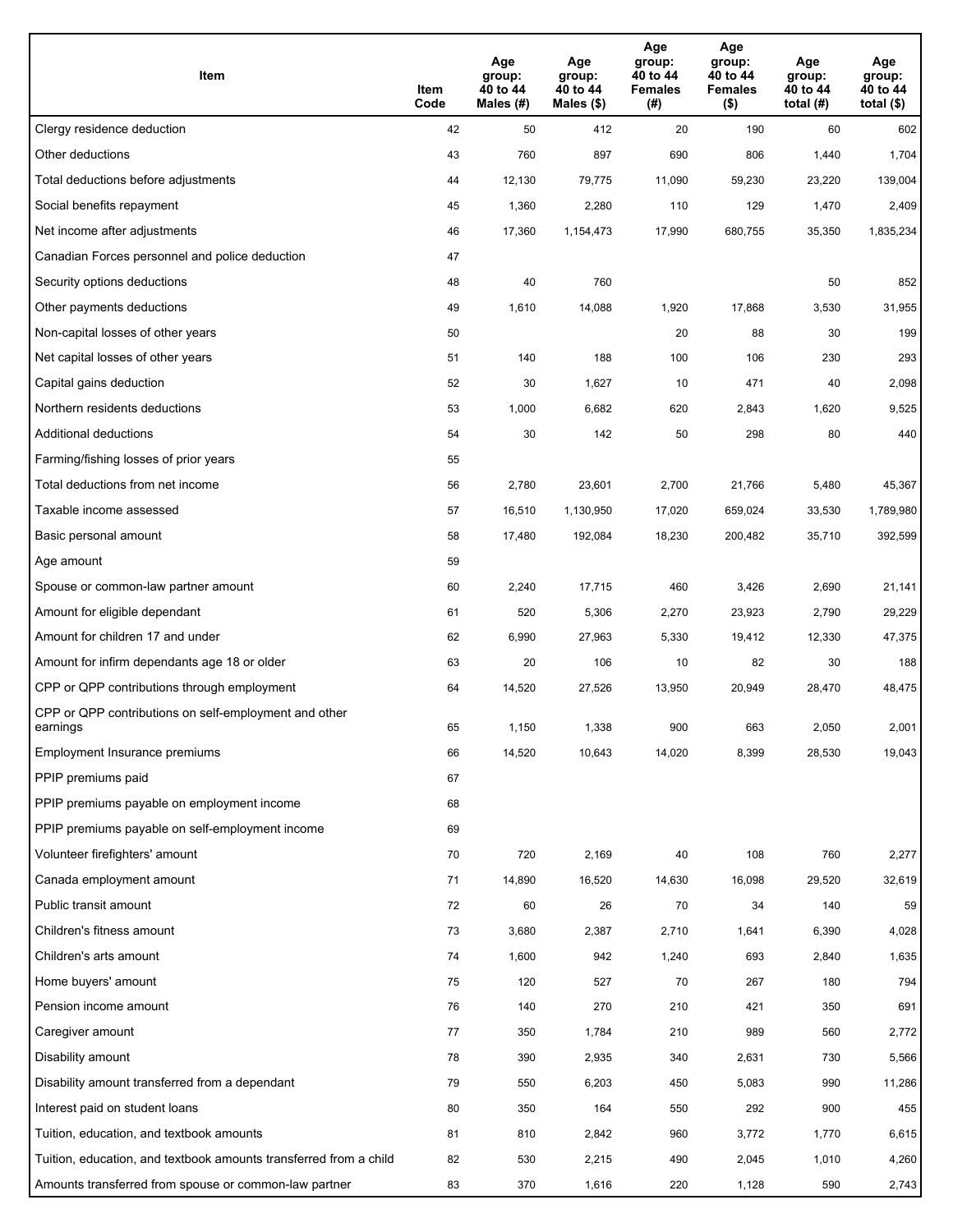| <b>Item</b>                                         | Item<br>Code | Age<br>group:<br>40 to 44<br>Males $(H)$ | Age<br>group:<br>40 to 44<br>Males $(\$)$ | Age<br>group:<br>40 to 44<br><b>Females</b><br>(#) | Age<br>group:<br>40 to 44<br><b>Females</b><br>$($ \$) | Age<br>group:<br>40 to 44<br>total $(H)$ | Age<br>group:<br>40 to 44<br>total $($)$ |
|-----------------------------------------------------|--------------|------------------------------------------|-------------------------------------------|----------------------------------------------------|--------------------------------------------------------|------------------------------------------|------------------------------------------|
| Medical expenses                                    | 84           | 2,780                                    | 5,533                                     | 5,400                                              | 10,668                                                 | 8,180                                    | 16,202                                   |
| Total tax credits on personal amounts               | 85           | 17,480                                   | 49,326                                    | 18,230                                             | 48,484                                                 | 35,710                                   | 97,815                                   |
| Allowable charitable donations and government gifts | 86           | 3,930                                    | 3,543                                     | 3,190                                              | 1,788                                                  | 7,120                                    | 5,330                                    |
| Eligible cultural and ecological gifts              | 87           |                                          |                                           |                                                    |                                                        |                                          |                                          |
| Total tax credit on donations and gifts             | 88           | 3,850                                    | 958                                       | 3,140                                              | 461                                                    | 6,990                                    | 1,419                                    |
| Total federal non-refundable tax credits            | 89           | 17,480                                   | 50,284                                    | 18,230                                             | 48,946                                                 | 35,710                                   | 99,235                                   |
| Federal dividend tax credit                         | 90           | 1,250                                    | 2,448                                     | 990                                                | 2,049                                                  | 2,240                                    | 4,498                                    |
| Overseas employment tax credit                      | 91           | 70                                       | 798                                       |                                                    |                                                        | 80                                       | 835                                      |
| Minimum tax carryover                               | 92           | 20                                       | 59                                        | 10                                                 | 40                                                     | 30                                       | 100                                      |
| Basic federal tax                                   | 93           | 14,980                                   | 167,856                                   | 12,610                                             | 69.775                                                 | 27,580                                   | 237,631                                  |
| Federal Foreign Tax Credit                          | 94           | 360                                      | 2,251                                     | 170                                                | 44                                                     | 530                                      | 2,295                                    |
| Federal Political contribution tax credit           | 95           | 30                                       | 8                                         | 20                                                 | 5                                                      | 50                                       | 12                                       |
| <b>Investment Tax Credit</b>                        | 96           | 80                                       | 68                                        | 10                                                 | $\overline{7}$                                         | 90                                       | 75                                       |
| Labour-sponsored funds tax credit                   | 97           |                                          |                                           |                                                    |                                                        |                                          |                                          |
| Alternative minimum tax payable                     | 98           | 20                                       | 71                                        |                                                    |                                                        | 20                                       | 73                                       |
| Net federal tax                                     | 99           | 14,950                                   | 165,528                                   | 12,600                                             | 69,721                                                 | 27,550                                   | 235,249                                  |
| CPP contributions on self-employment                | 100          | 1,150                                    | 2,675                                     | 900                                                | 1,326                                                  | 2,050                                    | 4,001                                    |
| Social Benefits repayment                           | 101          | 1,360                                    | 2,280                                     | 110                                                | 129                                                    | 1,470                                    | 2,409                                    |
| <b>Net Provincial Tax</b>                           | 102          | 15,030                                   | 101,086                                   | 13,250                                             | 45,394                                                 | 28,270                                   | 146,479                                  |
| Total tax payable                                   | 103          | 15,320                                   | 271,568                                   | 13,660                                             | 116,572                                                | 28,980                                   | 388,141                                  |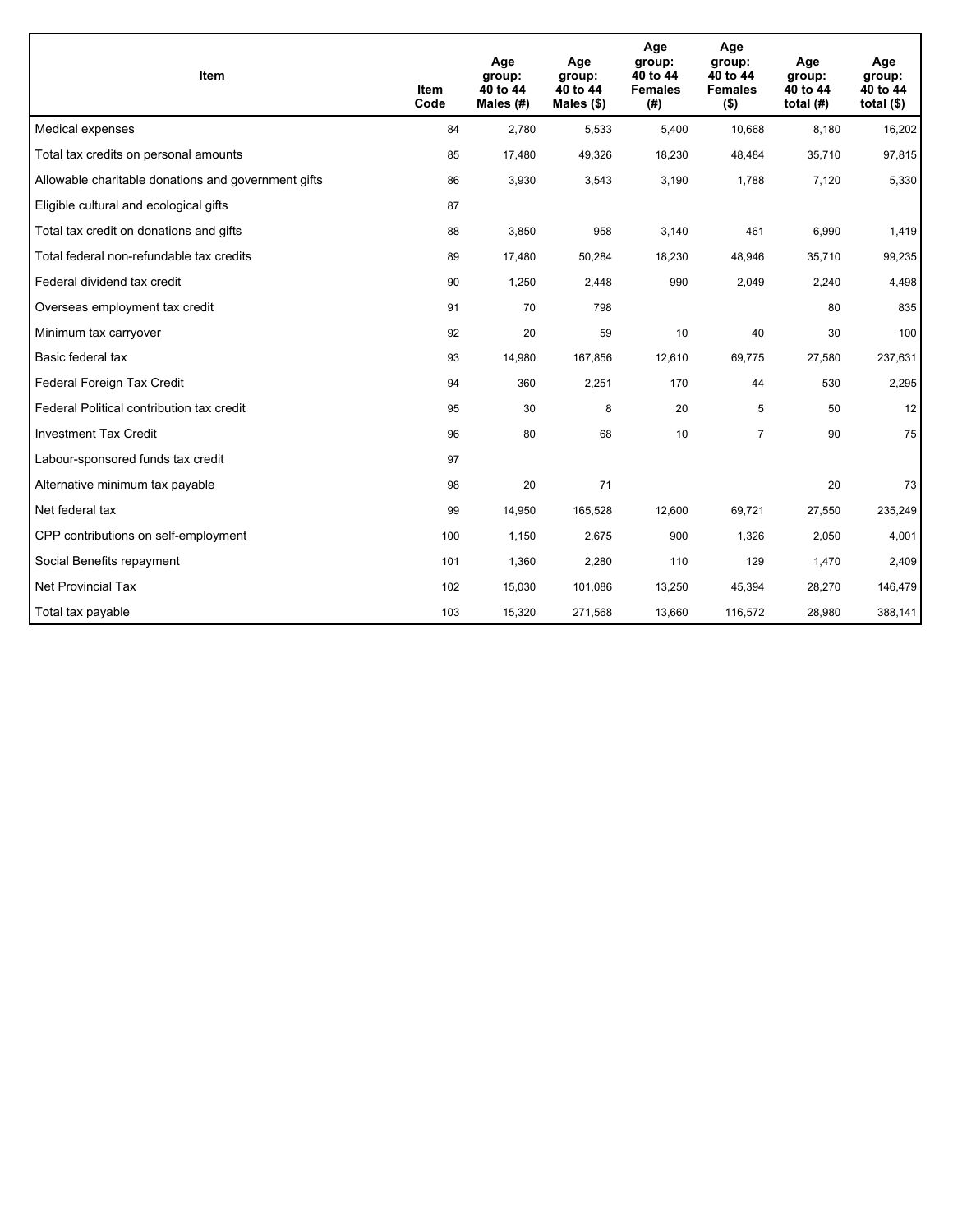| Item                                                                                           | Item<br>Code   | Age<br>group:<br>45 to 49<br>Males (#) | Age<br>group:<br>45 to 49<br>Males $(\$)$ | Age<br>group:<br>45 to 49<br><b>Females</b><br>(#) | Age<br>group:<br>45 to 49<br><b>Females</b><br>$($ \$) | Age<br>group:<br>45 to 49<br>total $(H)$ | Age<br>group:<br>45 to 49<br>total $($)$ |
|------------------------------------------------------------------------------------------------|----------------|----------------------------------------|-------------------------------------------|----------------------------------------------------|--------------------------------------------------------|------------------------------------------|------------------------------------------|
| Number of taxable returns                                                                      | $\mathbf{1}$   | 16,880                                 |                                           | 15,710                                             |                                                        | 32,600                                   |                                          |
| Number of non-taxable returns                                                                  | $\overline{c}$ | 2,560                                  |                                           | 4,390                                              |                                                        | 6,950                                    |                                          |
| Total number of returns                                                                        | 3              | 19,450                                 |                                           | 20,100                                             |                                                        | 39,550                                   |                                          |
| Employment income                                                                              | 4              | 16,290                                 | 1,103,542                                 | 16,800                                             | 687,275                                                | 33,090                                   | 1,790,817                                |
| Commissions (from employment)                                                                  | 5              | 300                                    | 12,308                                    | 240                                                | 4,130                                                  | 540                                      | 16,438                                   |
| Other employment income                                                                        | 6              | 2,510                                  | 18,341                                    | 1,480                                              | 4,268                                                  | 3,990                                    | 22,609                                   |
| Old Age Security pension (OASP)                                                                | $\overline{7}$ |                                        |                                           |                                                    |                                                        |                                          |                                          |
| CPP or QPP benefits                                                                            | 8              | 640                                    | 5,198                                     | 930                                                | 6,316                                                  | 1,570                                    | 11,514                                   |
| Other pensions or superannuation                                                               | 9              | 300                                    | 6,527                                     | 170                                                | 2,465                                                  | 470                                      | 8,992                                    |
| Elected split-pension amount                                                                   | 10             | 60                                     | 275                                       | 410                                                | 4,207                                                  | 470                                      | 4,481                                    |
| Universal Child Care Benefit (UCCB)                                                            | 11             | 270                                    | 344                                       | 350                                                | 390                                                    | 620                                      | 734                                      |
| Employment Insurance and other benefits                                                        | 12             | 5,960                                  | 61,882                                    | 4,690                                              | 38,658                                                 | 10,660                                   | 100,540                                  |
| Taxable amount of dividends from taxable Canadian corporations                                 | 13             | 1,690                                  | 24,472                                    | 1,480                                              | 16,592                                                 | 3,170                                    | 41,064                                   |
| Interest and other investment income                                                           | 14             | 2,290                                  | 3,069                                     | 2,470                                              | 2,337                                                  | 4,760                                    | 5,406                                    |
| Net partnership income (Limited or non-active partners only)                                   | 15             |                                        |                                           |                                                    |                                                        |                                          |                                          |
| Net rental income                                                                              | 16             | 950                                    | 1,836                                     | 820                                                | 1,724                                                  | 1,770                                    | 3,564                                    |
| Taxable capital gains                                                                          | 17             | 870                                    | 5,411                                     | 730                                                | 3,789                                                  | 1,600                                    | 9,199                                    |
| Registered retirement savings plan income (RRSP)                                               | 18             | 1,910                                  | 10,072                                    | 1,460                                              | 6,618                                                  | 3,370                                    | 16,690                                   |
| Other income                                                                                   | 19             | 1,800                                  | 9,996                                     | 1,290                                              | 6,424                                                  | 3,100                                    | 16,420                                   |
| Net business income                                                                            | 20             | 900                                    | 18,646                                    | 890                                                | 8,918                                                  | 1,790                                    | 27,564                                   |
| Net professional income                                                                        | 21             | 180                                    | 15,219                                    | 140                                                | 10,669                                                 | 330                                      | 25,898                                   |
| Net commission income                                                                          | 22             | 130                                    | 5,797                                     | 90                                                 | 1,602                                                  | 220                                      | 7,399                                    |
| Net farming income                                                                             | 23             | 30                                     | 139                                       |                                                    |                                                        | 40                                       | 106                                      |
| Net fishing income                                                                             | 24             | 940                                    | 21,453                                    | 350                                                | 4,164                                                  | 1,280                                    | 25,616                                   |
| Workers' compensation benefits                                                                 | 25             | 730                                    | 9,077                                     | 620                                                | 5,799                                                  | 1,350                                    | 14,875                                   |
| Social assistance payments                                                                     | 26             | 1,290                                  | 10,901                                    | 1,500                                              | 14,319                                                 | 2,790                                    | 25,220                                   |
| Net federal supplements                                                                        | 27             |                                        |                                           |                                                    |                                                        |                                          |                                          |
| Total income assessed                                                                          | 28             | 19,350                                 | 1,344,901                                 | 19,880                                             | 832,490                                                | 39,240                                   | 2,177,405                                |
| Registered pension plan contributions (RPP)                                                    | 29             | 5,810                                  | 24,707                                    | 7,230                                              | 29,282                                                 | 13,040                                   | 53,989                                   |
| RRSP deduction                                                                                 | 30             | 5,600                                  | 42,159                                    | 4,200                                              | 20,341                                                 | 9,790                                    | 62,500                                   |
| Deduction for elected split-pension amount                                                     | 31             | 180                                    | 1,796                                     | 40                                                 | 150                                                    | 220                                      | 1,946                                    |
| Annual union, professional, or like dues                                                       | 32             | 7,900                                  | 8,875                                     | 7,800                                              | 5,578                                                  | 15,710                                   | 14,453                                   |
| Child care expenses                                                                            | 33             | 550                                    | 1,967                                     | 820                                                | 2,483                                                  | 1,370                                    | 4,449                                    |
| <b>Business investment loss</b>                                                                | 34             | 10                                     | 220                                       |                                                    |                                                        | 10                                       | 295                                      |
| Moving expenses                                                                                | 35             | 90                                     | 837                                       | 50                                                 | 328                                                    | 150                                      | 1,165                                    |
| Support payments made                                                                          | 36             | 110                                    | 1,712                                     |                                                    |                                                        | 120                                      | 1,744                                    |
| Carrying charges and interest expenses                                                         | 37             | 780                                    | 1,931                                     | 540                                                | 1,018                                                  | 1,320                                    | 2,948                                    |
| Deductions for CPP/QPP contributions on self-employment and other<br>earnings                  | 38             | 1,360                                  | 1,523                                     | 940                                                | 646                                                    | 2,300                                    | 2,169                                    |
| Deductions for provincial parental insurance plan (PPIP) premiums on<br>self-employment income | 39             |                                        |                                           |                                                    |                                                        |                                          |                                          |
| Exploration and development expenses                                                           | 40             | 10                                     | 65                                        |                                                    |                                                        |                                          |                                          |
| Other employment expenses                                                                      | 41             | 1,120                                  | 5,303                                     | 630                                                | 1,812                                                  | 1,750                                    | 7,115                                    |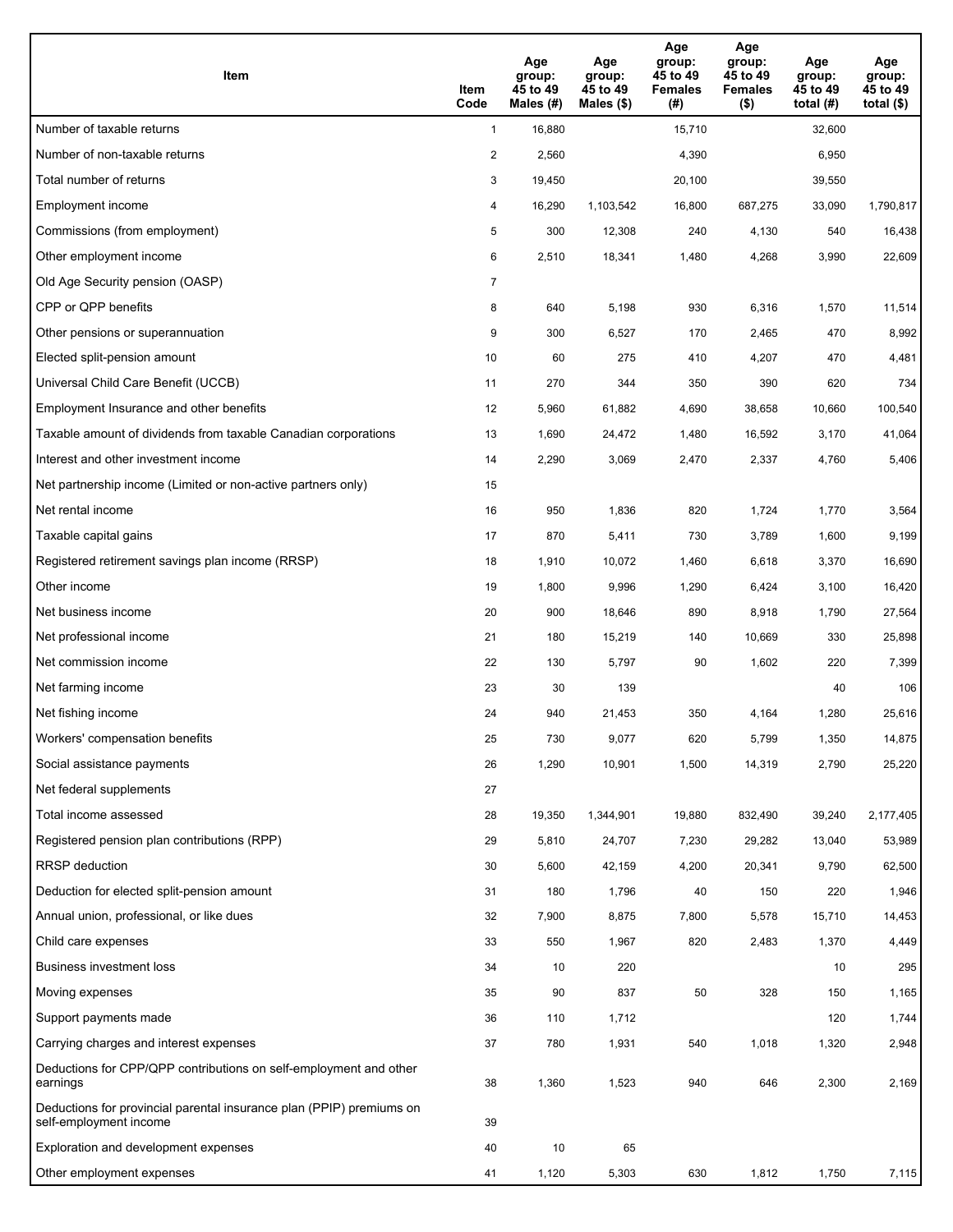| Item                                                              | Item<br>Code | Age<br>group:<br>45 to 49<br>Males (#) | Age<br>group:<br>45 to 49<br>Males (\$) | Age<br>group:<br>45 to 49<br><b>Females</b><br>(#) | Age<br>group:<br>45 to 49<br><b>Females</b><br>$($ \$) | Age<br>group:<br>45 to 49<br>total $(H)$ | Age<br>group:<br>45 to 49<br>total (\$) |
|-------------------------------------------------------------------|--------------|----------------------------------------|-----------------------------------------|----------------------------------------------------|--------------------------------------------------------|------------------------------------------|-----------------------------------------|
| Clergy residence deduction                                        | 42           | 60                                     | 613                                     | 20                                                 | 213                                                    | 80                                       | 826                                     |
| Other deductions                                                  | 43           | 790                                    | 1,127                                   | 700                                                | 590                                                    | 1,490                                    | 1,717                                   |
| Total deductions before adjustments                               | 44           | 13,370                                 | 92,859                                  | 12,150                                             | 62,564                                                 | 25,530                                   | 155,423                                 |
| Social benefits repayment                                         | 45           | 1,480                                  | 2,433                                   | 120                                                | 176                                                    | 1,600                                    | 2,609                                   |
| Net income after adjustments                                      | 46           | 19,310                                 | 1,250,073                               | 19,840                                             | 769,967                                                | 39,150                                   | 2,020,054                               |
| Canadian Forces personnel and police deduction                    | 47           |                                        |                                         |                                                    |                                                        |                                          |                                         |
| Security options deductions                                       | 48           | 20                                     | 204                                     |                                                    |                                                        | 30                                       | 237                                     |
| Other payments deductions                                         | 49           | 2,000                                  | 19,978                                  | 2,100                                              | 20,117                                                 | 4,100                                    | 40,095                                  |
| Non-capital losses of other years                                 | 50           | 20                                     | 116                                     | 20                                                 | 160                                                    | 40                                       | 276                                     |
| Net capital losses of other years                                 | 51           | 170                                    | 170                                     | 110                                                | 153                                                    | 280                                      | 323                                     |
| Capital gains deduction                                           | 52           | 30                                     | 2,911                                   | 20                                                 | 2,145                                                  | 50                                       | 5,057                                   |
| Northern residents deductions                                     | 53           | 1,010                                  | 6,818                                   | 610                                                | 2,825                                                  | 1,630                                    | 9,643                                   |
| Additional deductions                                             | 54           | 40                                     | 228                                     | 40                                                 | 221                                                    | 90                                       | 449                                     |
| Farming/fishing losses of prior years                             | 55           |                                        |                                         |                                                    |                                                        |                                          |                                         |
| Total deductions from net income                                  | 56           | 3,240                                  | 30,450                                  | 2,890                                              | 25,655                                                 | 6,130                                    | 56,105                                  |
| Taxable income assessed                                           | 57           | 18,250                                 | 1,219,931                               | 18,670                                             | 744,340                                                | 36,920                                   | 1,964,284                               |
| Basic personal amount                                             | 58           | 19,450                                 | 214,022                                 | 20,100                                             | 221,294                                                | 39,550                                   | 435,333                                 |
| Age amount                                                        | 59           |                                        |                                         |                                                    |                                                        |                                          |                                         |
| Spouse or common-law partner amount                               | 60           | 2,180                                  | 17,217                                  | 550                                                | 4,023                                                  | 2,720                                    | 21,240                                  |
| Amount for eligible dependant                                     | 61           | 470                                    | 4,819                                   | 1,530                                              | 15,576                                                 | 2,000                                    | 20,395                                  |
| Amount for children 17 and under                                  | 62           | 5,450                                  | 19,323                                  | 3,490                                              | 11,080                                                 | 8,930                                    | 30,403                                  |
| Amount for infirm dependants age 18 or older                      | 63           | 30                                     | 176                                     | 30                                                 | 168                                                    | 60                                       | 345                                     |
| CPP or QPP contributions through employment                       | 64           | 15,730                                 | 29,500                                  | 15,530                                             | 23,532                                                 | 31,260                                   | 53,033                                  |
| CPP or QPP contributions on self-employment and other<br>earnings | 65           | 1,360                                  | 1,523                                   | 940                                                | 646                                                    | 2,300                                    | 2,169                                   |
| Employment Insurance premiums                                     | 66           | 15,700                                 | 11,387                                  | 15,600                                             | 9,428                                                  | 31,310                                   | 20,815                                  |
| PPIP premiums paid                                                | 67           |                                        |                                         |                                                    |                                                        |                                          |                                         |
| PPIP premiums payable on employment income                        | 68           |                                        |                                         |                                                    |                                                        |                                          |                                         |
| PPIP premiums payable on self-employment income                   | 69           |                                        |                                         |                                                    |                                                        |                                          |                                         |
| Volunteer firefighters' amount                                    | 70           | 730                                    | 2,196                                   | 40                                                 | 117                                                    | 770                                      | 2,313                                   |
| Canada employment amount                                          | 71           | 16,180                                 | 17,938                                  | 16,220                                             | 17,863                                                 | 32,400                                   | 35,801                                  |
| Public transit amount                                             | 72           | 90                                     | 37                                      | 90                                                 | 46                                                     | 180                                      | 84                                      |
| Children's fitness amount                                         | 73           | 2,580                                  | 1,532                                   | 1,610                                              | 901                                                    | 4,180                                    | 2,433                                   |
| Children's arts amount                                            | 74           | 1,120                                  | 634                                     | 740                                                | 403                                                    | 1,850                                    | 1,037                                   |
| Home buyers' amount                                               | 75           | 100                                    | 439                                     | 50                                                 | 194                                                    | 150                                      | 633                                     |
| Pension income amount                                             | 76           | 350                                    | 688                                     | 570                                                | 1,114                                                  | 920                                      | 1,802                                   |
| Caregiver amount                                                  | 77           | 570                                    | 2,796                                   | 320                                                | 1,495                                                  | 890                                      | 4,291                                   |
| Disability amount                                                 | 78           | 540                                    | 4,186                                   | 530                                                | 4,052                                                  | 1,070                                    | 8,237                                   |
| Disability amount transferred from a dependant                    | 79           | 560                                    | 6,060                                   | 420                                                | 4,272                                                  | 980                                      | 10,333                                  |
| Interest paid on student loans                                    | 80           | 140                                    | 75                                      | 210                                                | 146                                                    | 350                                      | 221                                     |
| Tuition, education, and textbook amounts                          | 81           | 690                                    | 2,192                                   | 760                                                | 2,465                                                  | 1,450                                    | 4,657                                   |
| Tuition, education, and textbook amounts transferred from a child | 82           | 1,720                                  | 7,767                                   | 1,280                                              | 5,624                                                  | 3,010                                    | 13,391                                  |
| Amounts transferred from spouse or common-law partner             | 83           | 380                                    | 1,981                                   | 280                                                | 1,636                                                  | 660                                      | 3,616                                   |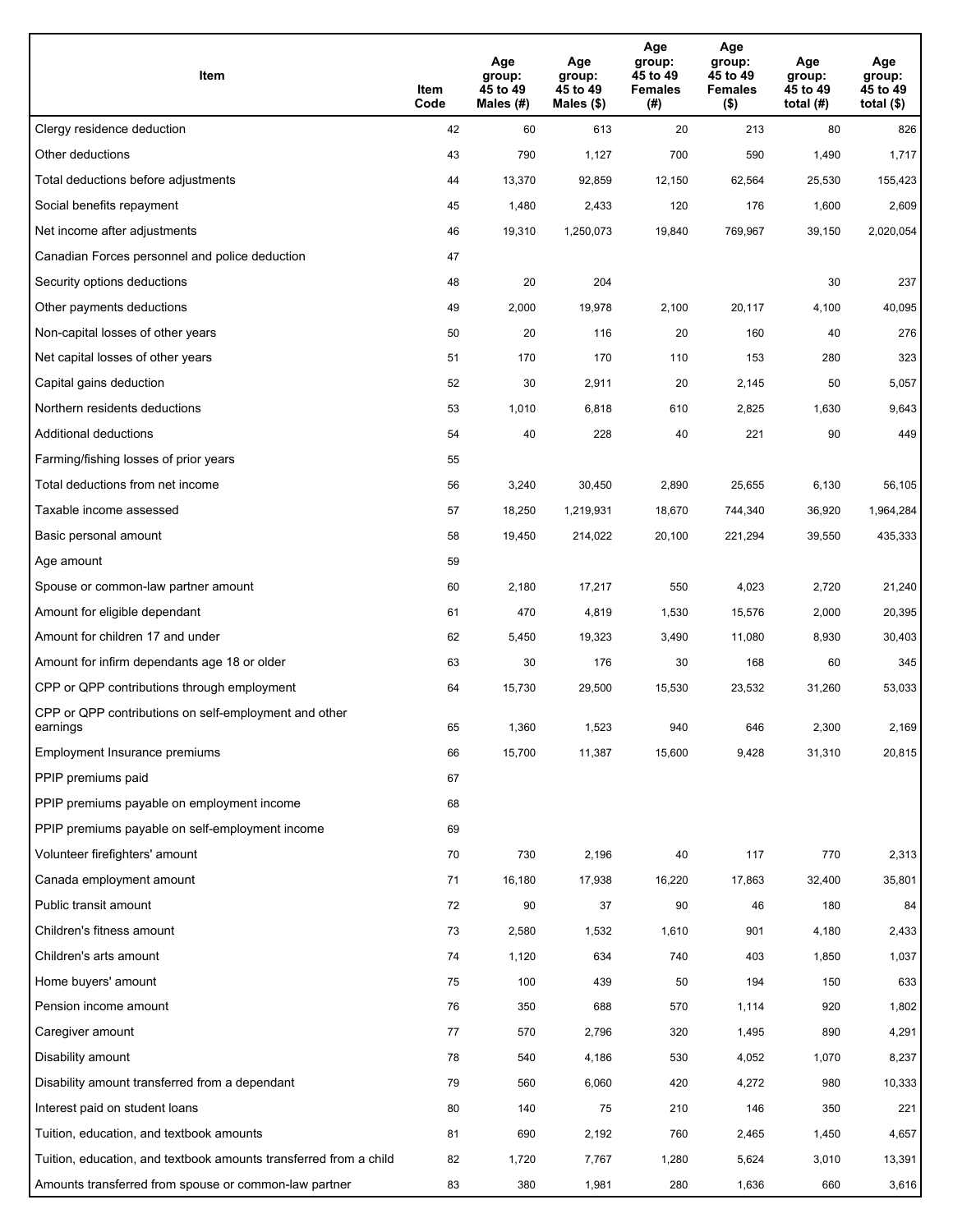| <b>Item</b>                                         | Item<br>Code | Age<br>group:<br>45 to 49<br>Males (#) | Age<br>group:<br>45 to 49<br>Males (\$) | Age<br>group:<br>45 to 49<br><b>Females</b><br>(#) | Age<br>group:<br>45 to 49<br><b>Females</b><br>$($ \$) | Age<br>group:<br>45 to 49<br>total $(H)$ | Age<br>group:<br>45 to 49<br>total $($)$ |
|-----------------------------------------------------|--------------|----------------------------------------|-----------------------------------------|----------------------------------------------------|--------------------------------------------------------|------------------------------------------|------------------------------------------|
| Medical expenses                                    | 84           | 3,390                                  | 7,339                                   | 6,320                                              | 12,487                                                 | 9,720                                    | 19,826                                   |
| Total tax credits on personal amounts               | 85           | 19,450                                 | 53,076                                  | 20,100                                             | 50,787                                                 | 39,550                                   | 103,866                                  |
| Allowable charitable donations and government gifts | 86           | 4,750                                  | 4,863                                   | 3,870                                              | 2,709                                                  | 8,630                                    | 7,572                                    |
| Eligible cultural and ecological gifts              | 87           |                                        |                                         |                                                    |                                                        |                                          |                                          |
| Total tax credit on donations and gifts             | 88           | 4,680                                  | 1,317                                   | 3,820                                              | 712                                                    | 8,500                                    | 2,029                                    |
| Total federal non-refundable tax credits            | 89           | 19,450                                 | 54,394                                  | 20,100                                             | 51,498                                                 | 39,550                                   | 105,895                                  |
| Federal dividend tax credit                         | 90           | 1,670                                  | 3,340                                   | 1,400                                              | 2,177                                                  | 3,070                                    | 5,518                                    |
| Overseas employment tax credit                      | 91           | 60                                     | 672                                     |                                                    |                                                        | 70                                       | 726                                      |
| Minimum tax carryover                               | 92           | 30                                     | 99                                      |                                                    |                                                        | 40                                       | 124                                      |
| Basic federal tax                                   | 93           | 16,450                                 | 179,677                                 | 14,660                                             | 81,076                                                 | 31,110                                   | 260,754                                  |
| Federal Foreign Tax Credit                          | 94           | 450                                    | 1,746                                   | 240                                                | 68                                                     | 690                                      | 1,815                                    |
| Federal Political contribution tax credit           | 95           | 40                                     | 11                                      | 30                                                 | 4                                                      | 70                                       | 16                                       |
| <b>Investment Tax Credit</b>                        | 96           | 90                                     | 105                                     |                                                    |                                                        | 100                                      | 108                                      |
| Labour-sponsored funds tax credit                   | 97           |                                        |                                         |                                                    |                                                        |                                          |                                          |
| Alternative minimum tax payable                     | 98           | 30                                     | 104                                     | 20                                                 | 128                                                    | 40                                       | 232                                      |
| Net federal tax                                     | 99           | 16,420                                 | 177,814                                 | 14,660                                             | 81,004                                                 | 31,070                                   | 258,819                                  |
| CPP contributions on self-employment                | 100          | 1,360                                  | 3,045                                   | 940                                                | 1,292                                                  | 2,300                                    | 4,338                                    |
| Social Benefits repayment                           | 101          | 1,480                                  | 2,433                                   | 120                                                | 176                                                    | 1,600                                    | 2,609                                    |
| <b>Net Provincial Tax</b>                           | 102          | 16,570                                 | 107,701                                 | 15,310                                             | 52,459                                                 | 31,880                                   | 160,161                                  |
| Total tax payable                                   | 103          | 16,880                                 | 290,994                                 | 15,710                                             | 134,931                                                | 32,600                                   | 425,928                                  |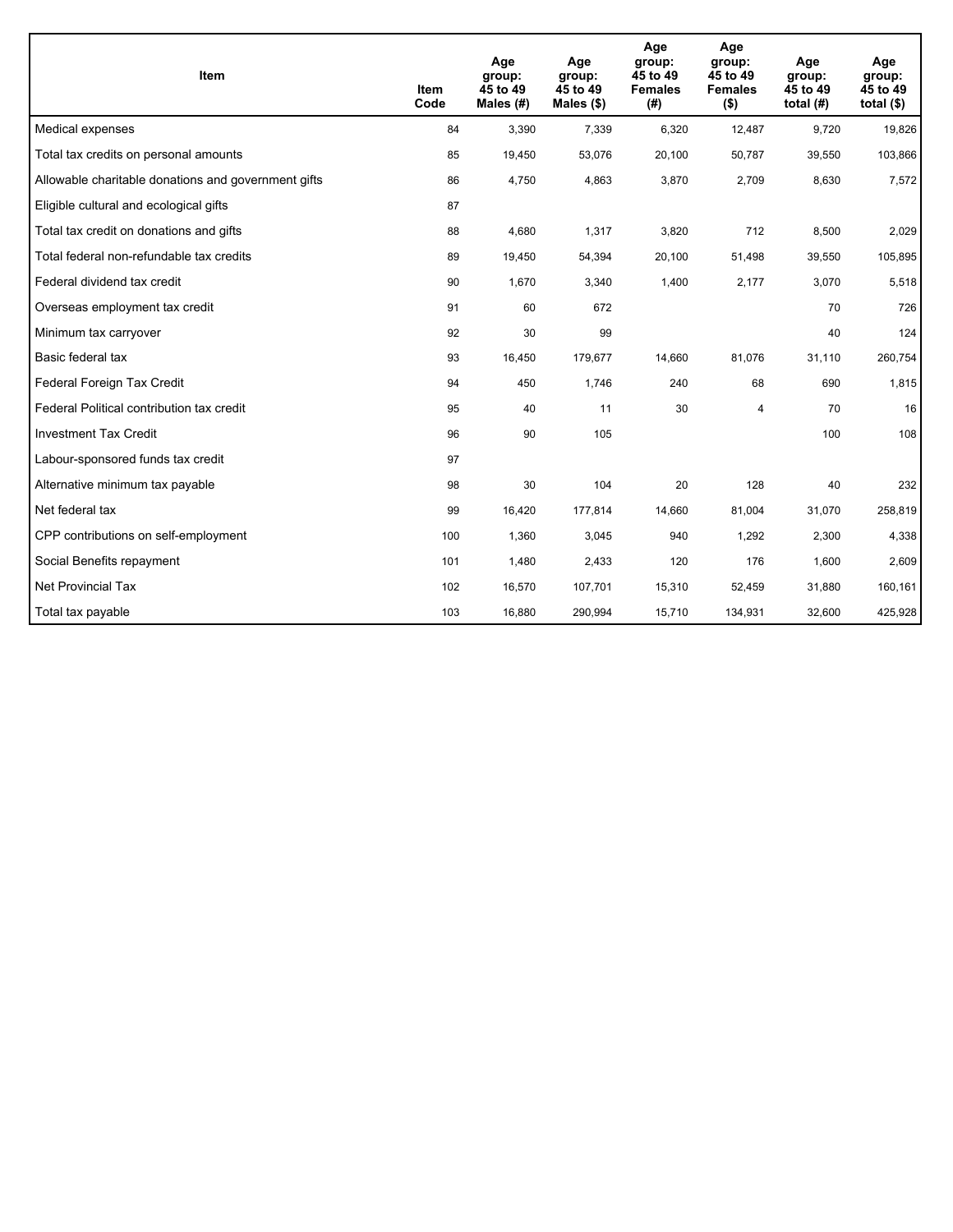| Item                                                                                           | Item<br>Code   | Age<br>group:<br>50 to 54<br>Males (#) | Age<br>group:<br>50 to 54<br>Males $(\$)$ | Age<br>group:<br>50 to 54<br><b>Females</b><br>(#) | Age<br>group:<br>50 to 54<br><b>Females</b><br>$($ \$) | Age<br>group:<br>50 to 54<br>total $(H)$ | Age<br>group:<br>50 to 54<br>total $($ |
|------------------------------------------------------------------------------------------------|----------------|----------------------------------------|-------------------------------------------|----------------------------------------------------|--------------------------------------------------------|------------------------------------------|----------------------------------------|
| Number of taxable returns                                                                      | $\mathbf{1}$   | 17,750                                 |                                           | 16,200                                             |                                                        | 33,950                                   |                                        |
| Number of non-taxable returns                                                                  | $\overline{a}$ | 3,090                                  |                                           | 4,630                                              |                                                        | 7,720                                    |                                        |
| Total number of returns                                                                        | 3              | 20,830                                 |                                           | 20,830                                             |                                                        | 41,670                                   |                                        |
| Employment income                                                                              | 4              | 16,770                                 | 1,097,856                                 | 16,740                                             | 629.519                                                | 33,510                                   | 1,727,376                              |
| Commissions (from employment)                                                                  | 5              | 240                                    | 9,522                                     | 200                                                | 4,162                                                  | 440                                      | 13,685                                 |
| Other employment income                                                                        | 6              | 2,720                                  | 18,814                                    | 1,620                                              | 4,546                                                  | 4,340                                    | 23,360                                 |
| Old Age Security pension (OASP)                                                                | $\overline{7}$ |                                        |                                           |                                                    |                                                        |                                          |                                        |
| CPP or QPP benefits                                                                            | 8              | 1,090                                  | 9,411                                     | 1,660                                              | 11,725                                                 | 2,750                                    | 21,136                                 |
| Other pensions or superannuation                                                               | 9              | 690                                    | 17,994                                    | 620                                                | 12,648                                                 | 1,310                                    | 30,642                                 |
| Elected split-pension amount                                                                   | 10             | 210                                    | 1,008                                     | 1,000                                              | 10,750                                                 | 1,210                                    | 11,757                                 |
| Universal Child Care Benefit (UCCB)                                                            | 11             | 80                                     | 95                                        | 90                                                 | 98                                                     | 170                                      | 193                                    |
| Employment Insurance and other benefits                                                        | 12             | 6,660                                  | 69,339                                    | 5,350                                              | 44,536                                                 | 12,010                                   | 113,875                                |
| Taxable amount of dividends from taxable Canadian corporations                                 | 13             | 2,140                                  | 28,329                                    | 1,830                                              | 17,193                                                 | 3,970                                    | 45,522                                 |
| Interest and other investment income                                                           | 14             | 3,100                                  | 5,377                                     | 3,400                                              | 3,221                                                  | 6,500                                    | 8,598                                  |
| Net partnership income (Limited or non-active partners only)                                   | 15             |                                        |                                           |                                                    |                                                        |                                          |                                        |
| Net rental income                                                                              | 16             | 1,030                                  | 2,216                                     | 820                                                | 1,854                                                  | 1,850                                    | 4,070                                  |
| Taxable capital gains                                                                          | 17             | 1,100                                  | 6,070                                     | 1,000                                              | 3,934                                                  | 2,100                                    | 10,004                                 |
| Registered retirement savings plan income (RRSP)                                               | 18             | 1,480                                  | 9,713                                     | 1,300                                              | 8,361                                                  | 2,780                                    | 18,073                                 |
| Other income                                                                                   | 19             | 2,010                                  | 13,077                                    | 1,690                                              | 11,921                                                 | 3,700                                    | 24,999                                 |
| Net business income                                                                            | 20             | 950                                    | 16,784                                    | 870                                                | 8,173                                                  | 1,820                                    | 24,958                                 |
| Net professional income                                                                        | 21             | 190                                    | 15,503                                    | 130                                                | 7,284                                                  | 320                                      | 22,786                                 |
| Net commission income                                                                          | 22             | 100                                    | 4,885                                     | 100                                                | 2,571                                                  | 210                                      | 7,456                                  |
| Net farming income                                                                             | 23             | 30                                     | -86                                       | 10                                                 | $-242$                                                 | 40                                       | $-328$                                 |
| Net fishing income                                                                             | 24             | 1,100                                  | 23,256                                    | 380                                                | 4,706                                                  | 1,470                                    | 27,962                                 |
| Workers' compensation benefits                                                                 | 25             | 940                                    | 12,252                                    | 700                                                | 6,721                                                  | 1,640                                    | 18,973                                 |
| Social assistance payments                                                                     | 26             | 1,520                                  | 12,831                                    | 1,490                                              | 13,852                                                 | 3,010                                    | 26,682                                 |
| Net federal supplements                                                                        | 27             |                                        |                                           |                                                    |                                                        |                                          |                                        |
| Total income assessed                                                                          | 28             | 20,700                                 | 1,374,420                                 | 20,490                                             | 809,696                                                | 41,200                                   | 2,184,117                              |
| Registered pension plan contributions (RPP)                                                    | 29             | 6,100                                  | 26,287                                    | 6,700                                              | 26,529                                                 | 12,800                                   | 52,817                                 |
| <b>RRSP</b> deduction                                                                          | 30             | 5,880                                  | 48,703                                    | 4,110                                              | 24,299                                                 | 9,990                                    | 73,001                                 |
| Deduction for elected split-pension amount                                                     | 31             | 390                                    | 4,339                                     | 150                                                | 734                                                    | 540                                      | 5,073                                  |
| Annual union, professional, or like dues                                                       | 32             | 8,640                                  | 9,397                                     | 7,510                                              | 5,015                                                  | 16,150                                   | 14,412                                 |
| Child care expenses                                                                            | 33             | 200                                    | 667                                       | 160                                                | 407                                                    | 360                                      | 1,075                                  |
| Business investment loss                                                                       | 34             | 10                                     | 152                                       |                                                    |                                                        | 10                                       | 156                                    |
| Moving expenses                                                                                | 35             | 60                                     | 401                                       | 50                                                 | 213                                                    | 110                                      | 614                                    |
| Support payments made                                                                          | 36             | 120                                    | 1,688                                     |                                                    |                                                        | 120                                      | 1,688                                  |
| Carrying charges and interest expenses                                                         | 37             | 980                                    | 2,900                                     | 750                                                | 1,264                                                  | 1,740                                    | 4,164                                  |
| Deductions for CPP/QPP contributions on self-employment and other<br>earnings                  | 38             | 1,480                                  | 1,550                                     | 940                                                | 643                                                    | 2,420                                    | 2,193                                  |
| Deductions for provincial parental insurance plan (PPIP) premiums on<br>self-employment income | 39             |                                        |                                           |                                                    |                                                        |                                          |                                        |
| Exploration and development expenses                                                           | 40             | 20                                     | 109                                       | 10                                                 | 40                                                     | 30                                       | 148                                    |
| Other employment expenses                                                                      | 41             | 1,010                                  | 4,825                                     | 560                                                | 1,823                                                  | 1,570                                    | 6,647                                  |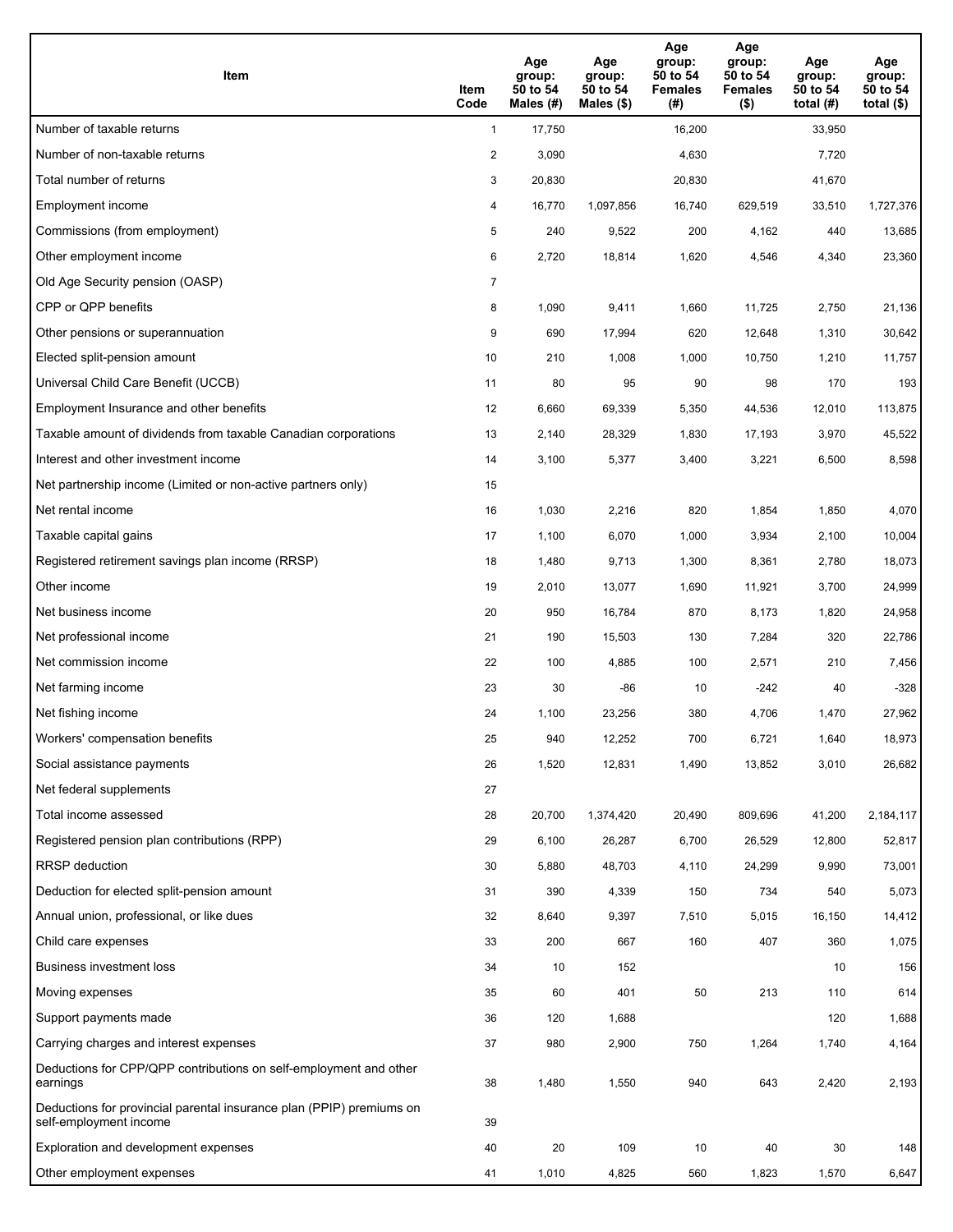| Item                                                              | Item<br>Code | Age<br>group:<br>50 to 54<br>Males (#) | Age<br>group:<br>50 to 54<br>Males (\$) | Age<br>group:<br>50 to 54<br><b>Females</b><br>(# ) | Age<br>group:<br>50 to 54<br><b>Females</b><br>$($ \$) | Age<br>group:<br>50 to 54<br>total $(H)$ | Age<br>group:<br>50 to 54<br>total $($)$ |
|-------------------------------------------------------------------|--------------|----------------------------------------|-----------------------------------------|-----------------------------------------------------|--------------------------------------------------------|------------------------------------------|------------------------------------------|
| Clergy residence deduction                                        | 42           | 70                                     | 728                                     | 20                                                  | 184                                                    | 90                                       | 912                                      |
| Other deductions                                                  | 43           | 810                                    | 835                                     | 740                                                 | 487                                                    | 1,550                                    | 1,323                                    |
| Total deductions before adjustments                               | 44           | 14,040                                 | 102,582                                 | 11,800                                              | 61,641                                                 | 25,840                                   | 164,224                                  |
| Social benefits repayment                                         | 45           | 1,580                                  | 2,653                                   | 150                                                 | 227                                                    | 1,730                                    | 2,880                                    |
| Net income after adjustments                                      | 46           | 20,660                                 | 1,269,658                               | 20,430                                              | 748,084                                                | 41,080                                   | 2,017,743                                |
| Canadian Forces personnel and police deduction                    | 47           |                                        |                                         |                                                     |                                                        |                                          |                                          |
| Security options deductions                                       | 48           | 20                                     | 245                                     |                                                     |                                                        | 20                                       | 443                                      |
| Other payments deductions                                         | 49           | 2,440                                  | 25,083                                  | 2,180                                               | 20,573                                                 | 4,620                                    | 45,656                                   |
| Non-capital losses of other years                                 | 50           | 20                                     | 336                                     | 20                                                  | 185                                                    | 40                                       | 521                                      |
| Net capital losses of other years                                 | 51           | 220                                    | 516                                     | 140                                                 | 274                                                    | 360                                      | 790                                      |
| Capital gains deduction                                           | 52           | 40                                     | 2,971                                   | 20                                                  | 1,368                                                  | 60                                       | 4,339                                    |
| Northern residents deductions                                     | 53           | 930                                    | 5,681                                   | 510                                                 | 2,225                                                  | 1,440                                    | 7,906                                    |
| Additional deductions                                             | 54           | 40                                     | 451                                     | 30                                                  | 198                                                    | 70                                       | 649                                      |
| Farming/fishing losses of prior years                             | 55           |                                        |                                         |                                                     |                                                        |                                          |                                          |
| Total deductions from net income                                  | 56           | 3,650                                  | 35,316                                  | 2,890                                               | 25,023                                                 | 6,540                                    | 60,338                                   |
| Taxable income assessed                                           | 57           | 19,380                                 | 1,234,416                               | 19,240                                              | 723,170                                                | 38,630                                   | 1,957,586                                |
| Basic personal amount                                             | 58           | 20,830                                 | 229,399                                 | 20,830                                              | 229,521                                                | 41,670                                   | 458,950                                  |
| Age amount                                                        | 59           |                                        |                                         |                                                     |                                                        |                                          |                                          |
| Spouse or common-law partner amount                               | 60           | 2,340                                  | 18,662                                  | 710                                                 | 4,653                                                  | 3,050                                    | 23,315                                   |
| Amount for eligible dependant                                     | 61           | 220                                    | 2,158                                   | 580                                                 | 5,661                                                  | 800                                      | 7,819                                    |
| Amount for children 17 and under                                  | 62           | 2,510                                  | 7,854                                   | 1,140                                               | 3,250                                                  | 3,650                                    | 11,104                                   |
| Amount for infirm dependants age 18 or older                      | 63           | 60                                     | 314                                     | 40                                                  | 241                                                    | 100                                      | 554                                      |
| CPP or QPP contributions through employment                       | 64           | 16,050                                 | 29,676                                  | 15,230                                              | 21,917                                                 | 31,270                                   | 51,593                                   |
| CPP or QPP contributions on self-employment and other<br>earnings | 65           | 1,480                                  | 1,550                                   | 940                                                 | 643                                                    | 2,420                                    | 2,193                                    |
| Employment Insurance premiums                                     | 66           | 16,150                                 | 11,506                                  | 15,290                                              | 8,790                                                  | 31,440                                   | 20,296                                   |
| PPIP premiums paid                                                | 67           |                                        |                                         |                                                     |                                                        |                                          |                                          |
| PPIP premiums payable on employment income                        | 68           |                                        |                                         |                                                     |                                                        |                                          |                                          |
| PPIP premiums payable on self-employment income                   | 69           |                                        |                                         |                                                     |                                                        |                                          |                                          |
| Volunteer firefighters' amount                                    | 70           | 630                                    | 1,898                                   | 30                                                  | 84                                                     | 660                                      | 1,982                                    |
| Canada employment amount                                          | 71           | 16,750                                 | 18,488                                  | 16,090                                              | 17,656                                                 | 32,840                                   | 36,145                                   |
| Public transit amount                                             | 72           | 60                                     | 31                                      | 70                                                  | 33                                                     | 130                                      | 64                                       |
| Children's fitness amount                                         | 73           | 960                                    | 517                                     | 430                                                 | 228                                                    | 1,390                                    | 744                                      |
| Children's arts amount                                            | 74           | 430                                    | 242                                     | 220                                                 | 114                                                    | 650                                      | 356                                      |
| Home buyers' amount                                               | 75           | 50                                     | 223                                     | 40                                                  | 158                                                    | 80                                       | 381                                      |
| Pension income amount                                             | 76           | 880                                    | 1,712                                   | 1,570                                               | 3,086                                                  | 2,440                                    | 4,798                                    |
| Caregiver amount                                                  | $77 \,$      | 590                                    | 2,952                                   | 340                                                 | 1,565                                                  | 920                                      | 4,517                                    |
| Disability amount                                                 | 78           | 710                                    | 5,409                                   | 680                                                 | 5,194                                                  | 1,380                                    | 10,603                                   |
| Disability amount transferred from a dependant                    | 79           | 490                                    | 4,502                                   | 300                                                 | 2,760                                                  | 790                                      | 7,262                                    |
| Interest paid on student loans                                    | 80           | 50                                     | 19                                      | 100                                                 | 61                                                     | 150                                      | 80                                       |
| Tuition, education, and textbook amounts                          | 81           | 480                                    | 1,353                                   | 440                                                 | 1,481                                                  | 920                                      | 2,834                                    |
| Tuition, education, and textbook amounts transferred from a child | 82           | 2,040                                  | 10,116                                  | 1,160                                               | 5,613                                                  | 3,200                                    | 15,729                                   |
| Amounts transferred from spouse or common-law partner             | 83           | 400                                    | 2,110                                   | 370                                                 | 2,341                                                  | 770                                      | 4,450                                    |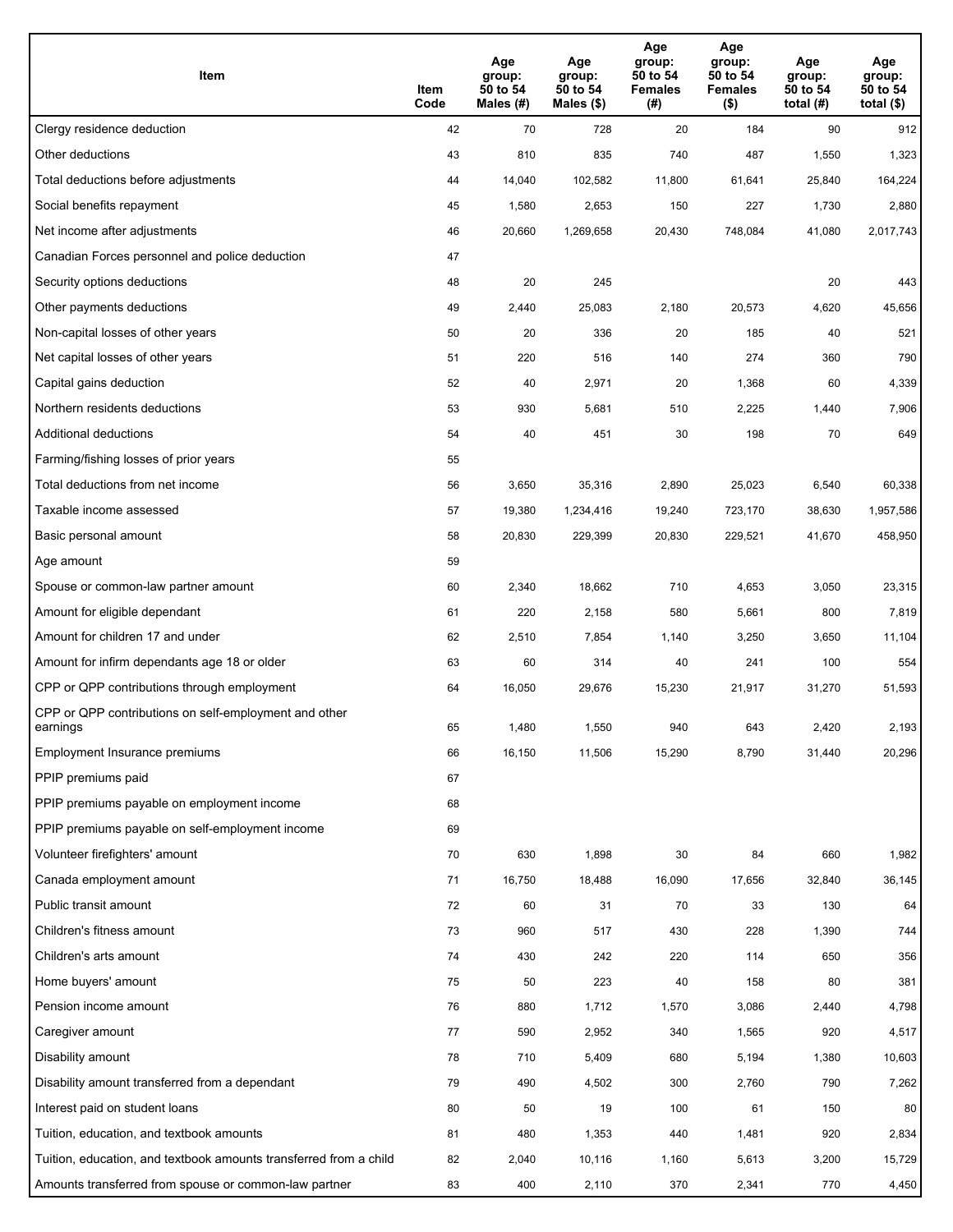| <b>Item</b>                                         | Item<br>Code | Age<br>group:<br>50 to 54<br>Males $(H)$ | Age<br>group:<br>50 to 54<br>Males $(\$)$ | Age<br>group:<br>50 to 54<br><b>Females</b><br>(#) | Age<br>group:<br>50 to 54<br><b>Females</b><br>$($ \$) | Age<br>group:<br>50 to 54<br>total $(H)$ | Age<br>group:<br>50 to 54<br>total $($)$ |
|-----------------------------------------------------|--------------|------------------------------------------|-------------------------------------------|----------------------------------------------------|--------------------------------------------------------|------------------------------------------|------------------------------------------|
| Medical expenses                                    | 84           | 3,540                                    | 7,327                                     | 6,590                                              | 12,416                                                 | 10,130                                   | 19,744                                   |
| Total tax credits on personal amounts               | 85           | 20,830                                   | 53,703                                    | 20,830                                             | 49,122                                                 | 41,670                                   | 102,829                                  |
| Allowable charitable donations and government gifts | 86           | 5,310                                    | 5,921                                     | 4,260                                              | 3,154                                                  | 9,570                                    | 9,075                                    |
| Eligible cultural and ecological gifts              | 87           |                                          |                                           |                                                    |                                                        |                                          |                                          |
| Total tax credit on donations and gifts             | 88           | 5,220                                    | 1,608                                     | 4,220                                              | 828                                                    | 9,440                                    | 2,436                                    |
| Total federal non-refundable tax credits            | 89           | 20,830                                   | 55,311                                    | 20,830                                             | 49,949                                                 | 41,670                                   | 105,265                                  |
| Federal dividend tax credit                         | 90           | 2,090                                    | 3,886                                     | 1,720                                              | 2,303                                                  | 3,810                                    | 6,189                                    |
| Overseas employment tax credit                      | 91           | 60                                       | 559                                       |                                                    |                                                        | 70                                       | 602                                      |
| Minimum tax carryover                               | 92           | 50                                       | 141                                       | 10                                                 | 34                                                     | 70                                       | 175                                      |
| Basic federal tax                                   | 93           | 17,290                                   | 180,225                                   | 15,190                                             | 77,699                                                 | 32,470                                   | 257,924                                  |
| Federal Foreign Tax Credit                          | 94           | 500                                      | 1,379                                     | 360                                                | 57                                                     | 860                                      | 1,436                                    |
| Federal Political contribution tax credit           | 95           | 50                                       | 12                                        | 40                                                 | $\overline{7}$                                         | 90                                       | 19                                       |
| <b>Investment Tax Credit</b>                        | 96           | 130                                      | 247                                       | 20                                                 | 11                                                     | 150                                      | 258                                      |
| Labour-sponsored funds tax credit                   | 97           |                                          |                                           |                                                    |                                                        |                                          |                                          |
| Alternative minimum tax payable                     | 98           | 30                                       | 112                                       | 10                                                 | 80                                                     | 40                                       | 191                                      |
| Net federal tax                                     | 99           | 17,270                                   | 178,591                                   | 15,180                                             | 77,629                                                 | 32,450                                   | 256,221                                  |
| CPP contributions on self-employment                | 100          | 1,480                                    | 3,101                                     | 940                                                | 1,285                                                  | 2,420                                    | 4,386                                    |
| Social Benefits repayment                           | 101          | 1,580                                    | 2,653                                     | 150                                                | 227                                                    | 1,730                                    | 2,880                                    |
| <b>Net Provincial Tax</b>                           | 102          | 17,390                                   | 107,375                                   | 15,780                                             | 49,938                                                 | 33,170                                   | 157,313                                  |
| Total tax payable                                   | 103          | 17,750                                   | 291,721                                   | 16,200                                             | 129,079                                                | 33,950                                   | 420,801                                  |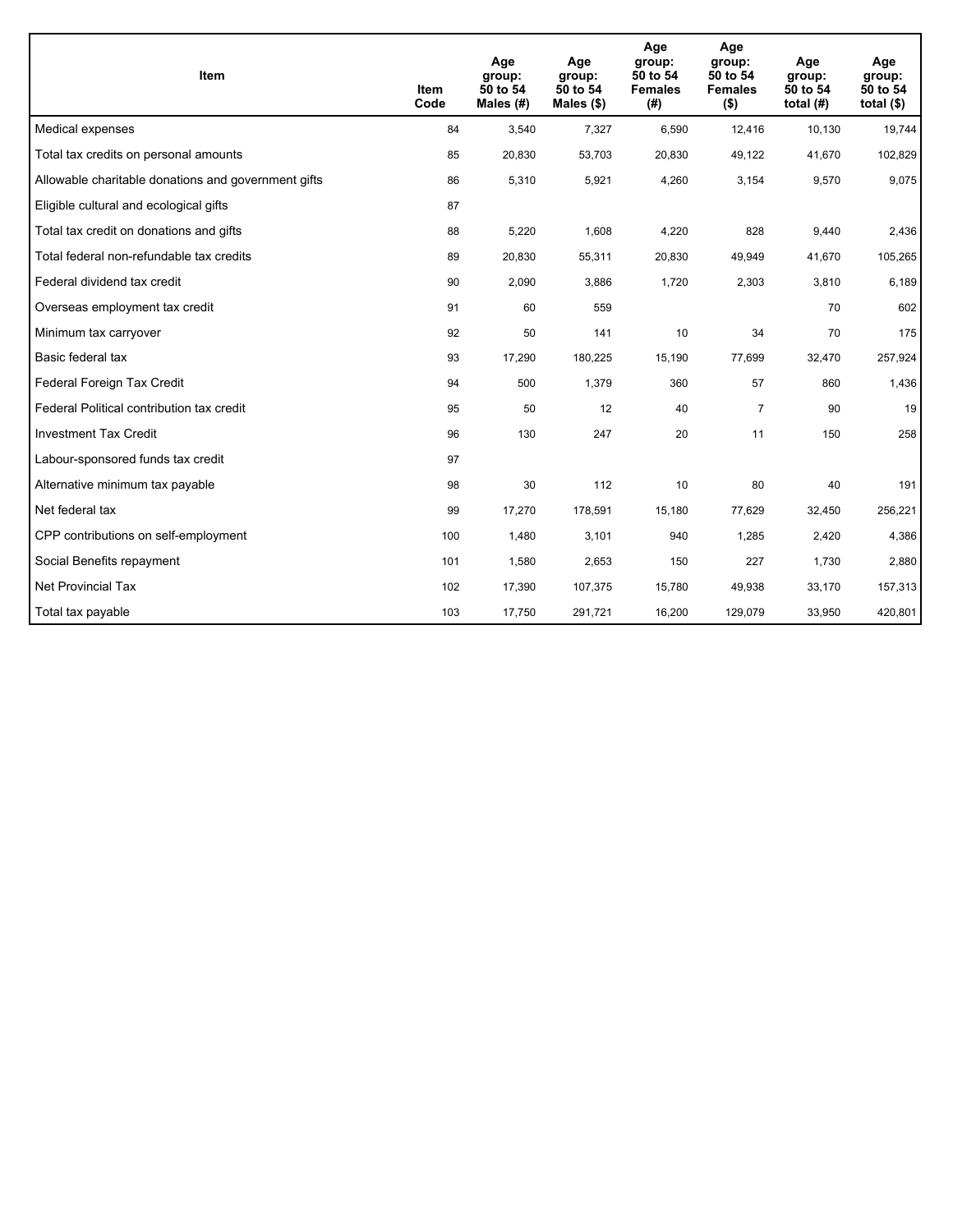| Item                                                                                           | Item<br>Code   | Age<br>group:<br>55 to 59<br>Males (#) | Age<br>group:<br>55 to 59<br>Males $(\$)$ | Age<br>group:<br>55 to 59<br><b>Females</b><br>(#) | Age<br>group:<br>55 to 59<br><b>Females</b><br>$($ \$) | Age<br>group:<br>55 to 59<br>total $(#)$ | Age<br>group:<br>55 to 59<br>total $($ |
|------------------------------------------------------------------------------------------------|----------------|----------------------------------------|-------------------------------------------|----------------------------------------------------|--------------------------------------------------------|------------------------------------------|----------------------------------------|
| Number of taxable returns                                                                      | $\mathbf{1}$   | 17,150                                 |                                           | 16,010                                             |                                                        | 33,150                                   |                                        |
| Number of non-taxable returns                                                                  | $\overline{a}$ | 3,480                                  |                                           | 5,130                                              |                                                        | 8,610                                    |                                        |
| Total number of returns                                                                        | 3              | 20,630                                 |                                           | 21,140                                             |                                                        | 41,770                                   |                                        |
| Employment income                                                                              | 4              | 15,090                                 | 929.613                                   | 14,610                                             | 456,162                                                | 29,700                                   | 1,385,775                              |
| Commissions (from employment)                                                                  | 5              | 180                                    | 5,874                                     | 150                                                | 2,077                                                  | 320                                      | 7,951                                  |
| Other employment income                                                                        | 6              | 3,590                                  | 15,571                                    | 2,650                                              | 4,854                                                  | 6,240                                    | 20,424                                 |
| Old Age Security pension (OASP)                                                                | 7              |                                        |                                           |                                                    |                                                        |                                          |                                        |
| CPP or QPP benefits                                                                            | 8              | 1,860                                  | 17,412                                    | 2,790                                              | 20,422                                                 | 4,650                                    | 37,834                                 |
| Other pensions or superannuation                                                               | 9              | 2,770                                  | 89,657                                    | 2,900                                              | 78,867                                                 | 5,670                                    | 168,525                                |
| Elected split-pension amount                                                                   | 10             | 620                                    | 3,941                                     | 2,680                                              | 32,398                                                 | 3,300                                    | 36,338                                 |
| Universal Child Care Benefit (UCCB)                                                            | 11             | 30                                     | 44                                        | 20                                                 | 22                                                     | 50                                       | 66                                     |
| Employment Insurance and other benefits                                                        | 12             | 6,650                                  | 69,887                                    | 5,070                                              | 43,045                                                 | 11,720                                   | 112,932                                |
| Taxable amount of dividends from taxable Canadian corporations                                 | 13             | 2,460                                  | 39,384                                    | 2,210                                              | 15,828                                                 | 4,660                                    | 55,212                                 |
| Interest and other investment income                                                           | 14             | 3,970                                  | 6,142                                     | 4,270                                              | 5,060                                                  | 8,230                                    | 11,204                                 |
| Net partnership income (Limited or non-active partners only)                                   | 15             | 20                                     | $-24$                                     |                                                    |                                                        | 40                                       | $-52$                                  |
| Net rental income                                                                              | 16             | 940                                    | 2,340                                     | 820                                                | 2,025                                                  | 1,760                                    | 4,366                                  |
| Taxable capital gains                                                                          | 17             | 1,250                                  | 9,194                                     | 1,310                                              | 4,535                                                  | 2,550                                    | 13,732                                 |
| Registered retirement savings plan income (RRSP)                                               | 18             | 1,550                                  | 14,276                                    | 1,790                                              | 17,985                                                 | 3,340                                    | 32,261                                 |
| Other income                                                                                   | 19             | 3,160                                  | 40,288                                    | 3,280                                              | 38,955                                                 | 6,440                                    | 79,243                                 |
| Net business income                                                                            | 20             | 970                                    | 15,186                                    | 760                                                | 7,007                                                  | 1,730                                    | 22,196                                 |
| Net professional income                                                                        | 21             | 190                                    | 16,681                                    | 120                                                | 7,386                                                  | 300                                      | 24,067                                 |
| Net commission income                                                                          | 22             | 130                                    | 6,452                                     | 100                                                | 2,431                                                  | 230                                      | 8,883                                  |
| Net farming income                                                                             | 23             | 60                                     | 443                                       | 10                                                 | 134                                                    | 70                                       | 577                                    |
| Net fishing income                                                                             | 24             | 1,050                                  | 19,218                                    | 380                                                | 4,554                                                  | 1,430                                    | 23,772                                 |
| Workers' compensation benefits                                                                 | 25             | 1,110                                  | 14,727                                    | 730                                                | 7,786                                                  | 1,830                                    | 22,514                                 |
| Social assistance payments                                                                     | 26             | 1,610                                  | 13,974                                    | 1,460                                              | 12,777                                                 | 3,070                                    | 26,762                                 |
| Net federal supplements                                                                        | 27             |                                        |                                           |                                                    |                                                        |                                          |                                        |
| Total income assessed                                                                          | 28             | 20,490                                 | 1,330,308                                 | 20,770                                             | 766,017                                                | 41,270                                   | 2,096,345                              |
| Registered pension plan contributions (RPP)                                                    | 29             | 4,940                                  | 19,332                                    | 4,900                                              | 16,467                                                 | 9,840                                    | 35,799                                 |
| <b>RRSP</b> deduction                                                                          | 30             | 5,470                                  | 56,541                                    | 3,850                                              | 38,052                                                 | 9,320                                    | 94,593                                 |
| Deduction for elected split-pension amount                                                     | 31             | 1,610                                  | 20,166                                    | 840                                                | 5,815                                                  | 2,450                                    | 25,981                                 |
| Annual union, professional, or like dues                                                       | 32             | 7,550                                  | 7,790                                     | 6,040                                              | 3,543                                                  | 13,590                                   | 11,334                                 |
| Child care expenses                                                                            | 33             | 50                                     | 161                                       | 20                                                 | 31                                                     | 70                                       | 192                                    |
| Business investment loss                                                                       | 34             |                                        |                                           |                                                    |                                                        | 10                                       | 227                                    |
| Moving expenses                                                                                | 35             | 50                                     | 303                                       | 40                                                 | 210                                                    | 90                                       | 513                                    |
| Support payments made                                                                          | 36             | 130                                    | 2,159                                     |                                                    |                                                        | 140                                      | 2,209                                  |
| Carrying charges and interest expenses                                                         | 37             | 1,170                                  | 2,549                                     | 990                                                | 1,412                                                  | 2,160                                    | 3,962                                  |
| Deductions for CPP/QPP contributions on self-employment and other<br>earnings                  | 38             | 1,470                                  | 1,434                                     | 860                                                | 589                                                    | 2,330                                    | 2,023                                  |
| Deductions for provincial parental insurance plan (PPIP) premiums on<br>self-employment income | 39             |                                        |                                           |                                                    |                                                        |                                          |                                        |
| Exploration and development expenses                                                           | 40             | 30                                     | 496                                       | 10                                                 | 177                                                    | 50                                       | 674                                    |
| Other employment expenses                                                                      | 41             | 830                                    | 4,062                                     | 430                                                | 1,269                                                  | 1,250                                    | 5,331                                  |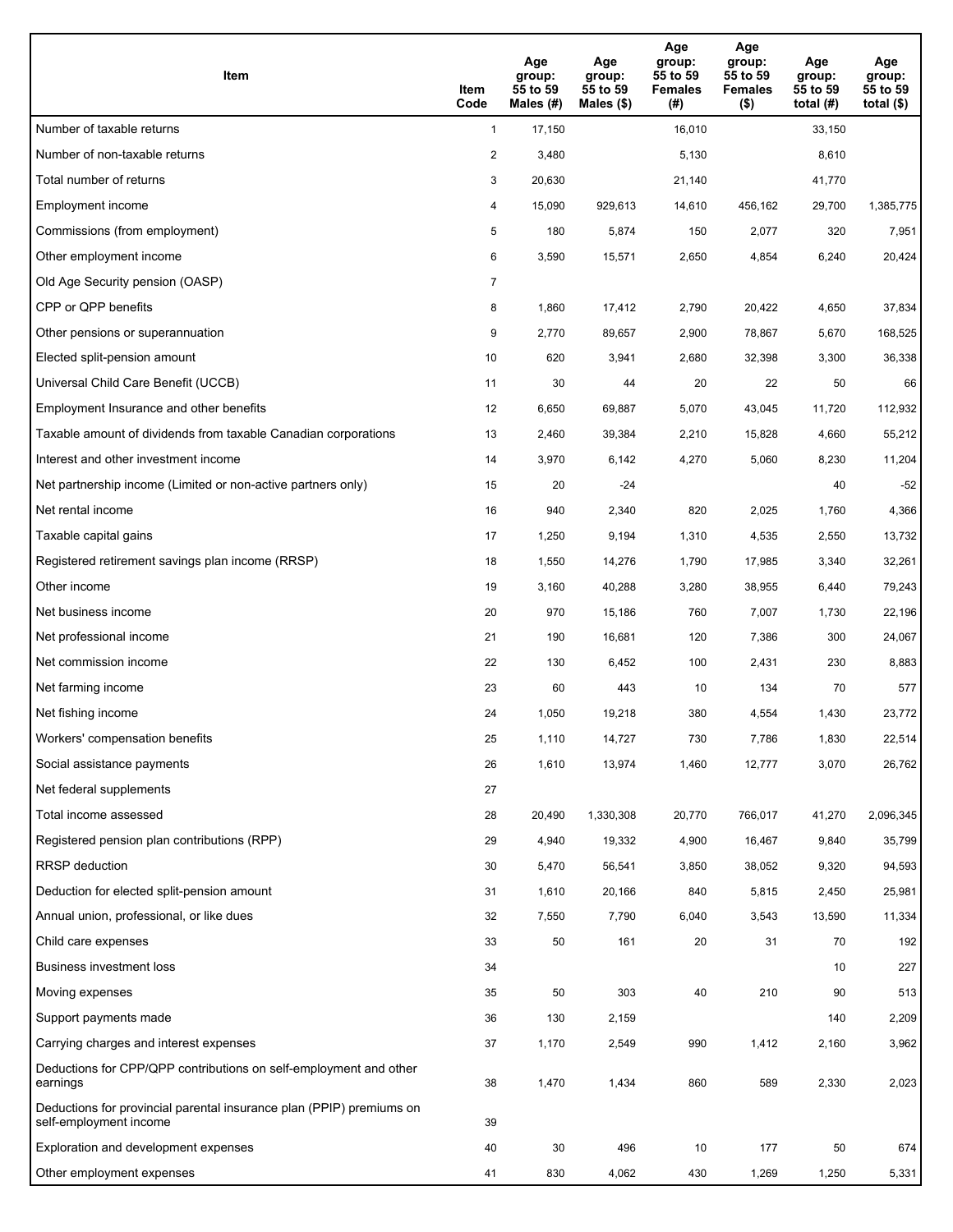| Item                                                              | Item<br>Code | Age<br>group:<br>55 to 59<br>Males (#) | Age<br>group:<br>55 to 59<br>Males (\$) | Age<br>group:<br>55 to 59<br><b>Females</b><br>(# ) | Age<br>group:<br>55 to 59<br><b>Females</b><br>$($ \$) | Age<br>group:<br>55 to 59<br>total $(H)$ | Age<br>group:<br>55 to 59<br>total $($)$ |
|-------------------------------------------------------------------|--------------|----------------------------------------|-----------------------------------------|-----------------------------------------------------|--------------------------------------------------------|------------------------------------------|------------------------------------------|
| Clergy residence deduction                                        | 42           | 70                                     | 686                                     | 30                                                  | 306                                                    | 110                                      | 992                                      |
| Other deductions                                                  | 43           | 730                                    | 1,015                                   | 660                                                 | 413                                                    | 1,390                                    | 1,428                                    |
| Total deductions before adjustments                               | 44           | 13,290                                 | 116,814                                 | 10,350                                              | 68,449                                                 | 23,640                                   | 185,263                                  |
| Social benefits repayment                                         | 45           | 1,500                                  | 2,546                                   | 120                                                 | 185                                                    | 1,630                                    | 2,731                                    |
| Net income after adjustments                                      | 46           | 20,430                                 | 1,211,432                               | 20,720                                              | 697,674                                                | 41,160                                   | 1,909,126                                |
| Canadian Forces personnel and police deduction                    | 47           |                                        |                                         |                                                     |                                                        |                                          |                                          |
| Security options deductions                                       | 48           | 10                                     | 337                                     |                                                     |                                                        | 20                                       | 338                                      |
| Other payments deductions                                         | 49           | 2,690                                  | 28,710                                  | 2,170                                               | 20,571                                                 | 4,870                                    | 49,292                                   |
| Non-capital losses of other years                                 | 50           |                                        |                                         | 30                                                  | 343                                                    | 40                                       | 511                                      |
| Net capital losses of other years                                 | 51           | 280                                    | 458                                     | 220                                                 | 321                                                    | 490                                      | 778                                      |
| Capital gains deduction                                           | 52           | 60                                     | 4,448                                   | 30                                                  | 1,213                                                  | 90                                       | 5,660                                    |
| Northern residents deductions                                     | 53           | 860                                    | 5,046                                   | 440                                                 | 1,888                                                  | 1,300                                    | 6,934                                    |
| Additional deductions                                             | 54           | 30                                     | 175                                     |                                                     |                                                        | 60                                       | 286                                      |
| Farming/fishing losses of prior years                             | 55           |                                        |                                         |                                                     |                                                        |                                          |                                          |
| Total deductions from net income                                  | 56           | 3,890                                  | 39,424                                  | 2,880                                               | 24,447                                                 | 6,770                                    | 63,882                                   |
| Taxable income assessed                                           | 57           | 19,030                                 | 1,172,110                               | 19,570                                              | 673,284                                                | 38,600                                   | 1,845,403                                |
| Basic personal amount                                             | 58           | 20,630                                 | 227,266                                 | 21,140                                              | 232,951                                                | 41,770                                   | 460,232                                  |
| Age amount                                                        | 59           |                                        |                                         |                                                     |                                                        |                                          |                                          |
| Spouse or common-law partner amount                               | 60           | 2,780                                  | 22,235                                  | 740                                                 | 4,465                                                  | 3,520                                    | 26,700                                   |
| Amount for eligible dependant                                     | 61           | 80                                     | 781                                     | 150                                                 | 1,261                                                  | 230                                      | 2,042                                    |
| Amount for children 17 and under                                  | 62           | 750                                    | 2,266                                   | 230                                                 | 608                                                    | 980                                      | 2,874                                    |
| Amount for infirm dependants age 18 or older                      | 63           | 50                                     | 269                                     | 30                                                  | 156                                                    | 90                                       | 425                                      |
| CPP or QPP contributions through employment                       | 64           | 14,150                                 | 24,689                                  | 12,700                                              | 16,285                                                 | 26,850                                   | 40,974                                   |
| CPP or QPP contributions on self-employment and other<br>earnings | 65           | 1,470                                  | 1,434                                   | 860                                                 | 589                                                    | 2,330                                    | 2,023                                    |
| Employment Insurance premiums                                     | 66           | 14,280                                 | 9,603                                   | 12,790                                              | 6,614                                                  | 27,070                                   | 16,217                                   |
| PPIP premiums paid                                                | 67           |                                        |                                         |                                                     |                                                        |                                          |                                          |
| PPIP premiums payable on employment income                        | 68           |                                        |                                         |                                                     |                                                        |                                          |                                          |
| PPIP premiums payable on self-employment income                   | 69           |                                        |                                         |                                                     |                                                        |                                          |                                          |
| Volunteer firefighters' amount                                    | 70           | 500                                    | 1,501                                   | 20                                                  | 57                                                     | 520                                      | 1,558                                    |
| Canada employment amount                                          | 71           | 15,560                                 | 16,659                                  | 14,560                                              | 15,133                                                 | 30,120                                   | 31,792                                   |
| Public transit amount                                             | 72           | 60                                     | 30                                      | 60                                                  | 34                                                     | 120                                      | 64                                       |
| Children's fitness amount                                         | 73           | 230                                    | 115                                     | 60                                                  | 28                                                     | 280                                      | 143                                      |
| Children's arts amount                                            | 74           | 100                                    | 52                                      | 30                                                  | 17                                                     | 130                                      | 69                                       |
| Home buyers' amount                                               | 75           | 30                                     | 132                                     | 20                                                  | 81                                                     | 50                                       | 213                                      |
| Pension income amount                                             | 76           | 3,300                                  | 6,481                                   | 5,160                                               | 10,135                                                 | 8,460                                    | 16,617                                   |
| Caregiver amount                                                  | $77\,$       | 480                                    | 2,374                                   | 320                                                 | 1,500                                                  | 800                                      | 3,874                                    |
| Disability amount                                                 | 78           | 1,020                                  | 7,807                                   | 890                                                 | 6,796                                                  | 1,900                                    | 14,603                                   |
| Disability amount transferred from a dependant                    | 79           | 350                                    | 2,953                                   | 240                                                 | 1,977                                                  | 590                                      | 4,930                                    |
| Interest paid on student loans                                    | 80           | 20                                     | 4                                       | 50                                                  | 29                                                     | 70                                       | 33                                       |
| Tuition, education, and textbook amounts                          | 81           | 330                                    | 793                                     | 220                                                 | 647                                                    | 550                                      | 1,441                                    |
| Tuition, education, and textbook amounts transferred from a child | 82           | 1,100                                  | 5,404                                   | 540                                                 | 2,526                                                  | 1,640                                    | 7,930                                    |
| Amounts transferred from spouse or common-law partner             | 83           | 590                                    | 3,290                                   | 750                                                 | 4,623                                                  | 1,340                                    | 7,913                                    |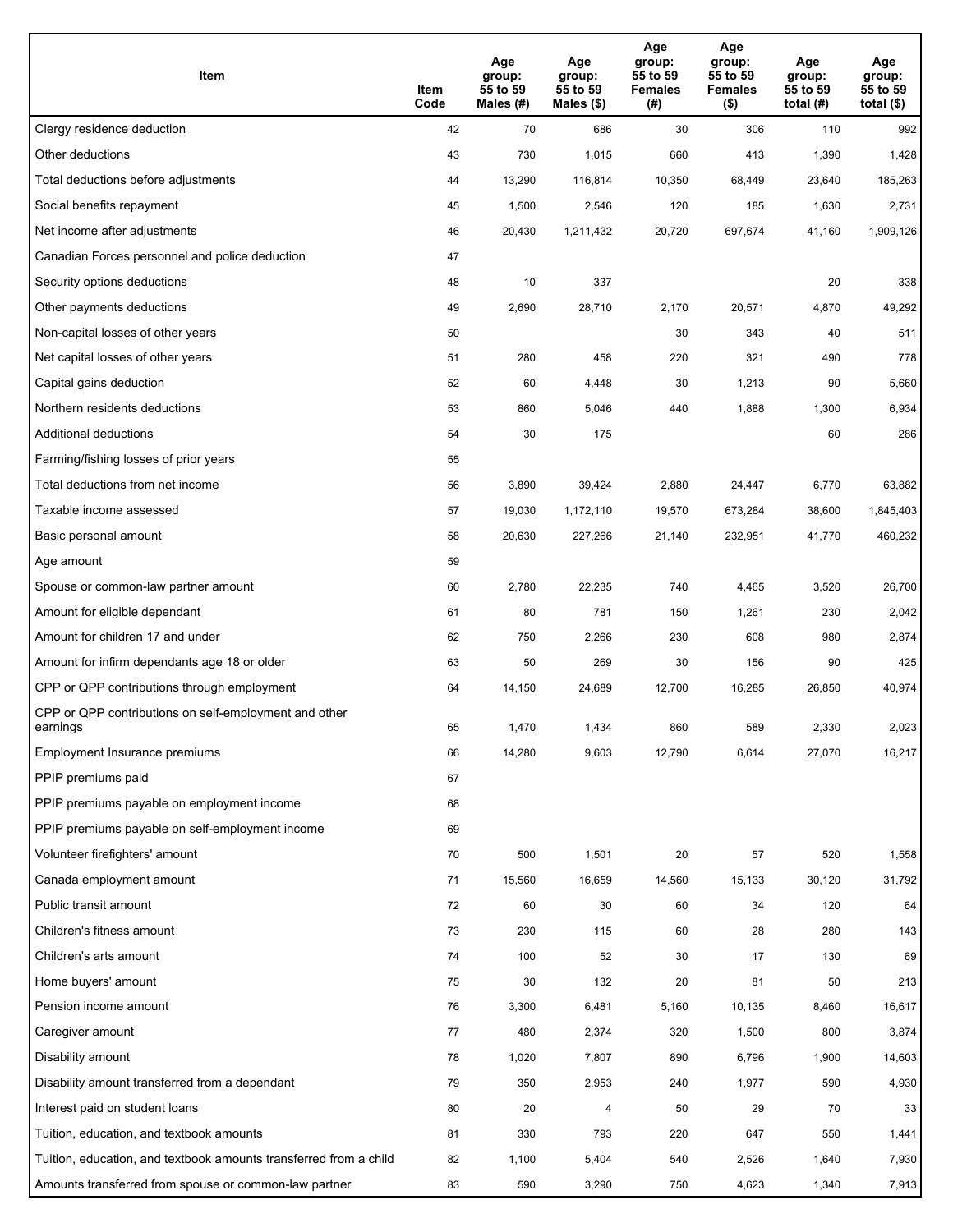| <b>Item</b>                                         | Item<br>Code | Age<br>group:<br>55 to 59<br>Males (#) | Age<br>group:<br>55 to 59<br>Males $(\$)$ | Age<br>group:<br>55 to 59<br><b>Females</b><br>(#) | Age<br>group:<br>55 to 59<br><b>Females</b><br>$($ \$) | Age<br>group:<br>55 to 59<br>total $(H)$ | Age<br>group:<br>55 to 59<br>total $($)$ |
|-----------------------------------------------------|--------------|----------------------------------------|-------------------------------------------|----------------------------------------------------|--------------------------------------------------------|------------------------------------------|------------------------------------------|
| Medical expenses                                    | 84           | 4,030                                  | 8.676                                     | 7,110                                              | 14,268                                                 | 11,140                                   | 22,944                                   |
| Total tax credits on personal amounts               | 85           | 20,630                                 | 51,722                                    | 21,140                                             | 48,117                                                 | 41,770                                   | 99,841                                   |
| Allowable charitable donations and government gifts | 86           | 5,970                                  | 8,116                                     | 4,690                                              | 4,038                                                  | 10,660                                   | 12,154                                   |
| Eligible cultural and ecological gifts              | 87           |                                        |                                           |                                                    |                                                        |                                          |                                          |
| Total tax credit on donations and gifts             | 88           | 5,900                                  | 2,222                                     | 4,640                                              | 1,069                                                  | 10,540                                   | 3,290                                    |
| Total federal non-refundable tax credits            | 89           | 20,630                                 | 53,944                                    | 21,140                                             | 49,185                                                 | 41,770                                   | 103,132                                  |
| Federal dividend tax credit                         | 90           | 2,380                                  | 5,403                                     | 2,040                                              | 2,092                                                  | 4,420                                    | 7,495                                    |
| Overseas employment tax credit                      | 91           | 50                                     | 446                                       | 10                                                 | 133                                                    | 60                                       | 579                                      |
| Minimum tax carryover                               | 92           | 60                                     | 172                                       | 10                                                 | 60                                                     | 70                                       | 233                                      |
| Basic federal tax                                   | 93           | 16,570                                 | 171,102                                   | 14,840                                             | 68,922                                                 | 31,410                                   | 240,024                                  |
| Federal Foreign Tax Credit                          | 94           | 550                                    | 1,320                                     | 450                                                | 111                                                    | 1,000                                    | 1,431                                    |
| Federal Political contribution tax credit           | 95           | 70                                     | 18                                        | 50                                                 | 10                                                     | 120                                      | 29                                       |
| <b>Investment Tax Credit</b>                        | 96           | 140                                    | 133                                       | 30                                                 | 18                                                     | 170                                      | 151                                      |
| Labour-sponsored funds tax credit                   | 97           |                                        |                                           |                                                    |                                                        |                                          |                                          |
| Alternative minimum tax payable                     | 98           | 20                                     | 96                                        | 20                                                 | 54                                                     | 40                                       | 150                                      |
| Net federal tax                                     | 99           | 16,550                                 | 169,630                                   | 14,830                                             | 68,785                                                 | 31,380                                   | 238,415                                  |
| CPP contributions on self-employment                | 100          | 1,470                                  | 2,868                                     | 860                                                | 1,178                                                  | 2,330                                    | 4,046                                    |
| Social Benefits repayment                           | 101          | 1,500                                  | 2,546                                     | 120                                                | 185                                                    | 1,630                                    | 2,731                                    |
| <b>Net Provincial Tax</b>                           | 102          | 16,780                                 | 100,484                                   | 15,650                                             | 44,406                                                 | 32,430                                   | 144,891                                  |
| Total tax payable                                   | 103          | 17,150                                 | 275,528                                   | 16,010                                             | 114,555                                                | 33,150                                   | 390,084                                  |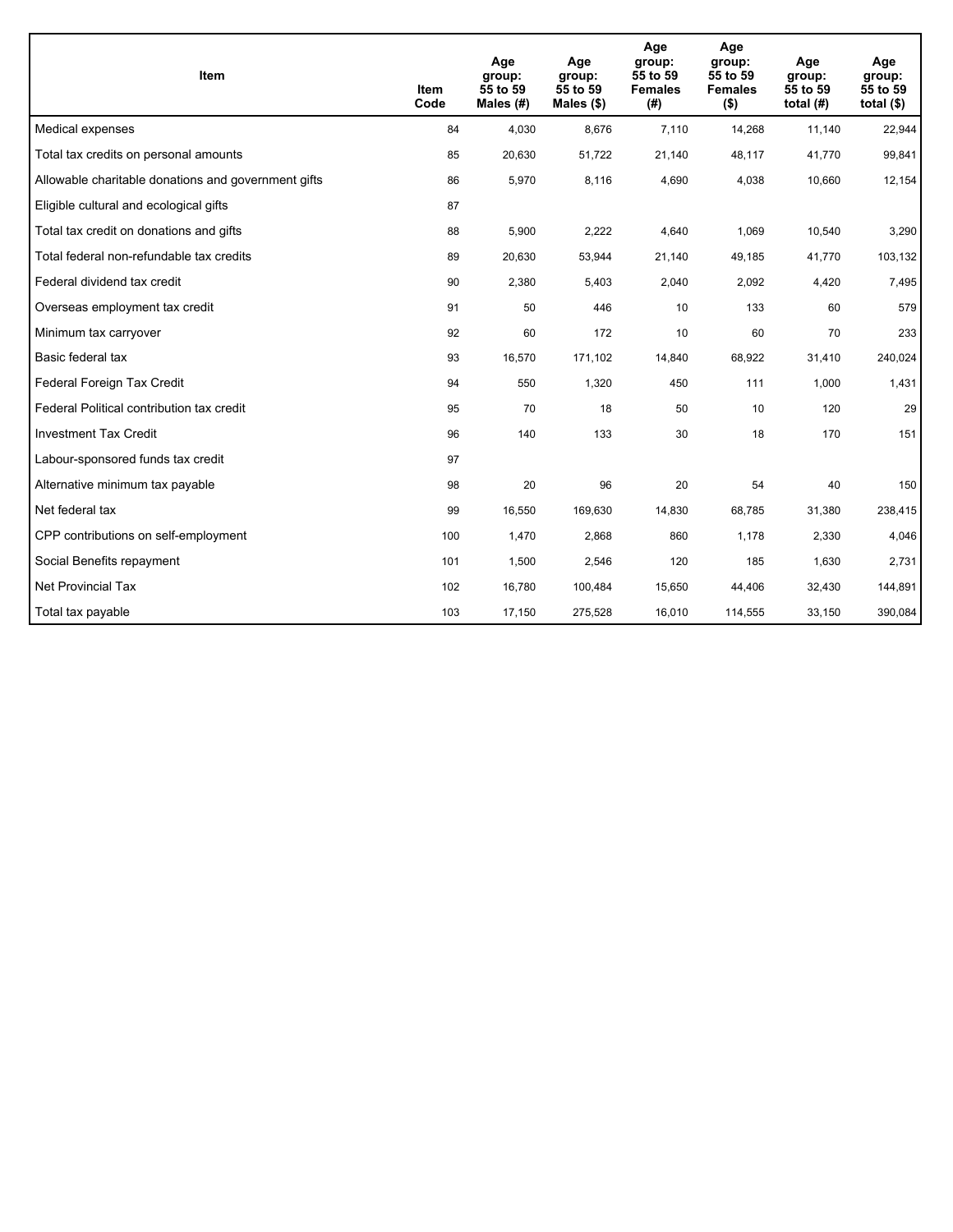| Item                                                                                           | Item<br>Code   | Age<br>group:<br>60 to 64<br>Males (#) | Age<br>group:<br>60 to 64<br>Males $(\$)$ | Age<br>group:<br>60 to 64<br><b>Females</b><br>(#) | Age<br>group:<br>60 to 64<br><b>Females</b><br>$($ \$) | Age<br>group:<br>60 to 64<br>total $(H)$ | Age<br>group:<br>60 to 64<br>total $($ |
|------------------------------------------------------------------------------------------------|----------------|----------------------------------------|-------------------------------------------|----------------------------------------------------|--------------------------------------------------------|------------------------------------------|----------------------------------------|
| Number of taxable returns                                                                      | $\mathbf{1}$   | 16,060                                 |                                           | 13,670                                             |                                                        | 29,730                                   |                                        |
| Number of non-taxable returns                                                                  | $\overline{a}$ | 3,780                                  |                                           | 6,510                                              |                                                        | 10,290                                   |                                        |
| Total number of returns                                                                        | 3              | 19,830                                 |                                           | 20,180                                             |                                                        | 40,020                                   |                                        |
| Employment income                                                                              | 4              | 10,920                                 | 556,986                                   | 8,530                                              | 216,600                                                | 19,450                                   | 773,585                                |
| Commissions (from employment)                                                                  | 5              | 120                                    | 6,393                                     | 80                                                 | 684                                                    | 190                                      | 7,077                                  |
| Other employment income                                                                        | 6              | 4,600                                  | 10,332                                    | 3,200                                              | 2,854                                                  | 7,800                                    | 13,186                                 |
| Old Age Security pension (OASP)                                                                | $\overline{7}$ |                                        |                                           |                                                    |                                                        |                                          |                                        |
| CPP or QPP benefits                                                                            | 8              | 16,560                                 | 102,693                                   | 16,820                                             | 78,268                                                 | 33,370                                   | 180,961                                |
| Other pensions or superannuation                                                               | 9              | 6,130                                  | 184,468                                   | 5,030                                              | 114,159                                                | 11,170                                   | 298,640                                |
| Elected split-pension amount                                                                   | 10             | 1,020                                  | 7,024                                     | 4,150                                              | 51,074                                                 | 5,170                                    | 58,098                                 |
| Universal Child Care Benefit (UCCB)                                                            | 11             | 10                                     | 17                                        | 20                                                 | 24                                                     | 30                                       | 40                                     |
| Employment Insurance and other benefits                                                        | 12             | 5,950                                  | 63,309                                    | 3,660                                              | 29,458                                                 | 9,610                                    | 92,767                                 |
| Taxable amount of dividends from taxable Canadian corporations                                 | 13             | 2,690                                  | 52,562                                    | 2,070                                              | 14,933                                                 | 4,750                                    | 67,496                                 |
| Interest and other investment income                                                           | 14             | 4,430                                  | 7,292                                     | 4,440                                              | 5,945                                                  | 8,860                                    | 13,240                                 |
| Net partnership income (Limited or non-active partners only)                                   | 15             | 20                                     | 55                                        | 10                                                 | $-7$                                                   | 30                                       | 47                                     |
| Net rental income                                                                              | 16             | 810                                    | 2,545                                     | 640                                                | 1,897                                                  | 1,450                                    | 4,442                                  |
| Taxable capital gains                                                                          | 17             | 1,400                                  | 12,361                                    | 1,280                                              | 4,354                                                  | 2,680                                    | 16,727                                 |
| Registered retirement savings plan income (RRSP)                                               | 18             | 1,770                                  | 17,646                                    | 1,840                                              | 15,910                                                 | 3,610                                    | 33,557                                 |
| Other income                                                                                   | 19             | 4,490                                  | 40,039                                    | 3,980                                              | 32,968                                                 | 8,470                                    | 73,007                                 |
| Net business income                                                                            | 20             | 1,020                                  | 13,764                                    | 560                                                | 4,649                                                  | 1,580                                    | 18,413                                 |
| Net professional income                                                                        | 21             | 240                                    | 19,446                                    | 110                                                | 3,750                                                  | 350                                      | 23,196                                 |
| Net commission income                                                                          | 22             | 130                                    | 4,070                                     | 80                                                 | 2,107                                                  | 220                                      | 6,177                                  |
| Net farming income                                                                             | 23             | 50                                     | $-49$                                     | 20                                                 | 112                                                    | 70                                       | 62                                     |
| Net fishing income                                                                             | 24             | 880                                    | 14,440                                    | 250                                                | 3,314                                                  | 1,130                                    | 17,754                                 |
| Workers' compensation benefits                                                                 | 25             | 1,080                                  | 15,263                                    | 630                                                | 6,905                                                  | 1,700                                    | 22,168                                 |
| Social assistance payments                                                                     | 26             | 1,410                                  | 11,260                                    | 1,080                                              | 8,845                                                  | 2,490                                    | 20,105                                 |
| Net federal supplements                                                                        | 27             | 340                                    | 1,953                                     |                                                    |                                                        | 3,620                                    | 20,013                                 |
| Total income assessed                                                                          | 28             | 19,790                                 | 1,143,901                                 | 20,070                                             | 618,598                                                | 39,850                                   | 1,762,526                              |
| Registered pension plan contributions (RPP)                                                    | 29             | 2,780                                  | 9,901                                     | 2,190                                              | 5,986                                                  | 4,960                                    | 15,887                                 |
| <b>RRSP</b> deduction                                                                          | 30             | 3,780                                  | 38,594                                    | 2,200                                              | 18,692                                                 | 5,980                                    | 57,286                                 |
| Deduction for elected split-pension amount                                                     | 31             | 3,750                                  | 47,368                                    | 1,210                                              | 8,274                                                  | 4,960                                    | 55,642                                 |
| Annual union, professional, or like dues                                                       | 32             | 5,350                                  | 5,193                                     | 3,280                                              | 1,595                                                  | 8,630                                    | 6,788                                  |
| Child care expenses                                                                            | 33             | 10                                     | 38                                        |                                                    |                                                        | 20                                       | 55                                     |
| Business investment loss                                                                       | 34             |                                        |                                           |                                                    |                                                        |                                          |                                        |
| Moving expenses                                                                                | 35             | 40                                     | 327                                       | 20                                                 | 56                                                     | 50                                       | 383                                    |
| Support payments made                                                                          | 36             | 100                                    | 1,432                                     |                                                    |                                                        | 100                                      | 1,432                                  |
| Carrying charges and interest expenses                                                         | 37             | 1,450                                  | 2,548                                     | 1,000                                              | 1,499                                                  | 2,440                                    | 4,049                                  |
| Deductions for CPP/QPP contributions on self-employment and other<br>earnings                  | 38             | 1,410                                  | 1,269                                     | 600                                                | 415                                                    | 2,010                                    | 1,684                                  |
| Deductions for provincial parental insurance plan (PPIP) premiums on<br>self-employment income | 39             |                                        |                                           |                                                    |                                                        |                                          |                                        |
| Exploration and development expenses                                                           | 40             | 30                                     | 376                                       | 10                                                 | 139                                                    | 50                                       | 516                                    |
| Other employment expenses                                                                      | 41             | 680                                    | 3,211                                     | 290                                                | 774                                                    | 970                                      | 3,985                                  |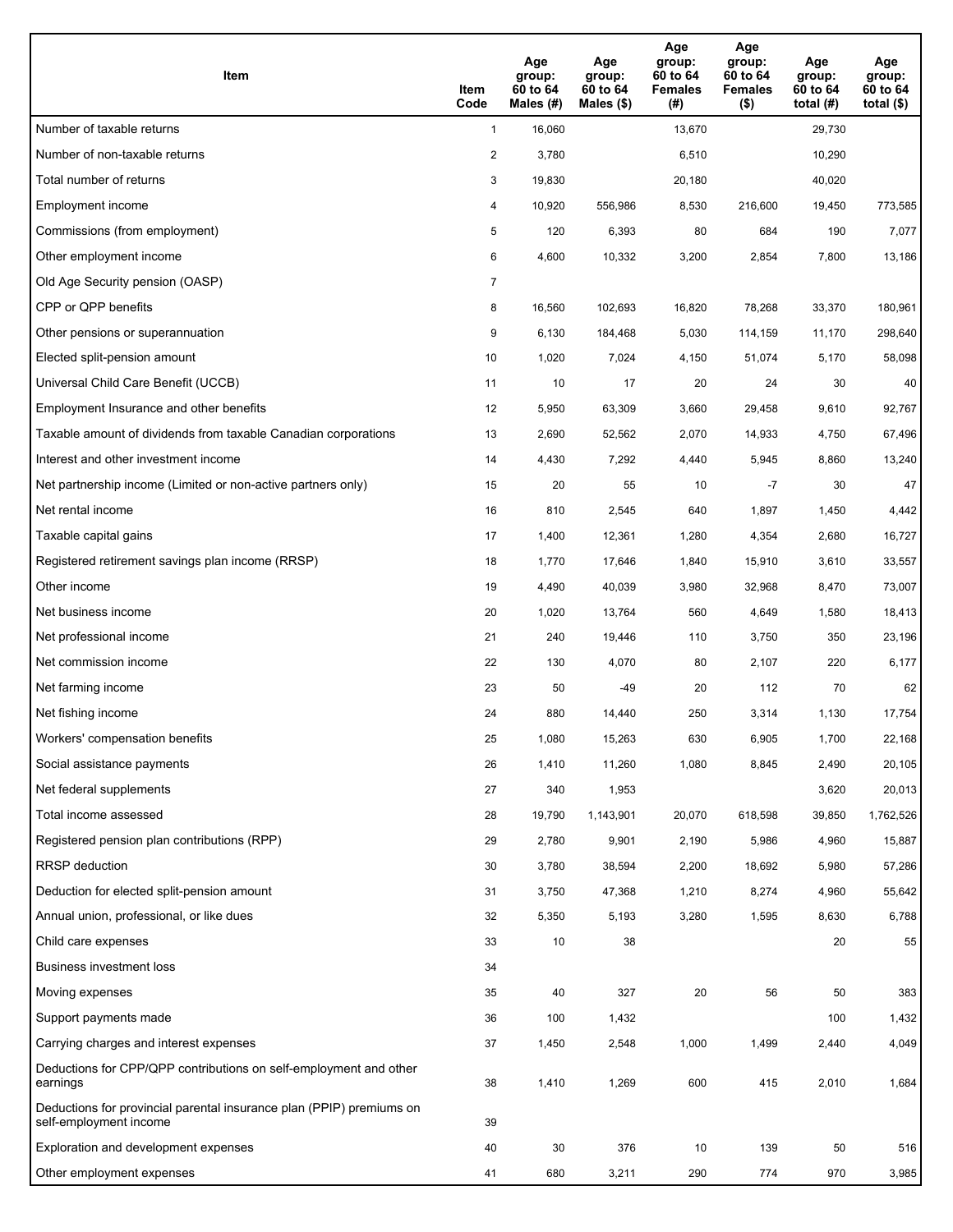| Item                                                              | Item<br>Code | Age<br>group:<br>60 to 64<br>Males (#) | Age<br>group:<br>60 to 64<br>Males (\$) | Age<br>group:<br>60 to 64<br><b>Females</b><br>(# ) | Age<br>group:<br>60 to 64<br><b>Females</b><br>$($ \$) | Age<br>group:<br>60 to 64<br>total $(H)$ | Age<br>group:<br>60 to 64<br>total $($)$ |
|-------------------------------------------------------------------|--------------|----------------------------------------|-----------------------------------------|-----------------------------------------------------|--------------------------------------------------------|------------------------------------------|------------------------------------------|
| Clergy residence deduction                                        | 42           | 80                                     | 779                                     | 30                                                  | 275                                                    | 120                                      | 1,053                                    |
| Other deductions                                                  | 43           | 1,310                                  | 1,264                                   | 1,010                                               | 838                                                    | 2,320                                    | 2,102                                    |
| Total deductions before adjustments                               | 44           | 11,980                                 | 112,367                                 | 7,250                                               | 38,569                                                 | 19,230                                   | 150,938                                  |
| Social benefits repayment                                         | 45           | 1,400                                  | 2,664                                   | 110                                                 | 198                                                    | 1,510                                    | 2,862                                    |
| Net income after adjustments                                      | 46           | 19,750                                 | 1,029,288                               | 20,050                                              | 579,942                                                | 39,800                                   | 1,609,255                                |
| Canadian Forces personnel and police deduction                    | 47           |                                        |                                         |                                                     |                                                        |                                          |                                          |
| Security options deductions                                       | 48           |                                        |                                         |                                                     |                                                        |                                          |                                          |
| Other payments deductions                                         | 49           | 2,770                                  | 28,474                                  | 4,830                                               | 33,795                                                 | 7,600                                    | 62,269                                   |
| Non-capital losses of other years                                 | 50           | 20                                     | 189                                     | 20                                                  | 97                                                     | 40                                       | 290                                      |
| Net capital losses of other years                                 | 51           | 310                                    | 807                                     | 230                                                 | 383                                                    | 540                                      | 1,195                                    |
| Capital gains deduction                                           | 52           | 80                                     | 5,690                                   | 20                                                  | 803                                                    | 100                                      | 6,492                                    |
| Northern residents deductions                                     | 53           | 770                                    | 4,317                                   | 350                                                 | 1,480                                                  | 1,110                                    | 5,797                                    |
| Additional deductions                                             | 54           | 30                                     | 67                                      | 40                                                  | 389                                                    | 60                                       | 458                                      |
| Farming/fishing losses of prior years                             | 55           |                                        |                                         |                                                     |                                                        |                                          |                                          |
| Total deductions from net income                                  | 56           | 3,930                                  | 41,385                                  | 5,420                                               | 36,960                                                 | 9,350                                    | 78,355                                   |
| Taxable income assessed                                           | 57           | 19,260                                 | 987,962                                 | 19,280                                              | 543,026                                                | 38,540                                   | 1,531,003                                |
| Basic personal amount                                             | 58           | 19,830                                 | 218,635                                 | 20,180                                              | 222,416                                                | 40,010                                   | 441,064                                  |
| Age amount                                                        | 59           |                                        |                                         |                                                     |                                                        |                                          |                                          |
| Spouse or common-law partner amount                               | 60           | 3,060                                  | 22,555                                  | 530                                                 | 2,697                                                  | 3,580                                    | 25,252                                   |
| Amount for eligible dependant                                     | 61           | 50                                     | 431                                     | 70                                                  | 631                                                    | 120                                      | 1,061                                    |
| Amount for children 17 and under                                  | 62           | 240                                    | 691                                     | 50                                                  | 138                                                    | 290                                      | 829                                      |
| Amount for infirm dependants age 18 or older                      | 63           | 40                                     | 199                                     | 30                                                  | 171                                                    | 70                                       | 370                                      |
| CPP or QPP contributions through employment                       | 64           | 9,950                                  | 15,285                                  | 7,360                                               | 7,656                                                  | 17,310                                   | 22,941                                   |
| CPP or QPP contributions on self-employment and other<br>earnings | 65           | 1,410                                  | 1,269                                   | 600                                                 | 415                                                    | 2,010                                    | 1,684                                    |
| Employment Insurance premiums                                     | 66           | 10,250                                 | 6,097                                   | 7,420                                               | 3,172                                                  | 17,670                                   | 9,269                                    |
| PPIP premiums paid                                                | 67           |                                        |                                         |                                                     |                                                        |                                          |                                          |
| PPIP premiums payable on employment income                        | 68           |                                        |                                         |                                                     |                                                        |                                          |                                          |
| PPIP premiums payable on self-employment income                   | 69           |                                        |                                         |                                                     |                                                        |                                          |                                          |
| Volunteer firefighters' amount                                    | 70           | 330                                    | 996                                     | 10                                                  | 30                                                     | 340                                      | 1,026                                    |
| Canada employment amount                                          | 71           | 12,780                                 | 12,386                                  | 10,260                                              | 9,257                                                  | 23,040                                   | 21,643                                   |
| Public transit amount                                             | 72           | 40                                     | 19                                      | 40                                                  | 26                                                     | 80                                       | 45                                       |
| Children's fitness amount                                         | 73           | 70                                     | 31                                      |                                                     |                                                        | 80                                       | 35                                       |
| Children's arts amount                                            | 74           | 30                                     | 14                                      |                                                     |                                                        | 30                                       | 15                                       |
| Home buyers' amount                                               | 75           | 10                                     | 57                                      | 10                                                  | 50                                                     | 30                                       | 107                                      |
| Pension income amount                                             | 76           | 6,870                                  | 13,482                                  | 8,030                                               | 15,756                                                 | 14,910                                   | 29,240                                   |
| Caregiver amount                                                  | 77           | 380                                    | 1,928                                   | 230                                                 | 1,060                                                  | 610                                      | 2,988                                    |
| Disability amount                                                 | 78           | 1,370                                  | 10,494                                  | 990                                                 | 7,562                                                  | 2,360                                    | 18,056                                   |
| Disability amount transferred from a dependant                    | 79           | 300                                    | 2,448                                   | 180                                                 | 1,340                                                  | 470                                      | 3,788                                    |
| Interest paid on student loans                                    | 80           |                                        |                                         | 20                                                  | 10                                                     | 30                                       | 13                                       |
| Tuition, education, and textbook amounts                          | 81           | 160                                    | 355                                     | 100                                                 | 236                                                    | 260                                      | 590                                      |
| Tuition, education, and textbook amounts transferred from a child | 82           | 460                                    | 2,269                                   | 160                                                 | 695                                                    | 620                                      | 2,964                                    |
| Amounts transferred from spouse or common-law partner             | 83           | 1,080                                  | 5,587                                   | 1,710                                               | 9,724                                                  | 2,790                                    | 15,311                                   |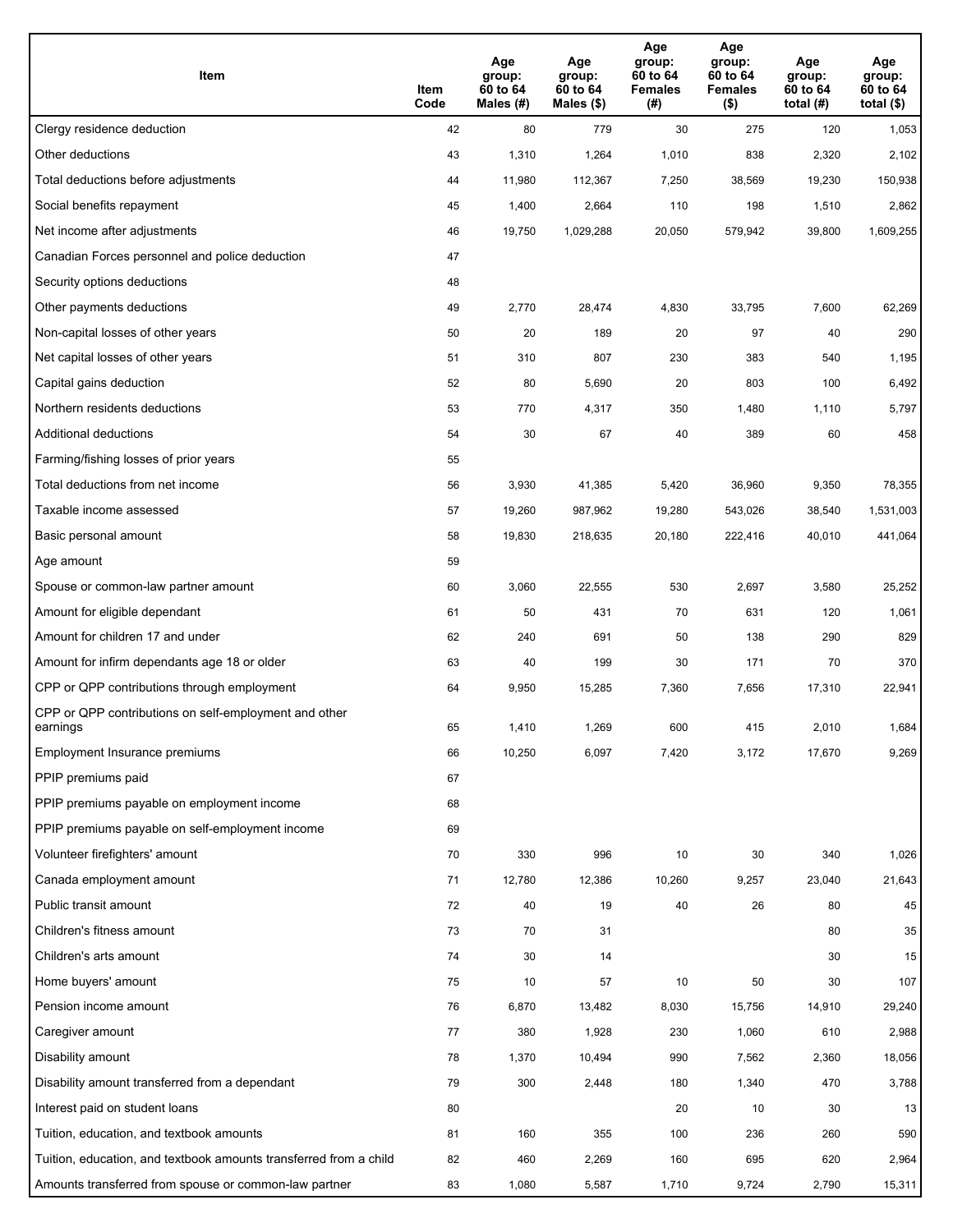| <b>Item</b>                                         | Item<br>Code | Age<br>group:<br>60 to 64<br>Males (#) | Age<br>group:<br>60 to 64<br>Males $(\$)$ | Age<br>group:<br>60 to 64<br><b>Females</b><br>(#) | Age<br>group:<br>60 to 64<br><b>Females</b><br>$($ \$) | Age<br>group:<br>60 to 64<br>total $(H)$ | Age<br>group:<br>60 to 64<br>total $($)$ |
|-----------------------------------------------------|--------------|----------------------------------------|-------------------------------------------|----------------------------------------------------|--------------------------------------------------------|------------------------------------------|------------------------------------------|
| Medical expenses                                    | 84           | 4.700                                  | 11,070                                    | 6,860                                              | 14,733                                                 | 11,560                                   | 25,803                                   |
| Total tax credits on personal amounts               | 85           | 19,830                                 | 48,945                                    | 20,180                                             | 44,667                                                 | 40,010                                   | 93,614                                   |
| Allowable charitable donations and government gifts | 86           | 6,910                                  | 8,779                                     | 4,750                                              | 4,908                                                  | 11,660                                   | 13,688                                   |
| Eligible cultural and ecological gifts              | 87           |                                        |                                           |                                                    |                                                        |                                          |                                          |
| Total tax credit on donations and gifts             | 88           | 6,850                                  | 2,384                                     | 4,730                                              | 1,319                                                  | 11,570                                   | 3,704                                    |
| Total federal non-refundable tax credits            | 89           | 19,830                                 | 51,330                                    | 20,180                                             | 45,985                                                 | 40,010                                   | 97,318                                   |
| Federal dividend tax credit                         | 90           | 2,570                                  | 7,417                                     | 1,850                                              | 2,010                                                  | 4,420                                    | 9,427                                    |
| Overseas employment tax credit                      | 91           | 20                                     | 190                                       |                                                    |                                                        | 30                                       | 224                                      |
| Minimum tax carryover                               | 92           | 50                                     | 139                                       | 20                                                 | 47                                                     | 70                                       | 186                                      |
| Basic federal tax                                   | 93           | 15,340                                 | 131,596                                   | 12,430                                             | 50,543                                                 | 27,770                                   | 182,139                                  |
| Federal Foreign Tax Credit                          | 94           | 610                                    | 617                                       | 490                                                | 66                                                     | 1,100                                    | 683                                      |
| Federal Political contribution tax credit           | 95           | 100                                    | 17                                        | 60                                                 | 8                                                      | 160                                      | 26                                       |
| <b>Investment Tax Credit</b>                        | 96           | 100                                    | 66                                        | 10                                                 | 9                                                      | 110                                      | 75                                       |
| Labour-sponsored funds tax credit                   | 97           |                                        |                                           |                                                    |                                                        |                                          |                                          |
| Alternative minimum tax payable                     | 98           | 30                                     | 129                                       | 10                                                 | 45                                                     | 40                                       | 174                                      |
| Net federal tax                                     | 99           | 15,320                                 | 130,897                                   | 12,430                                             | 50,461                                                 | 27,750                                   | 181,357                                  |
| CPP contributions on self-employment                | 100          | 1,410                                  | 2,538                                     | 600                                                | 830                                                    | 2,010                                    | 3,368                                    |
| Social Benefits repayment                           | 101          | 1,400                                  | 2,664                                     | 110                                                | 198                                                    | 1,510                                    | 2,862                                    |
| <b>Net Provincial Tax</b>                           | 102          | 15,630                                 | 77,921                                    | 13,410                                             | 32,916                                                 | 29,040                                   | 110,837                                  |
| Total tax payable                                   | 103          | 16,060                                 | 214,020                                   | 13,670                                             | 84,406                                                 | 29,730                                   | 298,425                                  |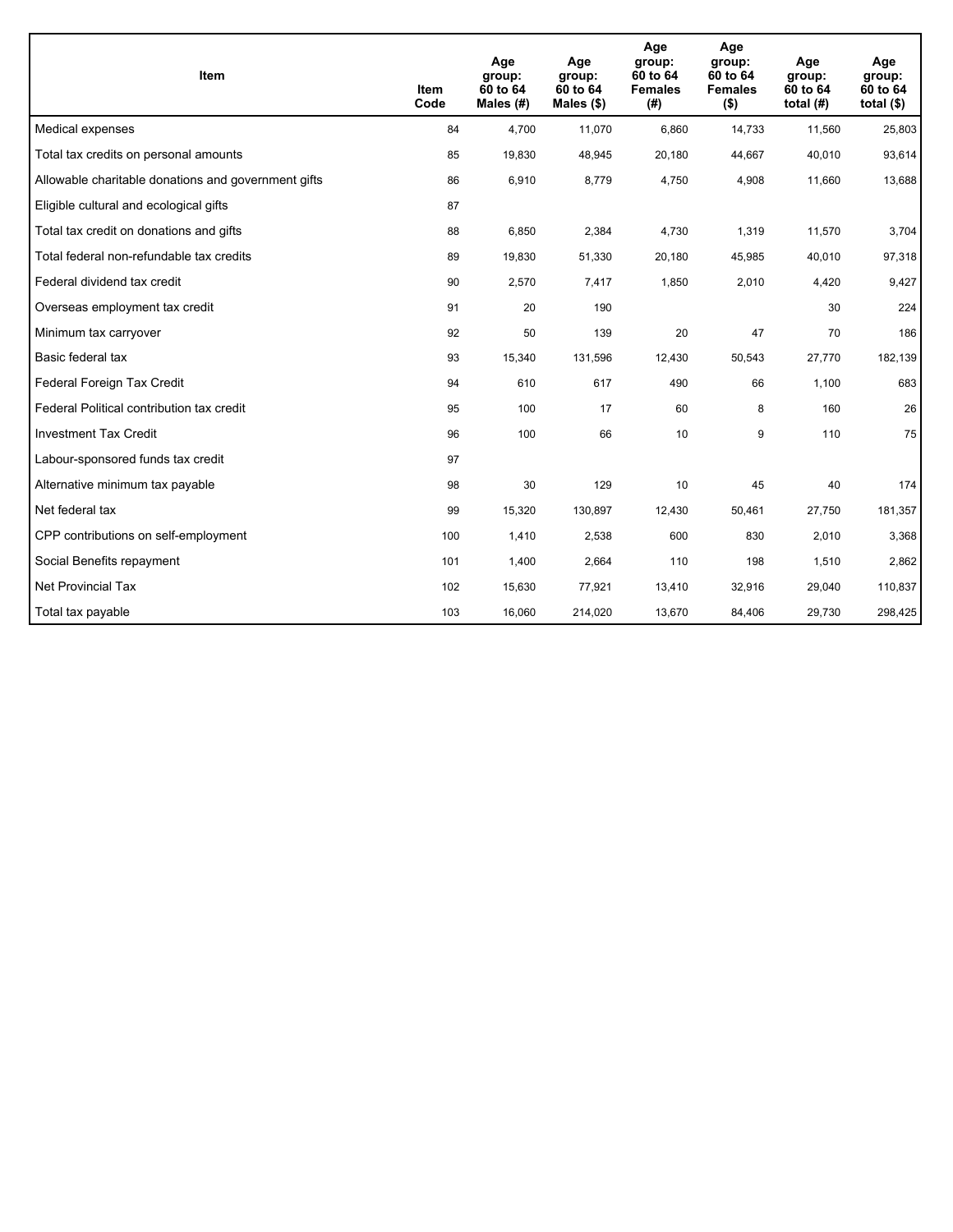| Item                                                                                           | Item<br>Code   | Age<br>group:<br>65 to 69<br>Males (#) | Age<br>group:<br>65 to 69<br>Males (\$) | Age<br>group:<br>65 to 69<br><b>Females</b><br>(# ) | Age<br>group:<br>65 to 69<br><b>Females</b><br>$($ \$) | Age<br>group:<br>65 to 69<br>total $(H)$ | Age<br>group:<br>65 to 69<br>total $($ |
|------------------------------------------------------------------------------------------------|----------------|----------------------------------------|-----------------------------------------|-----------------------------------------------------|--------------------------------------------------------|------------------------------------------|----------------------------------------|
| Number of taxable returns                                                                      | $\mathbf{1}$   | 10,790                                 |                                         | 8,650                                               |                                                        | 19,440                                   |                                        |
| Number of non-taxable returns                                                                  | 2              | 5,910                                  |                                         | 8,480                                               |                                                        | 14,390                                   |                                        |
| Total number of returns                                                                        | 3              | 16,700                                 |                                         | 17,140                                              |                                                        | 33,830                                   |                                        |
| Employment income                                                                              | 4              | 4,780                                  | 193,734                                 | 2,880                                               | 63,610                                                 | 7,660                                    | 257,344                                |
| Commissions (from employment)                                                                  | 5              | 50                                     | 1,733                                   | 30                                                  | 663                                                    | 80                                       | 2,396                                  |
| Other employment income                                                                        | 6              | 2,220                                  | 2,729                                   | 1,110                                               | 980                                                    | 3,330                                    | 3,709                                  |
| Old Age Security pension (OASP)                                                                | $\overline{7}$ | 16,540                                 | 94,076                                  | 17,010                                              | 97,710                                                 | 33,540                                   | 191,786                                |
| CPP or QPP benefits                                                                            | 8              | 16,350                                 | 106,624                                 | 16,140                                              | 74,534                                                 | 32,490                                   | 181,157                                |
| Other pensions or superannuation                                                               | 9              | 8,290                                  | 173,860                                 | 6,010                                               | 89,597                                                 | 14,300                                   | 263,456                                |
| Elected split-pension amount                                                                   | 10             | 930                                    | 6,223                                   | 4,040                                               | 42,976                                                 | 4,970                                    | 49,198                                 |
| Universal Child Care Benefit (UCCB)                                                            | 11             |                                        |                                         |                                                     |                                                        |                                          |                                        |
| Employment Insurance and other benefits                                                        | 12             | 2,880                                  | 31,583                                  | 1,210                                               | 9,445                                                  | 4,080                                    | 41,028                                 |
| Taxable amount of dividends from taxable Canadian corporations                                 | 13             | 2,290                                  | 24,387                                  | 1,670                                               | 11,334                                                 | 3,960                                    | 35,721                                 |
| Interest and other investment income                                                           | 14             | 3,800                                  | 4,780                                   | 3,580                                               | 4,301                                                  | 7,380                                    | 9,081                                  |
| Net partnership income (Limited or non-active partners only)                                   | 15             |                                        |                                         |                                                     |                                                        |                                          |                                        |
| Net rental income                                                                              | 16             | 500                                    | 1,930                                   | 390                                                 | 1,314                                                  | 900                                      | 3,243                                  |
| Taxable capital gains                                                                          | 17             | 1,190                                  | 9,471                                   | 1,010                                               | 4,764                                                  | 2,200                                    | 14,235                                 |
| Registered retirement savings plan income (RRSP)                                               | 18             | 1,320                                  | 12,378                                  | 1,140                                               | 12,890                                                 | 2,460                                    | 25,267                                 |
| Other income                                                                                   | 19             | 2,090                                  | 9,847                                   | 1,480                                               | 5,373                                                  | 3,560                                    | 15,220                                 |
| Net business income                                                                            | 20             | 620                                    | 6,613                                   | 320                                                 | 3,915                                                  | 940                                      | 10,528                                 |
| Net professional income                                                                        | 21             | 170                                    | 11.979                                  | 40                                                  | 903                                                    | 210                                      | 12,881                                 |
| Net commission income                                                                          | 22             | 120                                    | 2,786                                   | 40                                                  | 933                                                    | 160                                      | 3,719                                  |
| Net farming income                                                                             | 23             | 40                                     | $-52$                                   |                                                     |                                                        | 50                                       | -80                                    |
| Net fishing income                                                                             | 24             | 390                                    | 8,389                                   | 70                                                  | 891                                                    | 460                                      | 9,280                                  |
| Workers' compensation benefits                                                                 | 25             | 710                                    | 4,929                                   | 260                                                 | 1,858                                                  | 970                                      | 6,786                                  |
| Social assistance payments                                                                     | 26             | 260                                    | 1,200                                   | 170                                                 | 888                                                    | 430                                      | 2,087                                  |
| Net federal supplements                                                                        | 27             | 6,450                                  | 26,034                                  | 7,750                                               | 33,372                                                 | 14,200                                   | 59,406                                 |
| Total income assessed                                                                          | 28             | 16,700                                 | 735,343                                 | 17,130                                              | 463,037                                                | 33,830                                   | 1,198,380                              |
| Registered pension plan contributions (RPP)                                                    | 29             | 810                                    | 2,925                                   | 600                                                 | 1,487                                                  | 1,410                                    | 4,412                                  |
| <b>RRSP</b> deduction                                                                          | 30             | 1,520                                  | 15,641                                  | 760                                                 | 9,641                                                  | 2,290                                    | 25,282                                 |
| Deduction for elected split-pension amount                                                     | 31             | 4,570                                  | 49,488                                  | 960                                                 | 5,970                                                  | 5,520                                    | 55,458                                 |
| Annual union, professional, or like dues                                                       | 32             | 2,120                                  | 1,494                                   | 980                                                 | 363                                                    | 3,100                                    | 1,857                                  |
| Child care expenses                                                                            | 33             |                                        |                                         |                                                     |                                                        |                                          |                                        |
| Business investment loss                                                                       | 34             |                                        |                                         |                                                     |                                                        |                                          |                                        |
| Moving expenses                                                                                | 35             | 10                                     | 78                                      |                                                     |                                                        | 20                                       | 111                                    |
| Support payments made                                                                          | 36             | 60                                     | 1,037                                   |                                                     |                                                        | 70                                       | 1,050                                  |
| Carrying charges and interest expenses                                                         | 37             | 1,270                                  | 2,265                                   | 830                                                 | 1,058                                                  | 2,100                                    | 3,323                                  |
| Deductions for CPP/QPP contributions on self-employment and other<br>earnings                  | 38             | 460                                    | 364                                     | 180                                                 | 93                                                     | 630                                      | 457                                    |
| Deductions for provincial parental insurance plan (PPIP) premiums on<br>self-employment income | 39             |                                        |                                         |                                                     |                                                        |                                          |                                        |
| Exploration and development expenses                                                           | 40             | 20                                     | 89                                      |                                                     |                                                        | 30                                       | 122                                    |
| Other employment expenses                                                                      | 41             | 300                                    | 1,248                                   | 110                                                 | 342                                                    | 410                                      | 1,590                                  |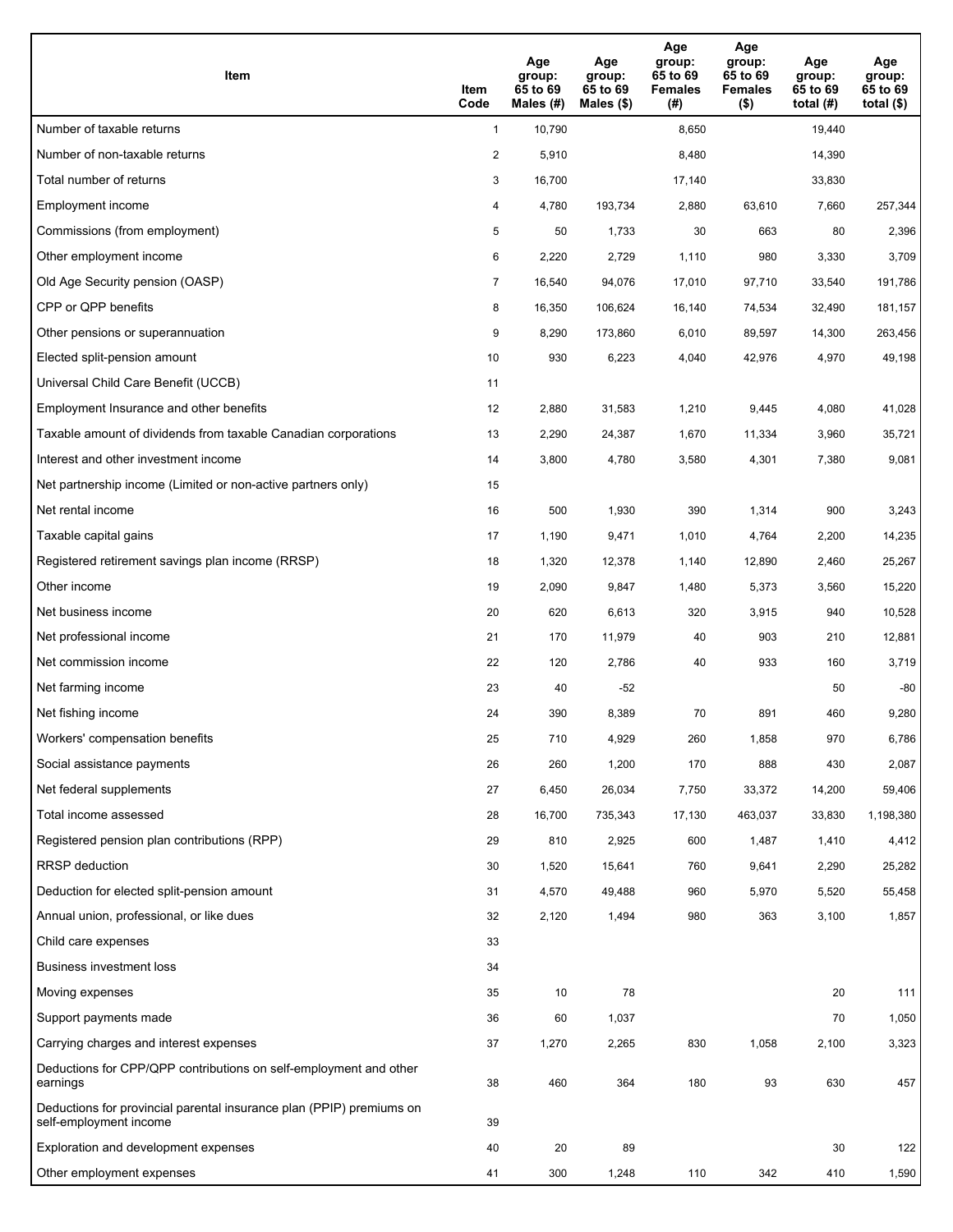| Item                                                              | Item<br>Code | Age<br>group:<br>65 to 69<br>Males (#) | Age<br>group:<br>65 to 69<br>Males (\$) | Age<br>group:<br>65 to 69<br><b>Females</b><br>(# ) | Age<br>group:<br>65 to 69<br><b>Females</b><br>$($ \$) | Age<br>group:<br>65 to 69<br>total $(H)$ | Age<br>group:<br>65 to 69<br>total $($)$ |
|-------------------------------------------------------------------|--------------|----------------------------------------|-----------------------------------------|-----------------------------------------------------|--------------------------------------------------------|------------------------------------------|------------------------------------------|
| Clergy residence deduction                                        | 42           | 40                                     | 359                                     | 20                                                  | 118                                                    | 60                                       | 477                                      |
| Other deductions                                                  | 43           | 450                                    | 602                                     | 300                                                 | 1,787                                                  | 750                                      | 2,389                                    |
| Total deductions before adjustments                               | 44           | 7,710                                  | 75,601                                  | 3,340                                               | 20,939                                                 | 11,050                                   | 96,540                                   |
| Social benefits repayment                                         | 45           | 1,570                                  | 5,879                                   | 380                                                 | 1,175                                                  | 1,950                                    | 7,054                                    |
| Net income after adjustments                                      | 46           | 16,680                                 | 654,056                                 | 17,130                                              | 440,954                                                | 33,810                                   | 1,095,010                                |
| Canadian Forces personnel and police deduction                    | 47           |                                        |                                         |                                                     |                                                        |                                          |                                          |
| Security options deductions                                       | 48           |                                        |                                         |                                                     |                                                        |                                          |                                          |
| Other payments deductions                                         | 49           | 6,810                                  | 32,131                                  | 7,920                                               | 36,114                                                 | 14,730                                   | 68,245                                   |
| Non-capital losses of other years                                 | 50           |                                        |                                         |                                                     |                                                        | 20                                       | 285                                      |
| Net capital losses of other years                                 | 51           | 260                                    | 613                                     | 180                                                 | 286                                                    | 430                                      | 899                                      |
| Capital gains deduction                                           | 52           | 80                                     | 6,353                                   | 20                                                  | 1,582                                                  | 100                                      | 7,935                                    |
| Northern residents deductions                                     | 53           | 400                                    | 2,059                                   | 220                                                 | 1,002                                                  | 620                                      | 3,061                                    |
| Additional deductions                                             | 54           | 60                                     | 141                                     | 100                                                 | 782                                                    | 160                                      | 923                                      |
| Farming/fishing losses of prior years                             | 55           |                                        |                                         |                                                     |                                                        |                                          |                                          |
| Total deductions from net income                                  | 56           | 7,500                                  | 41,653                                  | 8,360                                               | 39,932                                                 | 15,860                                   | 81,586                                   |
| Taxable income assessed                                           | 57           | 16,680                                 | 612,415                                 | 17,110                                              | 401,035                                                | 33,780                                   | 1,013,449                                |
| Basic personal amount                                             | 58           | 16,700                                 | 184,061                                 | 17,140                                              | 188,915                                                | 33,830                                   | 372,975                                  |
| Age amount                                                        | 59           | 15,480                                 | 94,367                                  | 16,830                                              | 109,162                                                | 32,310                                   | 203,529                                  |
| Spouse or common-law partner amount                               | 60           | 2,630                                  | 12,247                                  | 280                                                 | 1,202                                                  | 2,910                                    | 13,449                                   |
| Amount for eligible dependant                                     | 61           | 20                                     | 153                                     | 40                                                  | 334                                                    | 60                                       | 487                                      |
| Amount for children 17 and under                                  | 62           | 80                                     | 227                                     | 20                                                  | 64                                                     | 100                                      | 291                                      |
| Amount for infirm dependants age 18 or older                      | 63           | 40                                     | 215                                     | 20                                                  | 98                                                     | 60                                       | 312                                      |
| CPP or QPP contributions through employment                       | 64           | 2,670                                  | 3,290                                   | 1,560                                               | 1,333                                                  | 4,230                                    | 4,623                                    |
| CPP or QPP contributions on self-employment and other<br>earnings | 65           | 460                                    | 364                                     | 180                                                 | 93                                                     | 630                                      | 457                                      |
| Employment Insurance premiums                                     | 66           | 4,050                                  | 2,041                                   | 2,250                                               | 821                                                    | 6,290                                    | 2,862                                    |
| PPIP premiums paid                                                | 67           |                                        |                                         |                                                     |                                                        |                                          |                                          |
| PPIP premiums payable on employment income                        | 68           |                                        |                                         |                                                     |                                                        |                                          |                                          |
| PPIP premiums payable on self-employment income                   | 69           |                                        |                                         |                                                     |                                                        |                                          |                                          |
| Volunteer firefighters' amount                                    | 70           | 130                                    | 393                                     |                                                     |                                                        | 130                                      | 399                                      |
| Canada employment amount                                          | 71           | 6,100                                  | 5,479                                   | 3,710                                               | 3,235                                                  | 9,810                                    | 8,714                                    |
| Public transit amount                                             | 72           | 20                                     | 15                                      | 40                                                  | 14                                                     | 60                                       | 29                                       |
| Children's fitness amount                                         | 73           | 20                                     | 9                                       |                                                     |                                                        | 30                                       | 11                                       |
| Children's arts amount                                            | 74           | 10                                     | 6                                       |                                                     |                                                        | 10                                       | $\overline{7}$                           |
| Home buyers' amount                                               | 75           |                                        |                                         |                                                     |                                                        | 20                                       | 67                                       |
| Pension income amount                                             | 76           | 8,840                                  | 16,964                                  | 8,640                                               | 16,616                                                 | 17,480                                   | 33,580                                   |
| Caregiver amount                                                  | 77           | 190                                    | 1,003                                   | 120                                                 | 566                                                    | 310                                      | 1,569                                    |
| Disability amount                                                 | 78           | 1,120                                  | 8,627                                   | 700                                                 | 5,370                                                  | 1,830                                    | 13,997                                   |
| Disability amount transferred from a dependant                    | 79           | 180                                    | 1,381                                   | 120                                                 | 894                                                    | 290                                      | 2,275                                    |
| Interest paid on student loans                                    | 80           |                                        |                                         |                                                     |                                                        |                                          |                                          |
| Tuition, education, and textbook amounts                          | 81           | 50                                     | 71                                      | 20                                                  | 63                                                     | 70                                       | 133                                      |
| Tuition, education, and textbook amounts transferred from a child | 82           | 120                                    | 548                                     | 40                                                  | 145                                                    | 150                                      | 694                                      |
| Amounts transferred from spouse or common-law partner             | 83           | 2,670                                  | 15,257                                  | 2,000                                               | 10,597                                                 | 4,680                                    | 25,854                                   |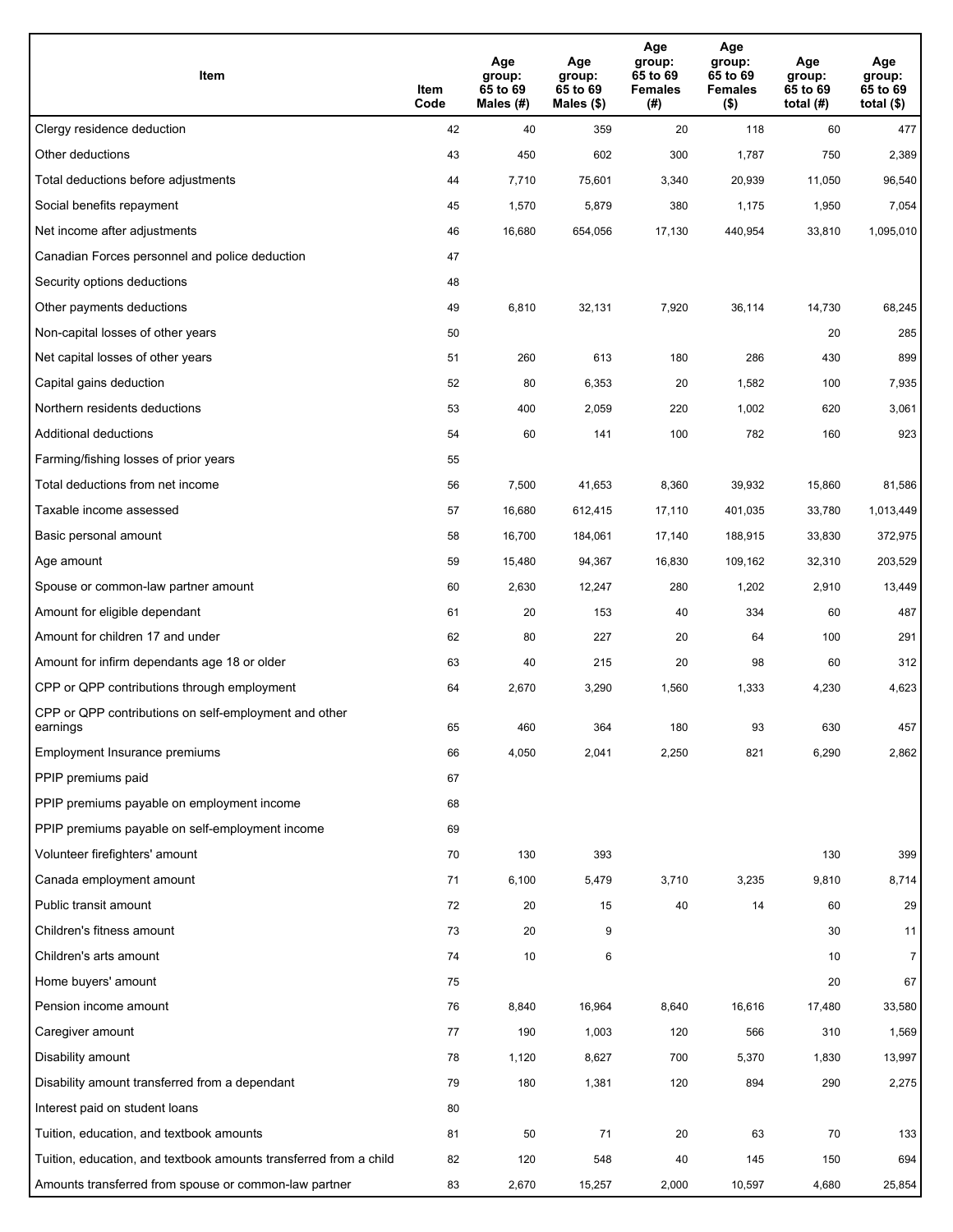| Item                                                | <b>Item</b><br>Code | Age<br>group:<br>65 to 69<br>Males (#) | Age<br>group:<br>65 to 69<br>Males $(\$)$ | Age<br>group:<br>65 to 69<br><b>Females</b><br>(# ) | Age<br>group:<br>65 to 69<br><b>Females</b><br>$($ \$) | Age<br>group:<br>65 to 69<br>total $(H)$ | Age<br>group:<br>65 to 69<br>total $($)$ |
|-----------------------------------------------------|---------------------|----------------------------------------|-------------------------------------------|-----------------------------------------------------|--------------------------------------------------------|------------------------------------------|------------------------------------------|
| Medical expenses                                    | 84                  | 4,510                                  | 10,952                                    | 4,580                                               | 10,192                                                 | 9.090                                    | 21,144                                   |
| Total tax credits on personal amounts               | 85                  | 16,700                                 | 53,658                                    | 17,140                                              | 52,461                                                 | 33,830                                   | 106,119                                  |
| Allowable charitable donations and government gifts | 86                  | 5,300                                  | 6,890                                     | 3,340                                               | 3,791                                                  | 8,640                                    | 10,681                                   |
| Eligible cultural and ecological gifts              | 87                  |                                        |                                           |                                                     |                                                        |                                          |                                          |
| Total tax credit on donations and gifts             | 88                  | 5,270                                  | 1,867                                     | 3,340                                               | 1,017                                                  | 8,600                                    | 2,884                                    |
| Total federal non-refundable tax credits            | 89                  | 16,700                                 | 55,525                                    | 17,140                                              | 53,478                                                 | 33,830                                   | 109,003                                  |
| Federal dividend tax credit                         | 90                  | 1,980                                  | 3,334                                     | 1,360                                               | 1,484                                                  | 3,340                                    | 4,818                                    |
| Overseas employment tax credit                      | 91                  |                                        |                                           |                                                     |                                                        |                                          |                                          |
| Minimum tax carryover                               | 92                  | 30                                     | 53                                        | 10                                                  | 38                                                     | 40                                       | 91                                       |
| Basic federal tax                                   | 93                  | 9,170                                  | 58,023                                    | 6,800                                               | 23,139                                                 | 15,970                                   | 81,163                                   |
| Federal Foreign Tax Credit                          | 94                  | 510                                    | 91                                        | 380                                                 | 46                                                     | 880                                      | 137                                      |
| Federal Political contribution tax credit           | 95                  | 90                                     | 17                                        | 40                                                  | $\overline{7}$                                         | 130                                      | 23                                       |
| <b>Investment Tax Credit</b>                        | 96                  | 50                                     | 55                                        |                                                     |                                                        | 50                                       | 62                                       |
| Labour-sponsored funds tax credit                   | 97                  |                                        |                                           |                                                     |                                                        |                                          |                                          |
| Alternative minimum tax payable                     | 98                  |                                        |                                           |                                                     |                                                        | 20                                       | 193                                      |
| Net federal tax                                     | 99                  | 9,170                                  | 57,861                                    | 6,790                                               | 23,079                                                 | 15,960                                   | 80,940                                   |
| CPP contributions on self-employment                | 100                 | 460                                    | 727                                       | 180                                                 | 186                                                    | 630                                      | 914                                      |
| Social Benefits repayment                           | 101                 | 1,570                                  | 5,879                                     | 380                                                 | 1,175                                                  | 1,950                                    | 7,054                                    |
| Net Provincial Tax                                  | 102                 | 10,750                                 | 37,695                                    | 8,630                                               | 16,879                                                 | 19,370                                   | 54,574                                   |
| Total tax payable                                   | 103                 | 10,790                                 | 102,163                                   | 8,650                                               | 41,318                                                 | 19,440                                   | 143,481                                  |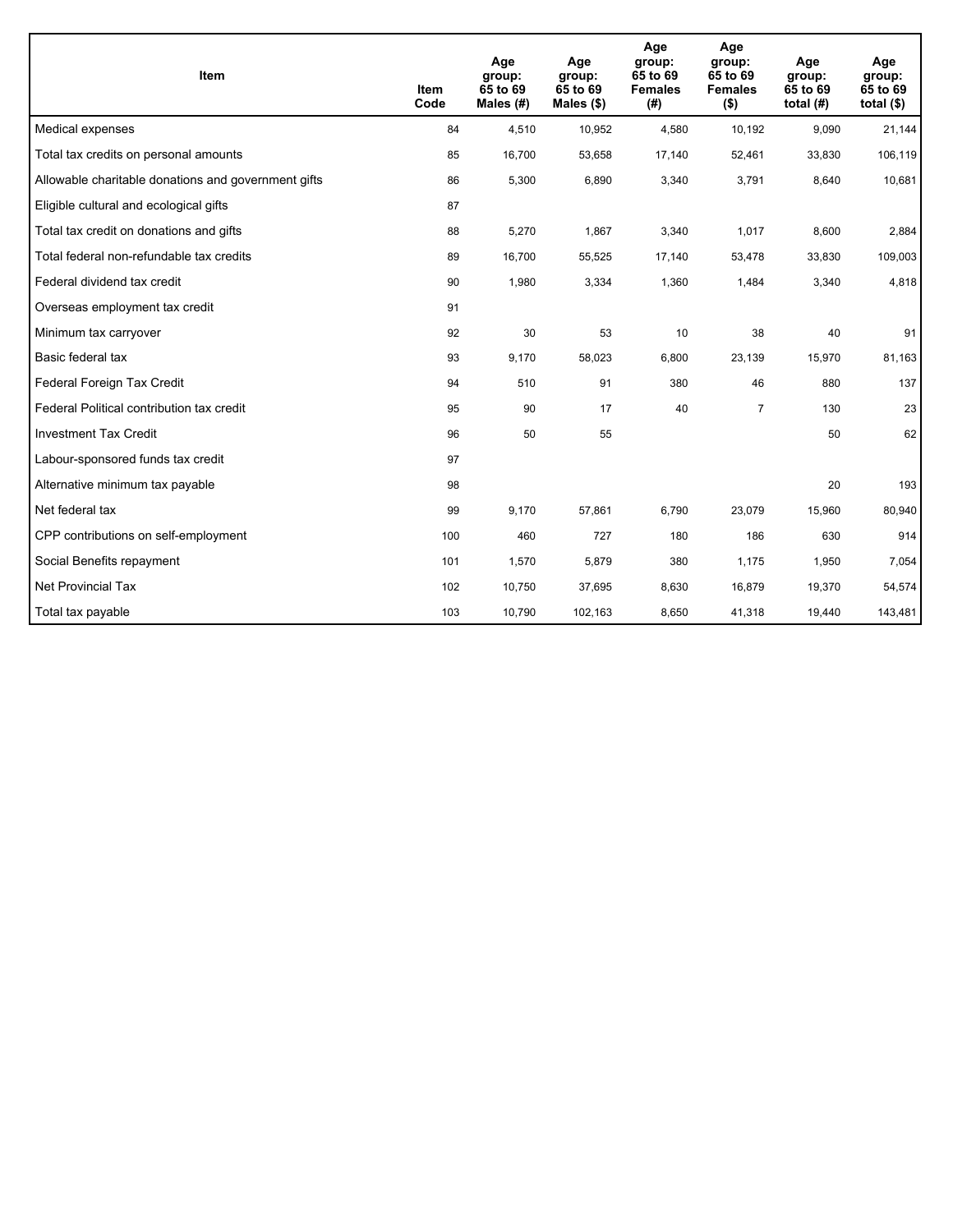| Item                                                                                           | Item<br>Code   | Age<br>group:<br>70 to 74<br>Males (#) | Age<br>group:<br>70 to 74<br>Males $(\$)$ | Age<br>group:<br>70 to 74<br><b>Females</b><br>(# ) | Age<br>group:<br>70 to 74<br><b>Females</b><br>$($ \$) | Age<br>group:<br>70 to 74<br>total $(H)$ | Age<br>group:<br>70 to 74<br>total $($)$ |
|------------------------------------------------------------------------------------------------|----------------|----------------------------------------|-------------------------------------------|-----------------------------------------------------|--------------------------------------------------------|------------------------------------------|------------------------------------------|
| Number of taxable returns                                                                      | $\mathbf{1}$   | 5,750                                  |                                           | 4,830                                               |                                                        | 10,580                                   |                                          |
| Number of non-taxable returns                                                                  | $\overline{c}$ | 5,290                                  |                                           | 6,620                                               |                                                        | 11,910                                   |                                          |
| Total number of returns                                                                        | 3              | 11,040                                 |                                           | 11,450                                              |                                                        | 22,500                                   |                                          |
| Employment income                                                                              | 4              | 1,280                                  | 51,943                                    | 640                                                 | 14,755                                                 | 1,920                                    | 66,699                                   |
| Commissions (from employment)                                                                  | 5              |                                        |                                           |                                                     |                                                        | 20                                       | 418                                      |
| Other employment income                                                                        | 6              | 810                                    | 795                                       | 280                                                 | 280                                                    | 1,090                                    | 1,075                                    |
| Old Age Security pension (OASP)                                                                | $\overline{7}$ | 11,030                                 | 71,190                                    | 11,440                                              | 74,464                                                 | 22,470                                   | 145,654                                  |
| CPP or QPP benefits                                                                            | 8              | 10,940                                 | 73,034                                    | 10,530                                              | 51,124                                                 | 21,470                                   | 124,158                                  |
| Other pensions or superannuation                                                               | 9              | 6,050                                  | 119,428                                   | 4,500                                               | 63,212                                                 | 10,550                                   | 182,643                                  |
| Elected split-pension amount                                                                   | 10             | 530                                    | 3,562                                     | 2,360                                               | 24,222                                                 | 2,900                                    | 27,783                                   |
| Universal Child Care Benefit (UCCB)                                                            | 11             |                                        |                                           |                                                     |                                                        |                                          |                                          |
| Employment Insurance and other benefits                                                        | 12             | 580                                    | 6,035                                     | 130                                                 | 878                                                    | 710                                      | 6,913                                    |
| Taxable amount of dividends from taxable Canadian corporations                                 | 13             | 1,280                                  | 10,220                                    | 990                                                 | 15,183                                                 | 2,260                                    | 25,403                                   |
| Interest and other investment income                                                           | 14             | 2,420                                  | 3,696                                     | 2,330                                               | 3,451                                                  | 4,750                                    | 7,147                                    |
| Net partnership income (Limited or non-active partners only)                                   | 15             |                                        |                                           |                                                     |                                                        |                                          |                                          |
| Net rental income                                                                              | 16             | 310                                    | 1,622                                     | 210                                                 | 744                                                    | 520                                      | 2,366                                    |
| Taxable capital gains                                                                          | 17             | 670                                    | 6,722                                     | 600                                                 | 6,088                                                  | 1,270                                    | 12,809                                   |
| Registered retirement savings plan income (RRSP)                                               | 18             | 460                                    | 3,823                                     | 430                                                 | 2,625                                                  | 890                                      | 6,448                                    |
| Other income                                                                                   | 19             | 1,080                                  | 3,801                                     | 910                                                 | 2,912                                                  | 1,990                                    | 6,713                                    |
| Net business income                                                                            | 20             | 300                                    | 3,752                                     | 130                                                 | 608                                                    | 430                                      | 4,361                                    |
| Net professional income                                                                        | 21             | 100                                    | 5,464                                     | 30                                                  | 310                                                    | 130                                      | 5,774                                    |
| Net commission income                                                                          | 22             | 40                                     | 644                                       | 10                                                  | 254                                                    | 50                                       | 898                                      |
| Net farming income                                                                             | 23             |                                        |                                           |                                                     |                                                        | 30                                       | $-32$                                    |
| Net fishing income                                                                             | 24             | 120                                    | 1,510                                     |                                                     |                                                        | 130                                      | 1,547                                    |
| Workers' compensation benefits                                                                 | 25             | 340                                    | 1,443                                     | 110                                                 | 735                                                    | 450                                      | 2,178                                    |
| Social assistance payments                                                                     | 26             | 10                                     | 56                                        |                                                     |                                                        | 20                                       | 63                                       |
| Net federal supplements                                                                        | 27             | 5,610                                  | 22,779                                    | 6,560                                               | 29,128                                                 | 12,170                                   | 51,907                                   |
| Total income assessed                                                                          | 28             | 11,040                                 | 391,946                                   | 11,450                                              | 291,861                                                | 22,500                                   | 683,811                                  |
| Registered pension plan contributions (RPP)                                                    | 29             | 170                                    | 598                                       | 110                                                 | 247                                                    | 270                                      | 845                                      |
| <b>RRSP</b> deduction                                                                          | 30             | 260                                    | 2,844                                     | 100                                                 | 1,819                                                  | 360                                      | 4,663                                    |
| Deduction for elected split-pension amount                                                     | 31             | 3,050                                  | 31,686                                    | 460                                                 | 2,996                                                  | 3,510                                    | 34,682                                   |
| Annual union, professional, or like dues                                                       | 32             | 570                                    | 230                                       | 210                                                 | 71                                                     | 780                                      | 301                                      |
| Child care expenses                                                                            | 33             |                                        |                                           |                                                     |                                                        |                                          |                                          |
| <b>Business investment loss</b>                                                                | 34             |                                        |                                           |                                                     |                                                        |                                          |                                          |
| Moving expenses                                                                                | 35             |                                        |                                           |                                                     |                                                        |                                          |                                          |
| Support payments made                                                                          | 36             | 30                                     | 251                                       |                                                     |                                                        | 30                                       | 251                                      |
| Carrying charges and interest expenses                                                         | 37             | 800                                    | 1,234                                     | 540                                                 | 787                                                    | 1,350                                    | 2,021                                    |
| Deductions for CPP/QPP contributions on self-employment and other<br>earnings                  | 38             | 40                                     | 16                                        | 20                                                  | 5                                                      | 50                                       | 22                                       |
| Deductions for provincial parental insurance plan (PPIP) premiums on<br>self-employment income | 39             |                                        |                                           |                                                     |                                                        |                                          |                                          |
| Exploration and development expenses                                                           | 40             | 10                                     | 205                                       |                                                     |                                                        |                                          |                                          |
| Other employment expenses                                                                      | 41             | 80                                     | 323                                       | 30                                                  | 92                                                     | 110                                      | 416                                      |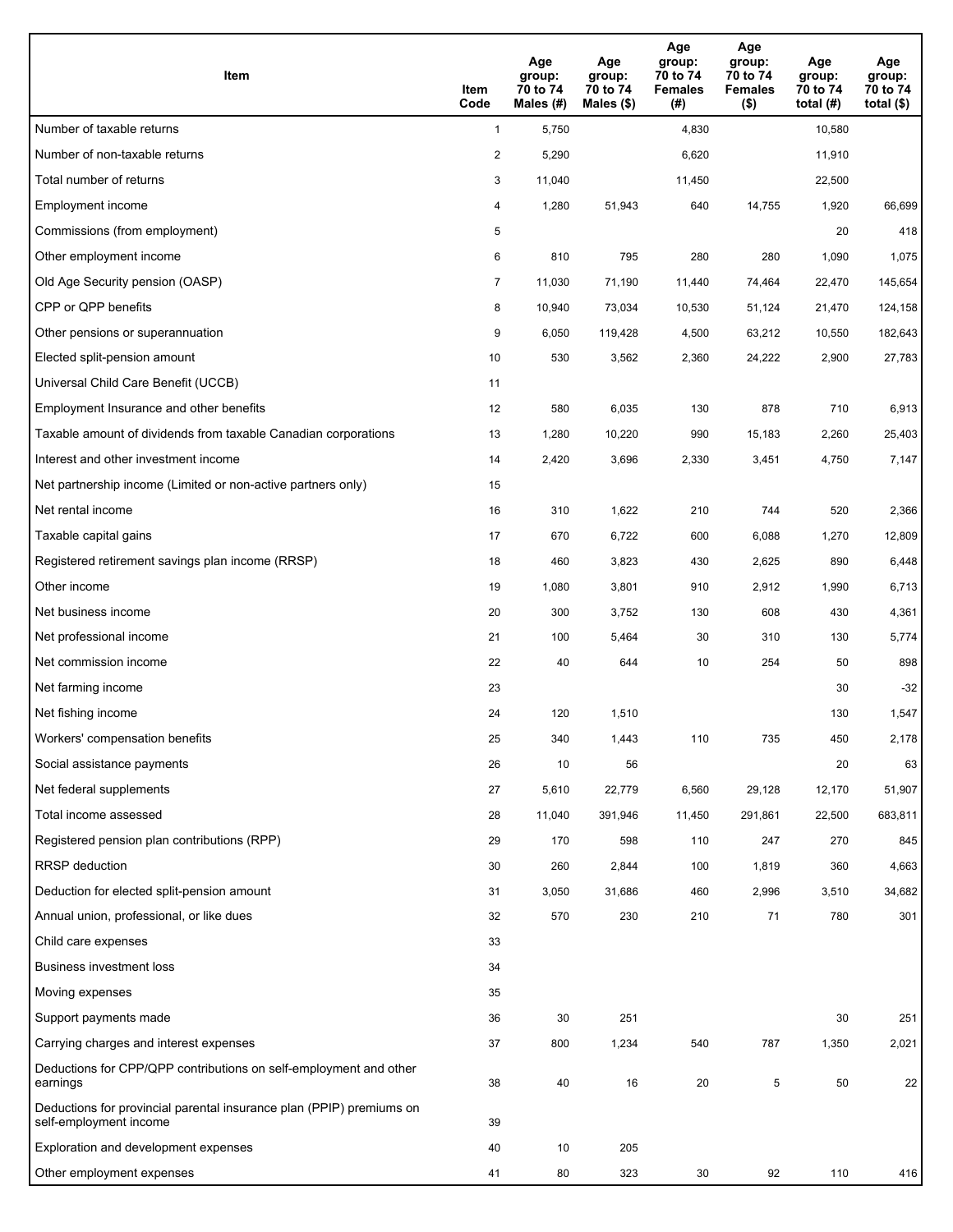| Item                                                              | Item<br>Code | Age<br>group:<br>70 to 74<br>Males (#) | Age<br>group:<br>70 to 74<br>Males $(\$)$ | Age<br>group:<br>70 to 74<br><b>Females</b><br>(# ) | Age<br>group:<br>70 to 74<br><b>Females</b><br>$($ \$) | Age<br>group:<br>70 to 74<br>total $(H)$ | Age<br>group:<br>70 to 74<br>total $($)$ |
|-------------------------------------------------------------------|--------------|----------------------------------------|-------------------------------------------|-----------------------------------------------------|--------------------------------------------------------|------------------------------------------|------------------------------------------|
| Clergy residence deduction                                        | 42           | 20                                     | 169                                       |                                                     |                                                        | 30                                       | 183                                      |
| Other deductions                                                  | 43           | 160                                    | 344                                       | 120                                                 | 1,600                                                  | 280                                      | 1,944                                    |
| Total deductions before adjustments                               | 44           | 3,930                                  | 37,907                                    | 1,270                                               | 7,644                                                  | 5,200                                    | 45,551                                   |
| Social benefits repayment                                         | 45           | 480                                    | 1,848                                     | 220                                                 | 724                                                    | 700                                      | 2,571                                    |
| Net income after adjustments                                      | 46           | 11,040                                 | 352,522                                   | 11,450                                              | 283,503                                                | 22,490                                   | 636,029                                  |
| Canadian Forces personnel and police deduction                    | 47           |                                        |                                           |                                                     |                                                        |                                          |                                          |
| Security options deductions                                       | 48           |                                        |                                           |                                                     |                                                        |                                          |                                          |
| Other payments deductions                                         | 49           | 5,750                                  | 24,278                                    | 6,620                                               | 29,870                                                 | 12,370                                   | 54,148                                   |
| Non-capital losses of other years                                 | 50           |                                        |                                           |                                                     |                                                        |                                          |                                          |
| Net capital losses of other years                                 | 51           | 170                                    | 468                                       | 130                                                 | 175                                                    | 290                                      | 643                                      |
| Capital gains deduction                                           | 52           | 30                                     | 2,259                                     |                                                     |                                                        | 40                                       | 3,978                                    |
| Northern residents deductions                                     | 53           | 200                                    | 972                                       | 110                                                 | 462                                                    | 310                                      | 1,434                                    |
| Additional deductions                                             | 54           | 80                                     | 206                                       | 100                                                 | 901                                                    | 180                                      | 1,107                                    |
| Farming/fishing losses of prior years                             | 55           |                                        |                                           |                                                     |                                                        |                                          |                                          |
| Total deductions from net income                                  | 56           | 6,140                                  | 28,264                                    | 6,870                                               | 33,170                                                 | 13,010                                   | 61,434                                   |
| Taxable income assessed                                           | 57           | 11,030                                 | 324,281                                   | 11,430                                              | 250,342                                                | 22,460                                   | 574,628                                  |
| Basic personal amount                                             | 58           | 11,040                                 | 121,660                                   | 11,450                                              | 126,320                                                | 22,500                                   | 248,002                                  |
| Age amount                                                        | 59           | 10,690                                 | 68,682                                    | 11,310                                              | 74,334                                                 | 22,000                                   | 143,029                                  |
| Spouse or common-law partner amount                               | 60           | 1,440                                  | 4,121                                     |                                                     |                                                        | 1,560                                    | 4,574                                    |
| Amount for eligible dependant                                     | 61           |                                        |                                           | 20                                                  | 170                                                    | 30                                       | 220                                      |
| Amount for children 17 and under                                  | 62           | 20                                     | 47                                        |                                                     |                                                        |                                          |                                          |
| Amount for infirm dependants age 18 or older                      | 63           | 30                                     | 150                                       |                                                     |                                                        | 40                                       | 197                                      |
| CPP or QPP contributions through employment                       | 64           |                                        |                                           | 60                                                  | 30                                                     |                                          |                                          |
| CPP or QPP contributions on self-employment and other<br>earnings | 65           | 40                                     | 16                                        | 20                                                  | 5                                                      | 50                                       | 22                                       |
| Employment Insurance premiums                                     | 66           | 940                                    | 389                                       | 390                                                 | 130                                                    | 1,330                                    | 519                                      |
| PPIP premiums paid                                                | 67           |                                        |                                           |                                                     |                                                        |                                          |                                          |
| PPIP premiums payable on employment income                        | 68           |                                        |                                           |                                                     |                                                        |                                          |                                          |
| PPIP premiums payable on self-employment income                   | 69           |                                        |                                           |                                                     |                                                        |                                          |                                          |
| Volunteer firefighters' amount                                    | 70           |                                        |                                           |                                                     |                                                        | 20                                       | 72                                       |
| Canada employment amount                                          | 71           | 1,930                                  | 1,526                                     | 870                                                 | 724                                                    | 2,790                                    | 2,250                                    |
| Public transit amount                                             | 72           | 10                                     | 4                                         | 10                                                  | 5                                                      | 20                                       | 9                                        |
| Children's fitness amount                                         | 73           |                                        |                                           |                                                     |                                                        |                                          |                                          |
| Children's arts amount                                            | 74           |                                        |                                           |                                                     |                                                        |                                          |                                          |
| Home buyers' amount                                               | 75           |                                        |                                           |                                                     |                                                        |                                          |                                          |
| Pension income amount                                             | 76           | 6,320                                  | 12,050                                    | 5,890                                               | 11,059                                                 | 12,210                                   | 23,110                                   |
| Caregiver amount                                                  | 77           | 90                                     | 449                                       | 50                                                  | 188                                                    | 140                                      | 637                                      |
| Disability amount                                                 | 78           | 710                                    | 5,441                                     | 400                                                 | 3,085                                                  | 1,110                                    | 8,525                                    |
| Disability amount transferred from a dependant                    | 79           | 100                                    | 727                                       | 40                                                  | 326                                                    | 140                                      | 1,053                                    |
| Interest paid on student loans                                    | 80           |                                        |                                           |                                                     |                                                        |                                          |                                          |
| Tuition, education, and textbook amounts                          | 81           |                                        |                                           |                                                     |                                                        | 20                                       | 19                                       |
| Tuition, education, and textbook amounts transferred from a child | 82           | 30                                     | 128                                       |                                                     |                                                        | 40                                       | 144                                      |
| Amounts transferred from spouse or common-law partner             | 83           | 2,970                                  | 17,861                                    | 1,360                                               | 6,729                                                  | 4,330                                    | 24,590                                   |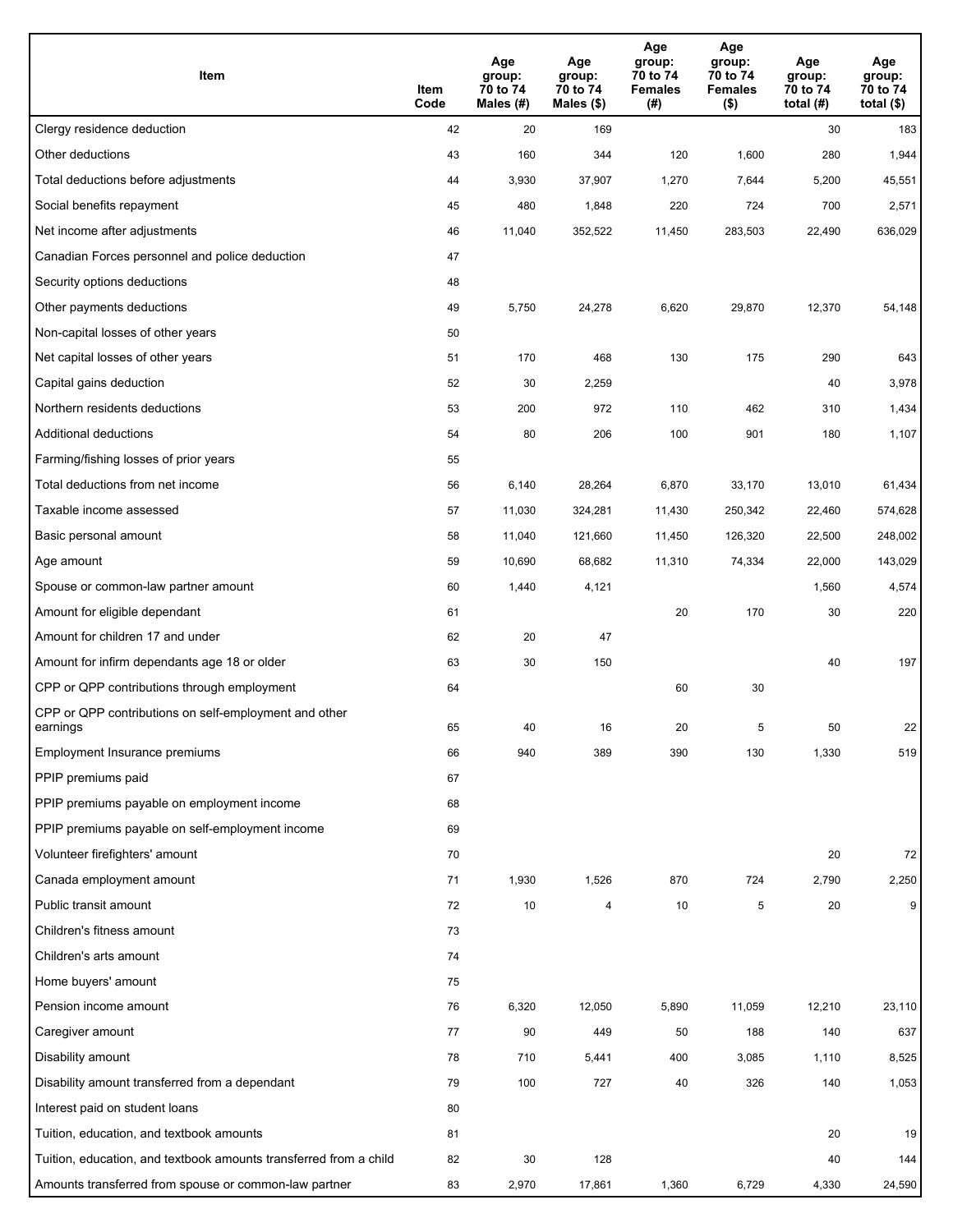| <b>Item</b>                                         | Item<br>Code | Age<br>group:<br>70 to 74<br>Males (#) | Age<br>group:<br>70 to 74<br>Males $(\$)$ | Age<br>group:<br>70 to 74<br><b>Females</b><br>(#) | Age<br>group:<br>70 to 74<br><b>Females</b><br>$($ \$) | Age<br>group:<br>70 to 74<br>total $(H)$ | Age<br>group:<br>70 to 74<br>total $($)$ |
|-----------------------------------------------------|--------------|----------------------------------------|-------------------------------------------|----------------------------------------------------|--------------------------------------------------------|------------------------------------------|------------------------------------------|
| Medical expenses                                    | 84           | 2,910                                  | 7.682                                     | 2,610                                              | 5,805                                                  | 5,520                                    | 13,487                                   |
| Total tax credits on personal amounts               | 85           | 11,040                                 | 36,176                                    | 11,450                                             | 34,419                                                 | 22,500                                   | 70,601                                   |
| Allowable charitable donations and government gifts | 86           | 3,230                                  | 4,429                                     | 2,280                                              | 2,688                                                  | 5,500                                    | 7,117                                    |
| Eligible cultural and ecological gifts              | 87           |                                        |                                           |                                                    |                                                        |                                          |                                          |
| Total tax credit on donations and gifts             | 88           | 3,220                                  | 1,205                                     | 2,270                                              | 721                                                    | 5,490                                    | 1,926                                    |
| Total federal non-refundable tax credits            | 89           | 11,040                                 | 37,381                                    | 11,450                                             | 35,140                                                 | 22,500                                   | 72,527                                   |
| Federal dividend tax credit                         | 90           | 1,040                                  | 1,375                                     | 800                                                | 2,060                                                  | 1,840                                    | 3,434                                    |
| Overseas employment tax credit                      | 91           |                                        |                                           |                                                    |                                                        |                                          |                                          |
| Minimum tax carryover                               | 92           |                                        |                                           |                                                    |                                                        | 10                                       | 66                                       |
| Basic federal tax                                   | 93           | 4,360                                  | 25,637                                    | 3,570                                              | 14,264                                                 | 7,930                                    | 39,901                                   |
| Federal Foreign Tax Credit                          | 94           |                                        |                                           | 260                                                | 73                                                     | 540                                      | 145                                      |
| Federal Political contribution tax credit           | 95           | 60                                     | 10                                        | 50                                                 | 9                                                      | 100                                      | 19                                       |
| <b>Investment Tax Credit</b>                        | 96           | 10                                     | 19                                        |                                                    |                                                        | 10                                       | 19                                       |
| Labour-sponsored funds tax credit                   | 97           |                                        |                                           |                                                    |                                                        |                                          |                                          |
| Alternative minimum tax payable                     | 98           |                                        |                                           |                                                    |                                                        | 10                                       | 124                                      |
| Net federal tax                                     | 99           | 4,350                                  | 25,536                                    | 3,570                                              | 14,183                                                 | 7,920                                    | 39,719                                   |
| CPP contributions on self-employment                | 100          | 40                                     | 33                                        | 20                                                 | 11                                                     | 50                                       | 44                                       |
| Social Benefits repayment                           | 101          | 480                                    | 1,848                                     | 220                                                | 724                                                    | 700                                      | 2,571                                    |
| <b>Net Provincial Tax</b>                           | 102          | 5,750                                  | 16,377                                    | 4,830                                              | 9,796                                                  | 10,570                                   | 26,172                                   |
| Total tax payable                                   | 103          | 5,750                                  | 43,793                                    | 4,830                                              | 24,713                                                 | 10,580                                   | 68,506                                   |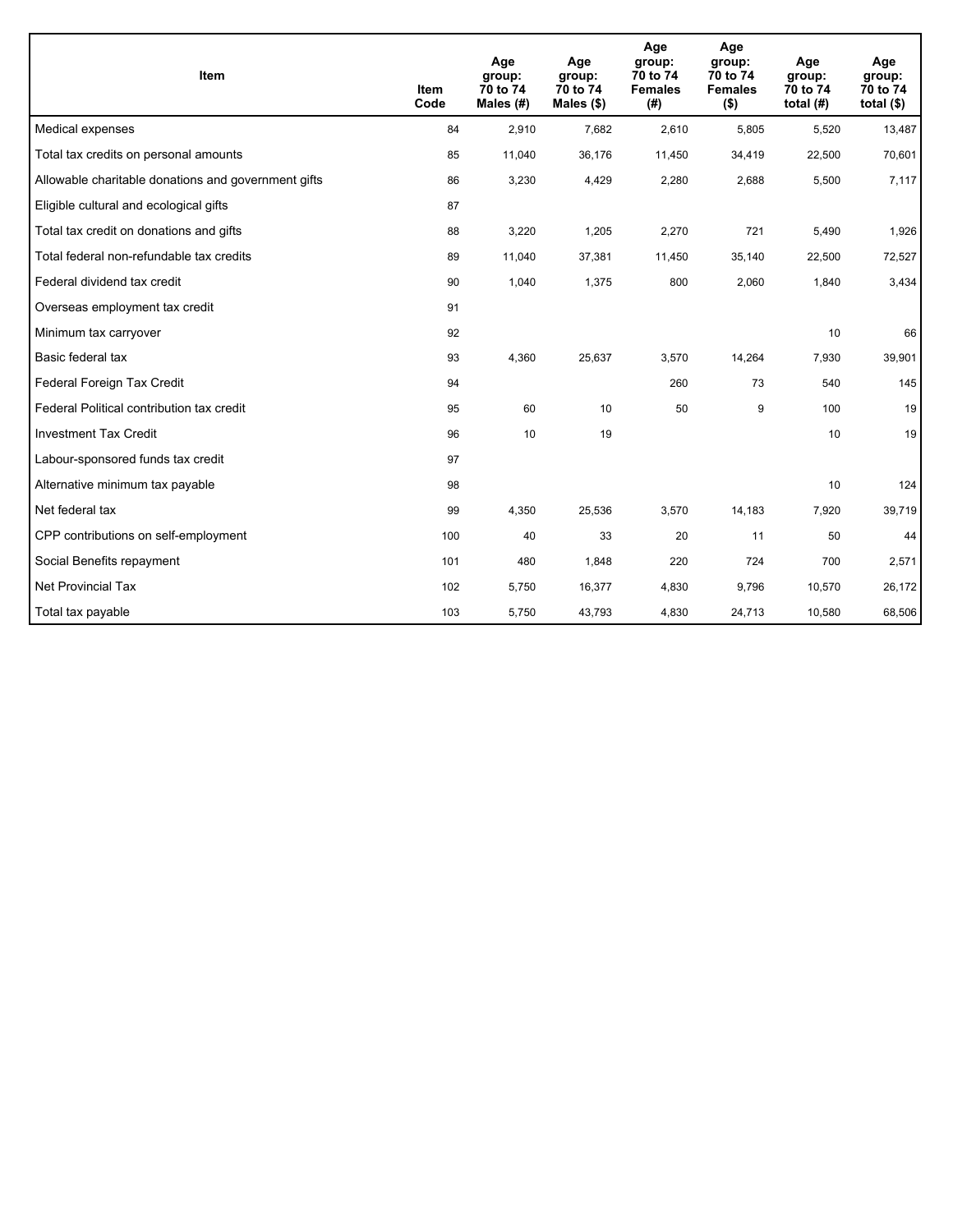| Item                                                                                           | Item<br>Code   | Age<br>group:<br>75 and<br>over<br>Males (#) | Age<br>group:<br>75 and<br>over<br>Males $(\$)$ | Age<br>group:<br>75 and<br>over<br><b>Females</b><br>(#) | Age<br>group:<br>75 and<br>over<br><b>Females</b><br>$($ \$) | Age<br>group:<br>75 and<br>over total<br>(# ) | Age<br>group:<br>75 and<br>over total<br>$($ \$) |
|------------------------------------------------------------------------------------------------|----------------|----------------------------------------------|-------------------------------------------------|----------------------------------------------------------|--------------------------------------------------------------|-----------------------------------------------|--------------------------------------------------|
| Number of taxable returns                                                                      | $\mathbf{1}$   | 6,540                                        |                                                 | 6,550                                                    |                                                              | 13,090                                        |                                                  |
| Number of non-taxable returns                                                                  | $\overline{c}$ | 9,170                                        |                                                 | 14,580                                                   |                                                              | 23,750                                        |                                                  |
| Total number of returns                                                                        | 3              | 15,710                                       |                                                 | 21,130                                                   |                                                              | 36,840                                        |                                                  |
| Employment income                                                                              | 4              | 390                                          | 18,562                                          | 190                                                      | 4,155                                                        | 580                                           | 22,717                                           |
| Commissions (from employment)                                                                  | 5              |                                              |                                                 |                                                          |                                                              |                                               |                                                  |
| Other employment income                                                                        | 6              | 880                                          | 515                                             | 200                                                      | 348                                                          | 1,080                                         | 863                                              |
| Old Age Security pension (OASP)                                                                | $\overline{7}$ | 15,650                                       | 99,504                                          | 21,060                                                   | 135,009                                                      | 36,710                                        | 234,515                                          |
| CPP or QPP benefits                                                                            | 8              | 15,500                                       | 108,761                                         | 18,520                                                   | 101,439                                                      | 34,010                                        | 210,200                                          |
| Other pensions or superannuation                                                               | 9              | 8,680                                        | 143,574                                         | 8,350                                                    | 95,267                                                       | 17,030                                        | 238,895                                          |
| Elected split-pension amount                                                                   | 10             | 590                                          | 3,790                                           | 2,040                                                    | 20,306                                                       | 2,630                                         | 24,096                                           |
| Universal Child Care Benefit (UCCB)                                                            | 11             |                                              |                                                 |                                                          |                                                              |                                               |                                                  |
| Employment Insurance and other benefits                                                        | 12             | 110                                          | 1,043                                           | 30                                                       | 163                                                          | 130                                           | 1,206                                            |
| Taxable amount of dividends from taxable Canadian corporations                                 | 13             | 1,480                                        | 23,646                                          | 1,400                                                    | 14,874                                                       | 2,880                                         | 38,520                                           |
| Interest and other investment income                                                           | 14             | 3,440                                        | 9,320                                           | 4,070                                                    | 8,096                                                        | 7,510                                         | 17,418                                           |
| Net partnership income (Limited or non-active partners only)                                   | 15             | 20                                           | 65                                              |                                                          |                                                              | 30                                            | 59                                               |
| Net rental income                                                                              | 16             | 250                                          | 926                                             | 190                                                      | 808                                                          | 440                                           | 1,734                                            |
| Taxable capital gains                                                                          | 17             | 750                                          | 11,594                                          | 800                                                      | 4,681                                                        | 1,550                                         | 16,275                                           |
| Registered retirement savings plan income (RRSP)                                               | 18             | 440                                          | 2,749                                           | 400                                                      | 2,125                                                        | 850                                           | 4,875                                            |
| Other income                                                                                   | 19             | 1,240                                        | 5,556                                           | 1,190                                                    | 6,681                                                        | 2,420                                         | 12,237                                           |
| Net business income                                                                            | 20             | 180                                          | 900                                             | 50                                                       | 69                                                           | 230                                           | 969                                              |
| Net professional income                                                                        | 21             | 70                                           | 4,308                                           |                                                          |                                                              | 80                                            | 4,283                                            |
| Net commission income                                                                          | 22             |                                              |                                                 |                                                          |                                                              | 40                                            | 157                                              |
| Net farming income                                                                             | 23             | 20                                           | $-87$                                           |                                                          |                                                              | 20                                            | $-39$                                            |
| Net fishing income                                                                             | 24             | 40                                           | 1,159                                           |                                                          |                                                              | 50                                            | 1,202                                            |
| Workers' compensation benefits                                                                 | 25             | 320                                          | 1,448                                           | 180                                                      | 1,594                                                        | 500                                           | 3,042                                            |
| Social assistance payments                                                                     | 26             | 10                                           | 56                                              |                                                          |                                                              | 30                                            | 92                                               |
| Net federal supplements                                                                        | 27             | 9,360                                        | 36,190                                          | 14,920                                                   | 74,449                                                       | 24,280                                        | 110,639                                          |
| Total income assessed                                                                          | 28             | 15,710                                       | 473,734                                         | 21,130                                                   | 470,359                                                      | 36,840                                        | 944,150                                          |
| Registered pension plan contributions (RPP)                                                    | 29             | 60                                           | 83                                              | 30                                                       | 44                                                           | 90                                            | 127                                              |
| RRSP deduction                                                                                 | 30             | 30                                           | 558                                             | 20                                                       | 583                                                          | 50                                            | 1,141                                            |
| Deduction for elected split-pension amount                                                     | 31             | 3,250                                        | 32,072                                          | 310                                                      | 1,862                                                        | 3,560                                         | 33,934                                           |
| Annual union, professional, or like dues                                                       | 32             | 320                                          | 41                                              | 150                                                      | 13                                                           | 460                                           | 54                                               |
| Child care expenses                                                                            | 33             |                                              |                                                 |                                                          |                                                              |                                               |                                                  |
| <b>Business investment loss</b>                                                                | 34             |                                              |                                                 |                                                          |                                                              |                                               |                                                  |
| Moving expenses                                                                                | 35             |                                              |                                                 |                                                          |                                                              |                                               |                                                  |
| Support payments made                                                                          | 36             | 40                                           | 538                                             |                                                          |                                                              | 50                                            | 540                                              |
| Carrying charges and interest expenses                                                         | 37             | 1,020                                        | 2,545                                           | 980                                                      | 1,276                                                        | 1,990                                         | 3,821                                            |
| Deductions for CPP/QPP contributions on self-employment and other<br>earnings                  | 38             |                                              |                                                 |                                                          |                                                              |                                               |                                                  |
| Deductions for provincial parental insurance plan (PPIP) premiums on<br>self-employment income | 39             |                                              |                                                 |                                                          |                                                              |                                               |                                                  |
| Exploration and development expenses                                                           | 40             | 20                                           | 262                                             |                                                          |                                                              | 30                                            | 358                                              |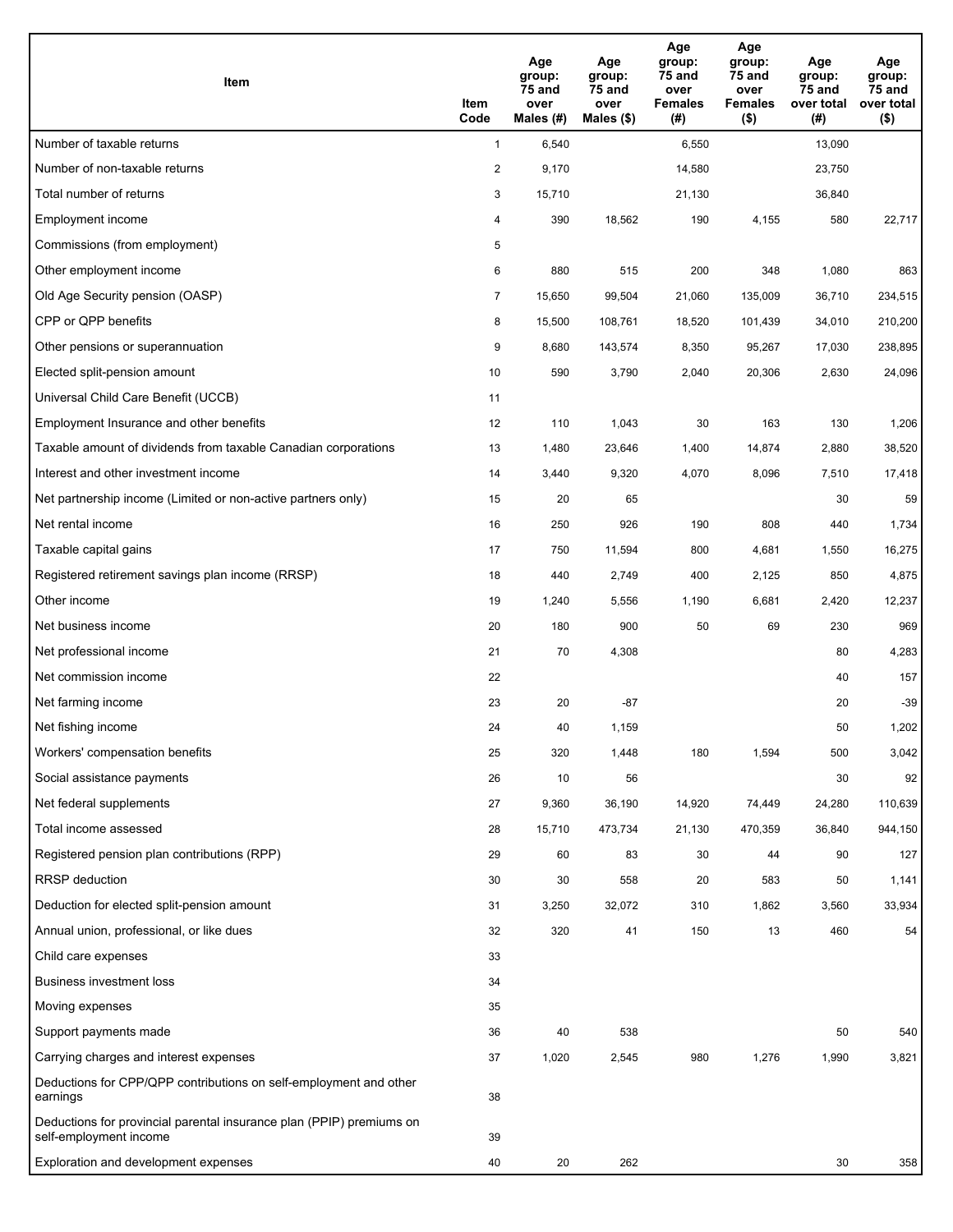| Item                                                              | Item<br>Code | Age<br>group:<br>75 and<br>over Males<br>(#) | Age<br>group:<br>75 and<br>over Males<br>$($ \$) | Age<br>group:<br>75 and<br>over<br><b>Females</b><br>(#) | Age<br>group:<br>75 and<br>over<br><b>Females</b><br>$($ \$) | Age<br>group:<br>$75$ and<br>over total<br>(#) | Age<br>group:<br>75 and<br>over total<br>$($ \$) |
|-------------------------------------------------------------------|--------------|----------------------------------------------|--------------------------------------------------|----------------------------------------------------------|--------------------------------------------------------------|------------------------------------------------|--------------------------------------------------|
| Other employment expenses                                         | 41           | 20                                           | 66                                               |                                                          |                                                              | 30                                             | 83                                               |
| Clergy residence deduction                                        | 42           |                                              |                                                  |                                                          |                                                              | 10                                             | 56                                               |
| Other deductions                                                  | 43           | 170                                          | 1,597                                            | 180                                                      | 2,146                                                        | 350                                            | 3,742                                            |
| Total deductions before adjustments                               | 44           | 4,030                                        | 37,815                                           | 1,490                                                    | 6,058                                                        | 5,520                                          | 43,873                                           |
| Social benefits repayment                                         | 45           | 340                                          | 1,228                                            | 290                                                      | 1,014                                                        | 620                                            | 2,242                                            |
| Net income after adjustments                                      | 46           | 15,710                                       | 434,726                                          | 21,130                                                   | 463,286                                                      | 36,840                                         | 898,070                                          |
| Canadian Forces personnel and police deduction                    | 47           |                                              |                                                  |                                                          |                                                              |                                                |                                                  |
| Security options deductions                                       | 48           |                                              |                                                  |                                                          |                                                              |                                                |                                                  |
| Other payments deductions                                         | 49           | 9,500                                        | 37,693                                           | 14,980                                                   | 76,078                                                       | 24,480                                         | 113,772                                          |
| Non-capital losses of other years                                 | 50           |                                              |                                                  |                                                          |                                                              |                                                |                                                  |
| Net capital losses of other years                                 | 51           | 180                                          | 444                                              | 150                                                      | 362                                                          | 330                                            | 806                                              |
| Capital gains deduction                                           | 52           | 20                                           | 2,550                                            |                                                          |                                                              | 20                                             | 2,594                                            |
| Northern residents deductions                                     | 53           | 200                                          | 956                                              | 130                                                      | 526                                                          | 330                                            | 1,482                                            |
| Additional deductions                                             | 54           | 110                                          | 363                                              | 270                                                      | 2,402                                                        | 380                                            | 2,775                                            |
| Farming/fishing losses of prior years                             | 55           |                                              |                                                  |                                                          |                                                              |                                                |                                                  |
| Total deductions from net income                                  | 56           | 9,900                                        | 42,137                                           | 15,340                                                   | 79,412                                                       | 25,240                                         | 121,558                                          |
| Taxable income assessed                                           | 57           | 15,700                                       | 392,589                                          | 21,060                                                   | 383,882                                                      | 36,770                                         | 776,520                                          |
| Basic personal amount                                             | 58           | 15,710                                       | 173,382                                          | 21,130                                                   | 233,145                                                      | 36,840                                         | 406,538                                          |
| Age amount                                                        | 59           | 15,450                                       | 102,109                                          | 20,920                                                   | 139,871                                                      | 36,370                                         | 241,983                                          |
| Spouse or common-law partner amount                               | 60           | 2,140                                        | 4,891                                            | 200                                                      | 1,041                                                        | 2,330                                          | 5,933                                            |
| Amount for eligible dependant                                     | 61           | 10                                           | 101                                              | 50                                                       | 336                                                          | 60                                             | 437                                              |
| Amount for children 17 and under                                  | 62           |                                              |                                                  |                                                          |                                                              |                                                |                                                  |
| Amount for infirm dependants age 18 or older                      | 63           | 30                                           | 122                                              | 20                                                       | 138                                                          | 50                                             | 260                                              |
| CPP or QPP contributions through employment                       | 64           |                                              |                                                  |                                                          |                                                              |                                                |                                                  |
| CPP or QPP contributions on self-employment and other<br>earnings | 65           |                                              |                                                  |                                                          |                                                              |                                                |                                                  |
| Employment Insurance premiums                                     | 66           | 200                                          | 66                                               | 80                                                       | 22                                                           | 280                                            | 89                                               |
| PPIP premiums paid                                                | 67           |                                              |                                                  |                                                          |                                                              |                                                |                                                  |
| PPIP premiums payable on employment income                        | 68           |                                              |                                                  |                                                          |                                                              |                                                |                                                  |
| PPIP premiums payable on self-employment income                   | 69           |                                              |                                                  |                                                          |                                                              |                                                |                                                  |
| Volunteer firefighters' amount                                    | 70           |                                              |                                                  |                                                          |                                                              | 10                                             | 30                                               |
| Canada employment amount                                          | 71           | 1,220                                        | 598                                              | 370                                                      | 257                                                          | 1,590                                          | 856                                              |
| Public transit amount                                             | 72           | $20\,$                                       | 11                                               | 30                                                       | 9                                                            | 50                                             | 20                                               |
| Children's fitness amount                                         | 73           |                                              |                                                  |                                                          |                                                              |                                                |                                                  |
| Children's arts amount                                            | 74           |                                              |                                                  |                                                          |                                                              |                                                |                                                  |
| Home buyers' amount                                               | 75           |                                              |                                                  |                                                          |                                                              |                                                |                                                  |
| Pension income amount                                             | 76           | 9,040                                        | 16,642                                           | 9,610                                                    | 17,634                                                       | 18,650                                         | 34,277                                           |
| Caregiver amount                                                  | 77           | 80                                           | 443                                              | 50                                                       | 241                                                          | 130                                            | 684                                              |
| Disability amount                                                 | 78           | 1,160                                        | 8,914                                            | 1,260                                                    | 9,667                                                        | 2,430                                          | 18,580                                           |
| Disability amount transferred from a dependant                    | 79           | 80                                           | 580                                              | 70                                                       | 567                                                          | 150                                            | 1,147                                            |
| Interest paid on student loans                                    | 80           |                                              |                                                  |                                                          |                                                              |                                                |                                                  |
| Tuition, education, and textbook amounts                          | 81           |                                              |                                                  |                                                          |                                                              | 10                                             | 5                                                |